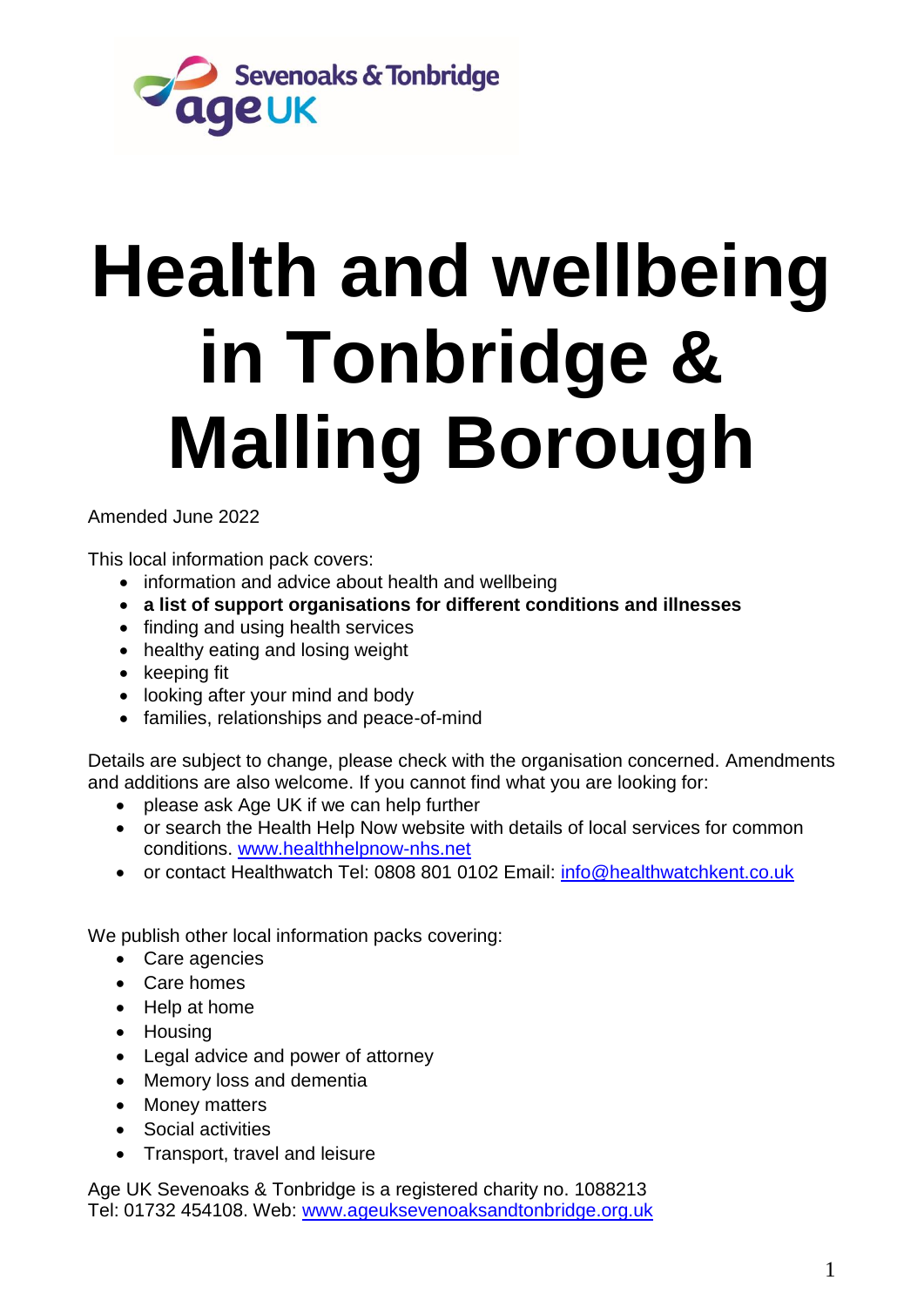# **Contents**

| Neurological conditions (brain injuries, head injuries and nerve damage)21 |  |
|----------------------------------------------------------------------------|--|
|                                                                            |  |
|                                                                            |  |
|                                                                            |  |
|                                                                            |  |
|                                                                            |  |
|                                                                            |  |
|                                                                            |  |
|                                                                            |  |
|                                                                            |  |
|                                                                            |  |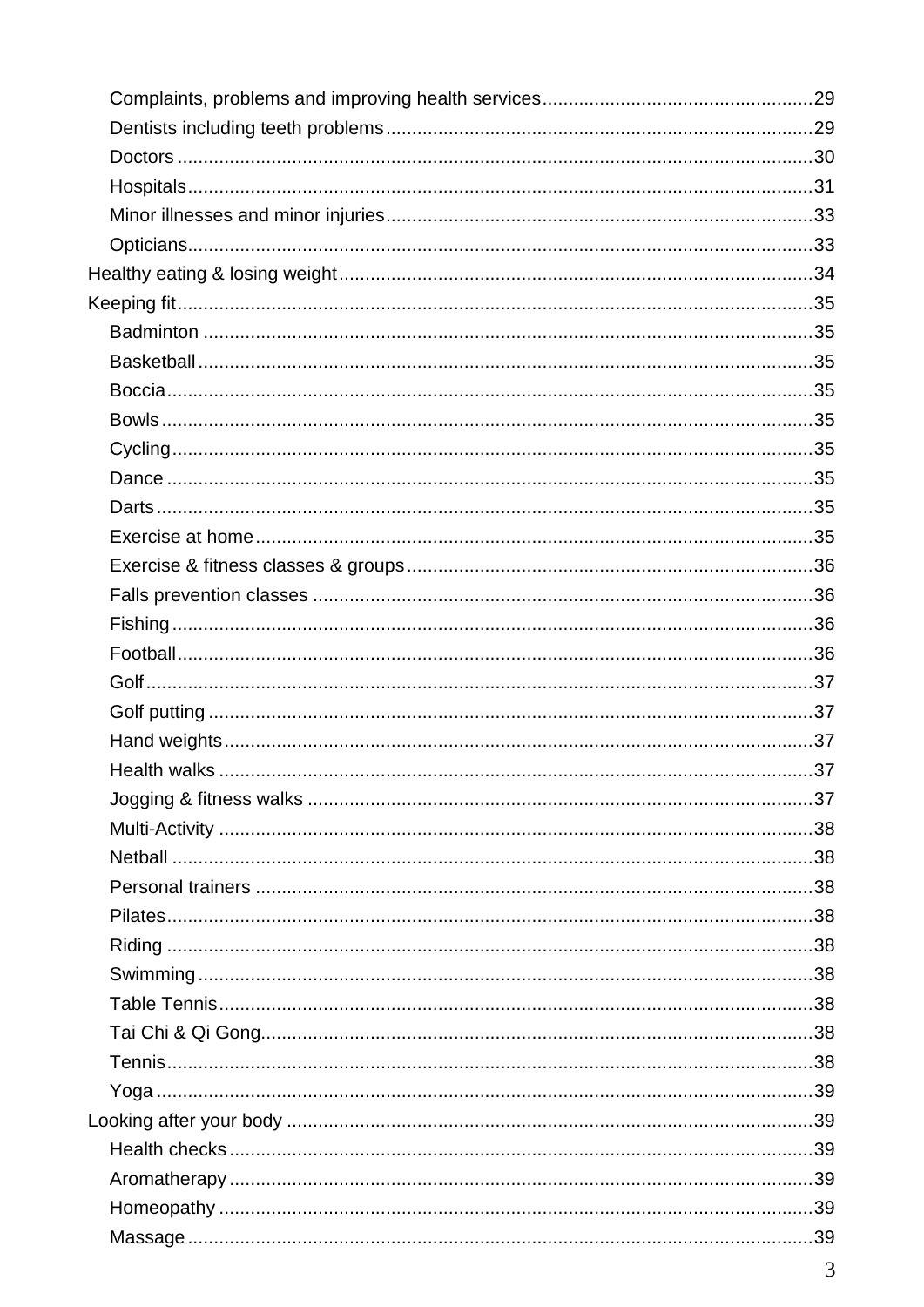| Support for veterans (people who have been in the armed forces and their families) 45 |  |
|---------------------------------------------------------------------------------------|--|
|                                                                                       |  |
|                                                                                       |  |
|                                                                                       |  |
|                                                                                       |  |
|                                                                                       |  |
|                                                                                       |  |
|                                                                                       |  |
|                                                                                       |  |
|                                                                                       |  |
|                                                                                       |  |
|                                                                                       |  |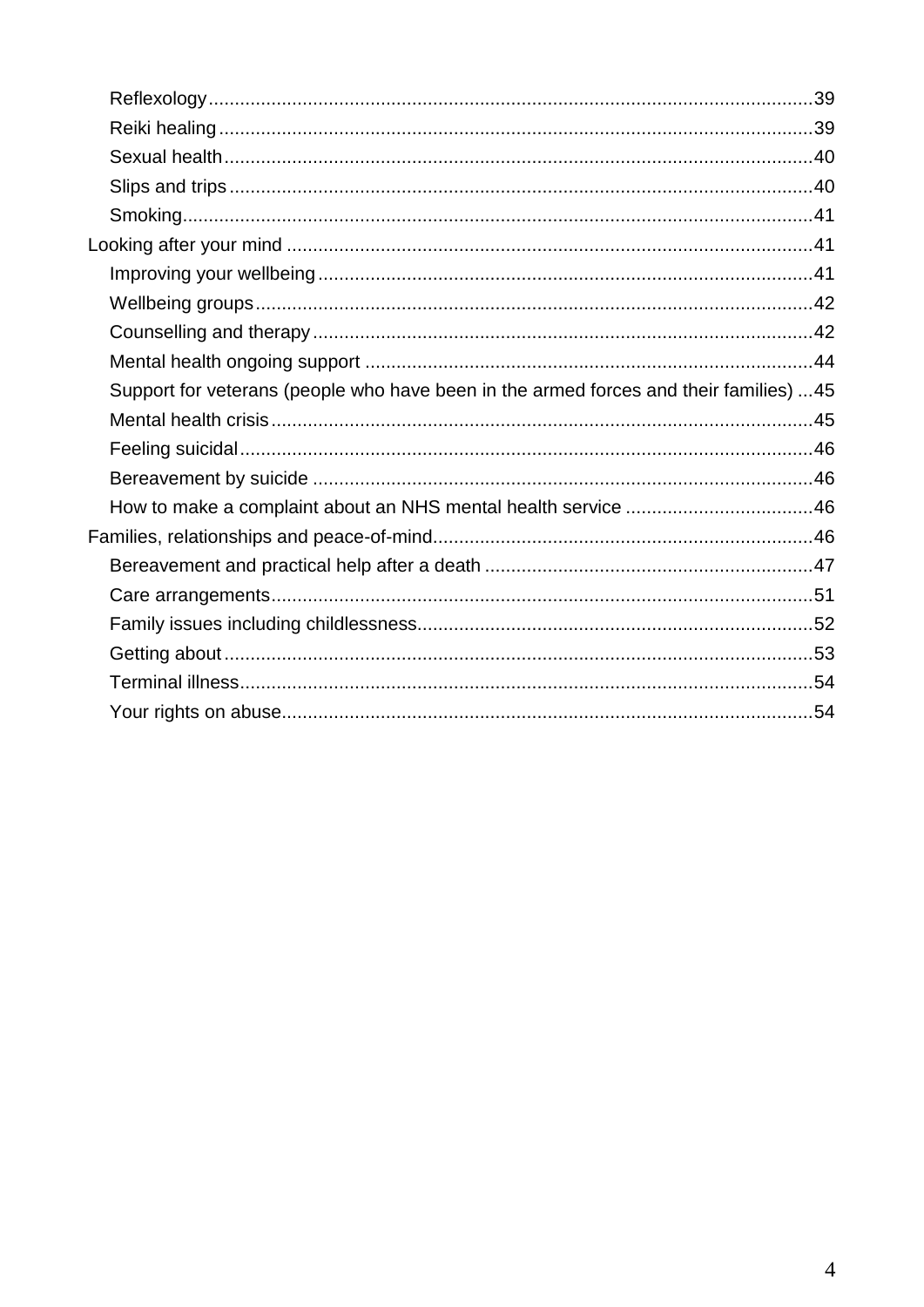# <span id="page-4-0"></span>**Information and advice**

## **Age UK Sevenoaks & Tonbridge**

5 Bradford St, Tonbridge TN9 1DU. Tel: 01732 366100 Email: [tonbridge.office@ageuksevenoaksandtonbridge.org.uk](mailto:tonbridge.office@ageuksevenoaksandtonbridge.org.uk) Web: [www.ageuksevenoaksandtonbridge.org.uk](http://www.ageuksevenoaksandtonbridge.org.uk/)

- Age UK produce publications on help with bladder & bowel problems, continence, healthy living, keeping warm in winter and staying cool in a heatwave
- Ask Age UK if there is a support organisation for your condition or illness

#### **Independent Age**

6 Avonmore Rd, London W14 8RL Tel: 0800 319 6789, 020 7605 4200 Email: [advice@independentage.org](mailto:advice@independentage.org) Web: [www.independentage.org](http://www.independentage.org/)

- Free telephone and email service offering advice on benefits, care and social activities
- Free handbooks and advice guides: Your Health & the NHS explains what your rights are and where to go to get your health needs met

#### **Livability**

Christian disability charity (formerly John Grooms & Shaftesbury Society) offering a range of services

50 Scrutton St, London EC2A 4XQ Tel: 020 7452 2000 Fax: 020 7452 2001 Email: [info@livability.org.uk](mailto:info@livability.org.uk) Web: [www.livability.org.uk](http://www.livability.org.uk/)

#### **NHS Choices**

National NHS website. Web: www.nhs.uk

## **Police**

Non-emergency advice Tel: 101. Emergency Tel: 999. Web: www.kent.police.uk

## **Silver Line**

A free, confidential helpline offering information, friendship and advice to older people 24 hours a day, every day. Tel: 0800 470 8090 Web: www.thesilverline.org.uk

#### **Social Services**

Free assessments for those who have care and support needs. The assessment is a discussion between the client (or the person you look after) and a trained person either from the council or another organisation that the council works with. They talk about the situation and what changes could be made to find out how needs could be met. Tel: 03000 416161 Email: social.services@kent.gov.uk Web: www.kent.gov.uk If you are looking after someone it may be quicker to get a free carer's assessment from INVOLVE Tel: 0300 081 0005 Email: [communitynavigation@involvekent.org.uk](mailto:communitynavigation@involvekent.org.uk) Web: [www.involvekent.org.uk](http://www.involvekent.org.uk/)

# <span id="page-4-1"></span>**Benefits and help with health costs**

## <span id="page-4-2"></span>**Attendance Allowance and Personal Independence Payment**

Health benefits are not means-tested. In other words they do not depend on your savings or income. Instead they depend on whether you are having any difficulties or struggling with anything because of your health. For example, does anything give you pain or make you breathless or take longer than it used to? Or do you need reminding or prompting to do anything? It could be because of eyesight, hearing or memory problems; not just physical or mental health problems. The main health benefits are: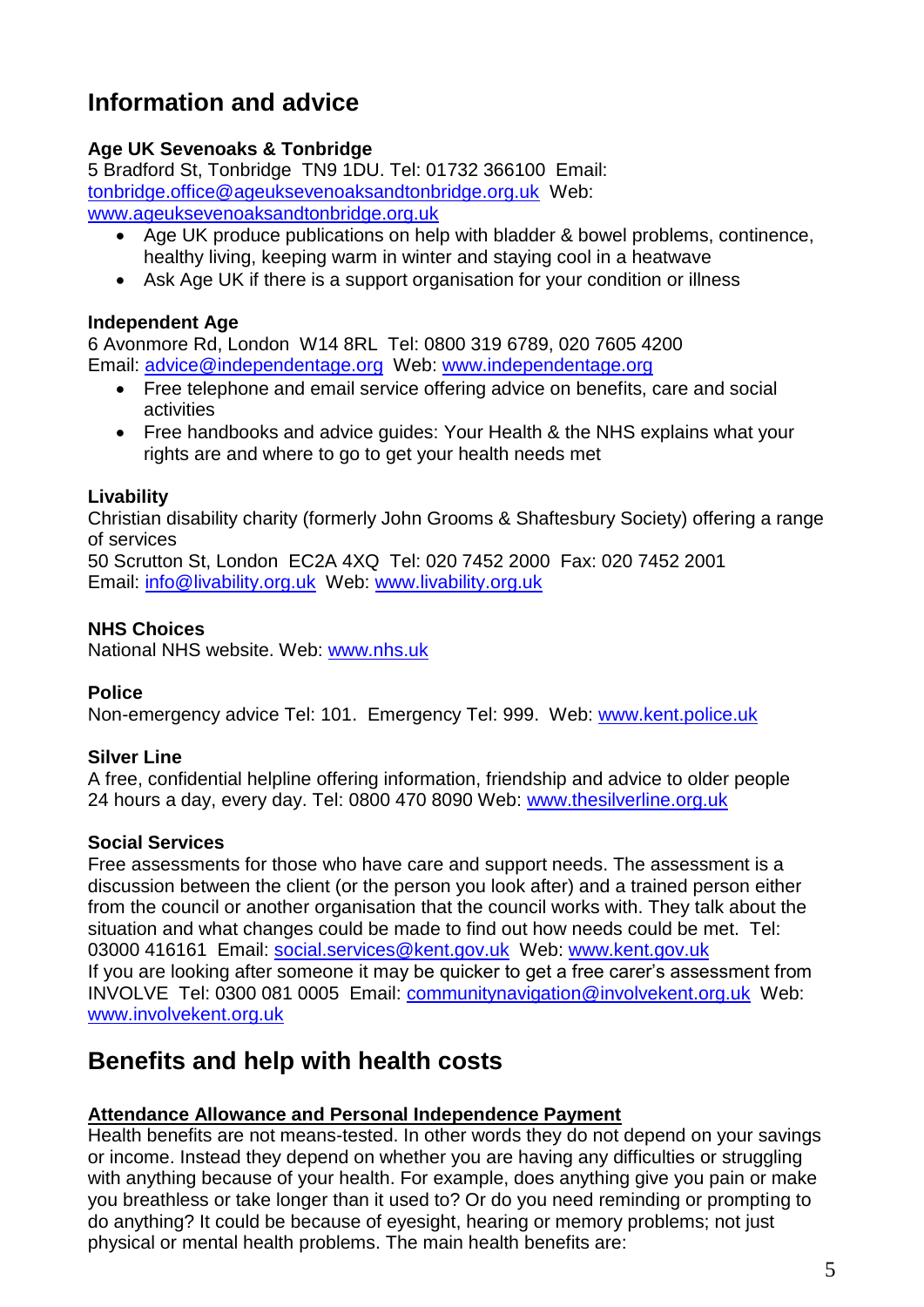- Attendance Allowance if you start having difficulties after they turn 65
- Personal Independence Payment if you start having difficulties under 65

There are different rates depending on the level of difficulties, for example whether you are having difficulties at night as well as during the day. For further information and help filling in forms:

- Age UK in Tonbridge. We can help you at our office or we may be able to visit you or arrange for DWP to visit you Tel: 01732 366100
- Citizens' Advice can also help you. Free phone advice Monday-Friday 9am-5pm. Some office appointments may be possible in Tonbridge, Aylesford, Larkfield and Snodland. Tel: Tel: 0808 278 7810.

## <span id="page-5-0"></span>**Disability Living Allowance and Personal Independence Payment**

- If you started having difficulties before 8 April 2013 you may be on a previous benefit called Disability Living Allowance.
- If you were 65 before 8 April 2013 you will continue on DLA.
	- o If your care needs change it may be worth asking for an increase. You will need to fill in further DLA forms and it will be reviewed but you will not have to attend an assessment.
	- o However if your mobility needs change, it can only be increased if your mobility deteriorated before you were 65.
- If you were under 65 before 8 April 2013, DLA is being phased out and you will be asked at some point to re-apply for Personal Independence Payment instead (either randomly if your DLA was awarded indefinitely or when your DLA runs out if it was only awarded temporarily).
	- o If your needs have changed you could ask for an increase. However this is risky as PIP rules are stricter than DLA rules and you will be immediately reassessed.
- If you are under 65 and never received DLA you will need to apply for PIP.
	- o However if you are turned down you can apply for Attendance Allowance after you turn 65.
- If you are over 65 but applied for PIP before you turned 65 and your needs change after you are 65:
	- $\circ$  You can apply for an increase in the daily living component if you already get it
	- o However you cannot apply for an increase in the mobility component if you already get it.
	- o If you only receive the mobility component and develop care needs, you can apply for the daily living component.
	- o However if you only receive the daily living component and develop mobility needs, you cannot apply for the mobility component.

## <span id="page-5-1"></span>**Help with health costs**

## **Are you entitled?**

- Prescriptions and NHS sight tests are free if you are over 60 (or in certain other circumstances)
- You may be able to get free dental treatment if you get Pension Credit Guarantee Credit (or subsidised dental treatment in certain other circumstances)
- You may be able to get help with the cost of glasses or contact lenses if you get Pension Credit Guarantee Credit (or in certain other circumstances)
- You may be able to get help with travel costs if you get Pension Credit Guarantee Credit (or in certain other circumstances)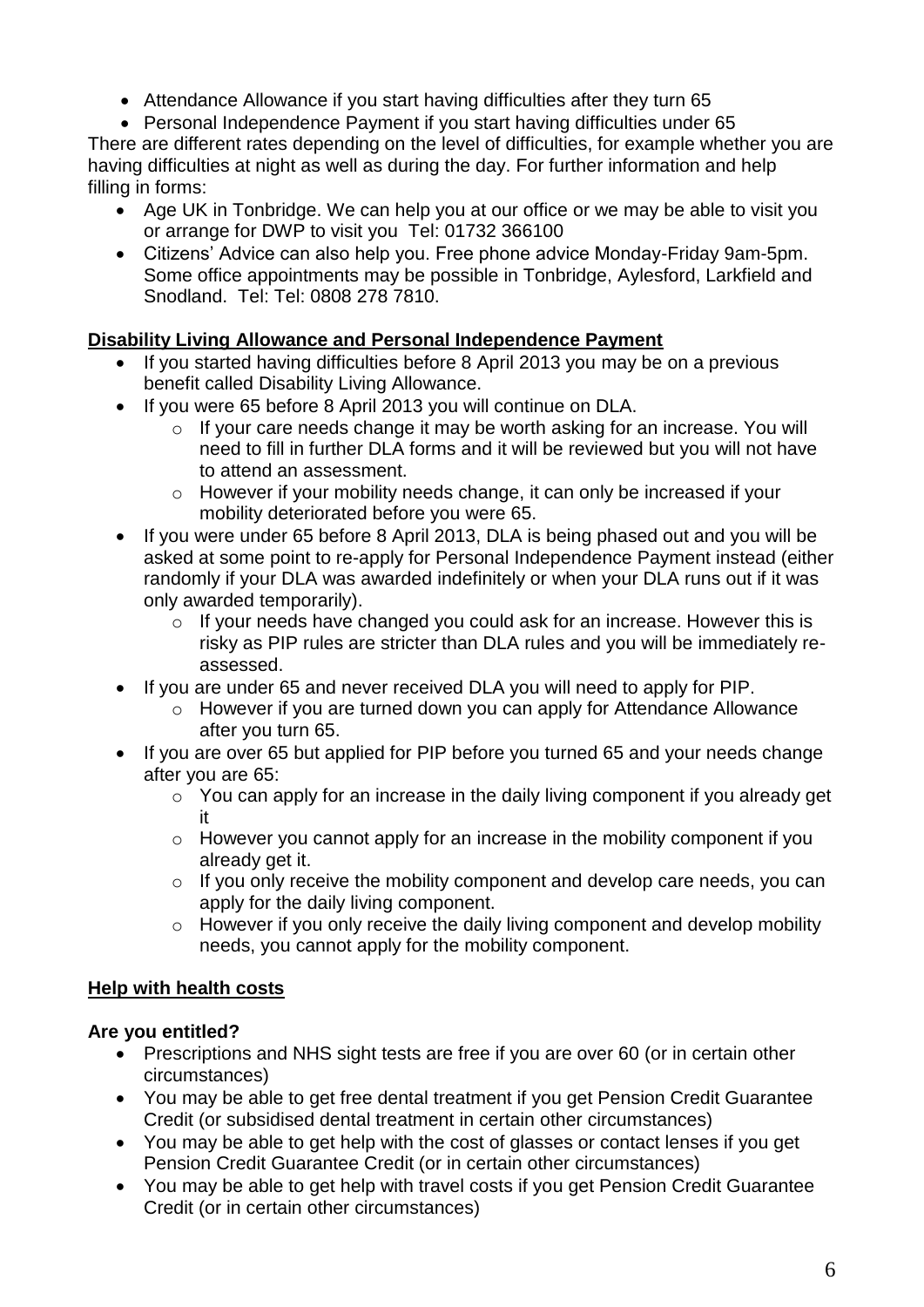## **Do you automatically qualify?**

If you are getting Pension Credit Guarantee Credit to top up your pension then you may automatically qualify for help with health costs. Just show the letter confirming that you receive Pension Credit Guarantee Credit. You should not need to fill in any further forms. For example, opticians should offer you a free NHS eye test and a voucher for glasses; in some cases this may cover the whole cost of glasses but in other cases you may have to pay something towards them.

#### **Can you still apply even if you don't automatically qualify?**

Attendance Allowance, Personal Independence Payment or Disability Living Allowance do not count but you may still get some help through the NHS Low Income Scheme. This scheme provides help for people on low incomes but who are above Universal Credit (Income Support) level. Anyone may make a claim.

#### **How they work it out**

Your entitlement to help through the Low Income Scheme is worked out by comparing your income with your needs. Your needs include a personal allowance for day-to-day living expenses, premiums for special circumstances, housing costs (for example, rent or mortgage payments, including capital repayments – the repayment which covers the main amount borrowed not the interest) and council tax. If you have a partner, their income, savings, property, and needs, are counted with yours. A partner is a person you live with as part of a couple of the same or opposite sex, whether or not you are married or have a civil partnership. If you have capital (savings, or the value of a property you don't live in) which is more than £16,000, or £23,250 for people who live permanently in a care home, you cannot get any help through the NHS Low Income Scheme.

#### **Getting hold of the form**

You need to ask for an HC1 claim form which you can get from a Jobcentre Plus office or NHS hospital. Your GP, dentist or optician may have copies as well. Or, you can phone 0300 123 0849 and ask for HC1 help with health costs form. Or you can ask for a form by sending an email to: [nhsforms@spsl.uk.com](mailto:nhsforms@spsl.uk.com)

## **Help filling in the form**

Fill in the HC1 and send it off in the envelope that comes with it. The claim form may ask you to send in evidence of your income. If you need any help filling in the form:

- Age UK in Tonbridge. We can help you at our office or we may be able to visit you or arrange for DWP to visit you Tel: 01732 366100
- Citizens' Advice can also help you. Free phone advice Monday-Friday 9am-5pm. Some office appointments may be possible in Tonbridge, Aylesford, Larkfield and Snodland. Tel: Tel: 0808 278 7810.

#### **How it works**

If you qualify for help, you will be sent a Health Costs certificate (HC2) for full help or an NHS certificate (HC3) for partial help. The certificate will tell you who it covers, what help it provides and how long it lasts. If your circumstances change for the better, you do not need to report it, or return your certificate. If your circumstances change for the worse, you should make another claim.

When you go for treatment, tell the hospital (or place where you are being treated) that you are eligible for help with health costs. If your place of treatment issues payments, you will be able to claim your money back during your visit. They will ask you to show proof of your entitlement, such as your Pension Credit letter or your Health Costs certificate. You will need to keep any tickets or receipts you have as proof of the cost. If your place of treatment does not issue payments (for example, a GP practice or dental surgery where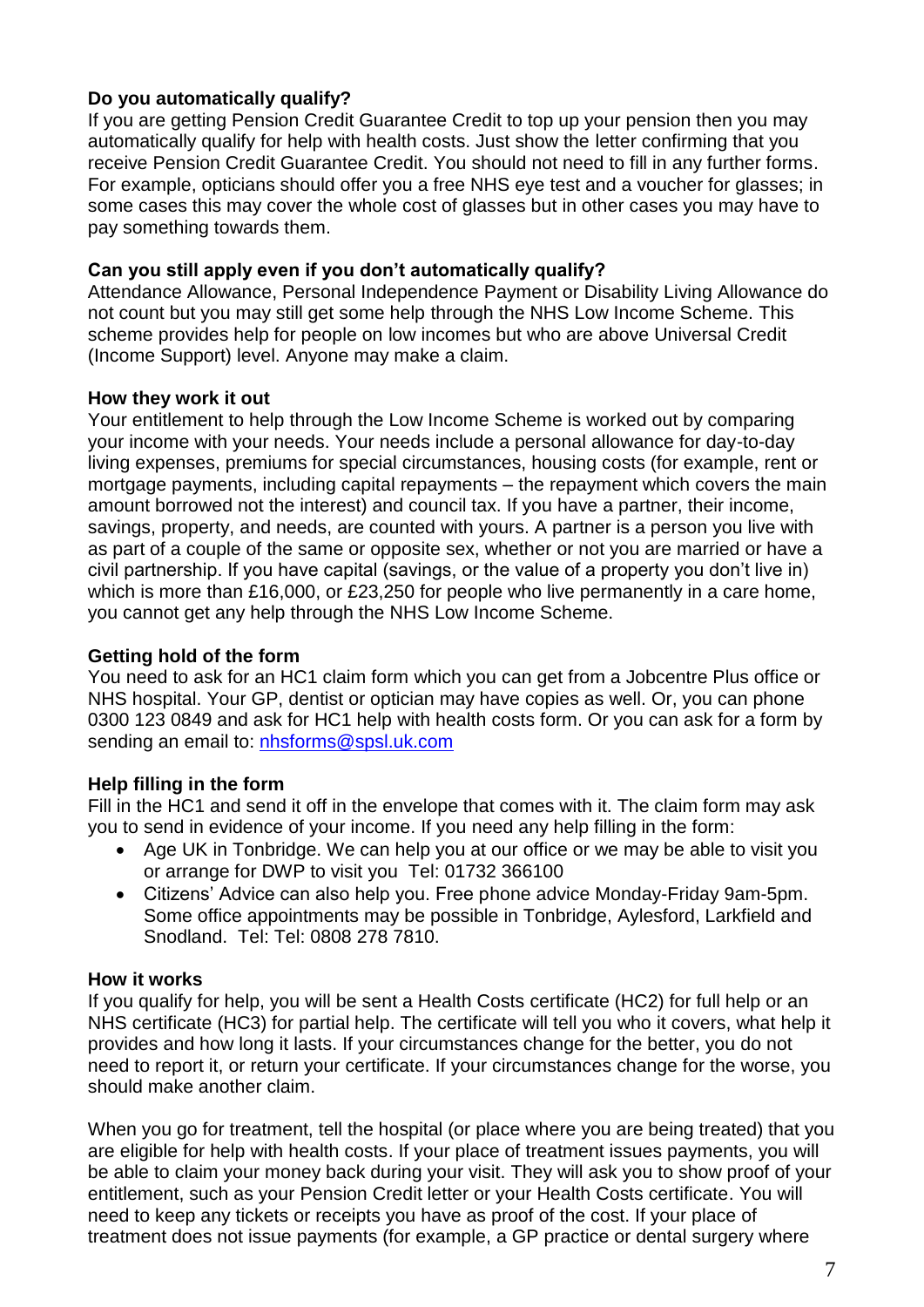you have been referred for specialist treatment), you will need to claim back your expenses using claim form HC5(T). You can print a copy of the form from [www.nhs.uk/healthcosts](http://www.nhs.uk/healthcosts)

or order one by phoning 0300 123 0849.

## **Further information**

If you are not sure what health costs you can get help with, ask the hospital, your local NHS Clinical Commissioning Group or the person who refers you. Do this before you pay for things. For more information, go to www.dh.gov.uk and use the search facility to look up help with health costs.

## <span id="page-7-0"></span>**Paying VAT for people with disabilities**

Disabled people do not have to pay VAT when purchasing or hiring equipment designed or adapted to help with daily living. This includes:

- medical and surgical appliances such as TENS machines or oxygen concentrators (but not bandages, plasters or wound dressings)
- leg braces, neck collars, specialist clothing/footwear or wigs
- adjustable beds (but not orthopaedic beds)
- lifting equipment such as stairlifts, hoists or riser-recliner chairs (but not chairs that simply recline)
- commodes, incontinence products or toilet frames
- wheelchairs and some mobility scooters (but not golf buggies)
- tinnitus maskers, induction loops or TV hearing devices (but not hearing aids)
- white canes or magnifiers (but not glasses or contact lenses)
- voice-recognition computers or assistive technology (but not ordinary computers)
- emergency alarm call systems (but not burglar alarms, CCTV or phones)

To qualify for this exemption the equipment must be intended for use by disabled people and must relate to their disability.

In addition, there is no VAT payable on the costs of servicing or maintaining disability equipment. Ask whether you can receive this VAT exemption before buying or ordering equipment.

The supplier needs to be registered for VAT and they should ask you to sign a form or written statement declaring that you have a chronic illness or disability. You may be able to get it refunded afterwards but it is easier to tell them in advance so that you don't pay it!

You can get further advice by visiting [www.gov.uk](http://www.gov.uk/) or ringing HMRC on 0300 123 1073

# <span id="page-7-1"></span>**Conditions and illnesses**

See our Help at Home information sheet for getting back on your feet after illness and medical condition alerts

See our Memory Loss information pack for Dementia and Memory loss

## <span id="page-7-2"></span>**Alcohol misuse**

#### **Alcoholics Anonymous**

Meet Thursdays 8pm at Bridges Centre, 40 High St, Edenbridge TN8 5AJ. Web: www.alcoholics-anonymous.org.uk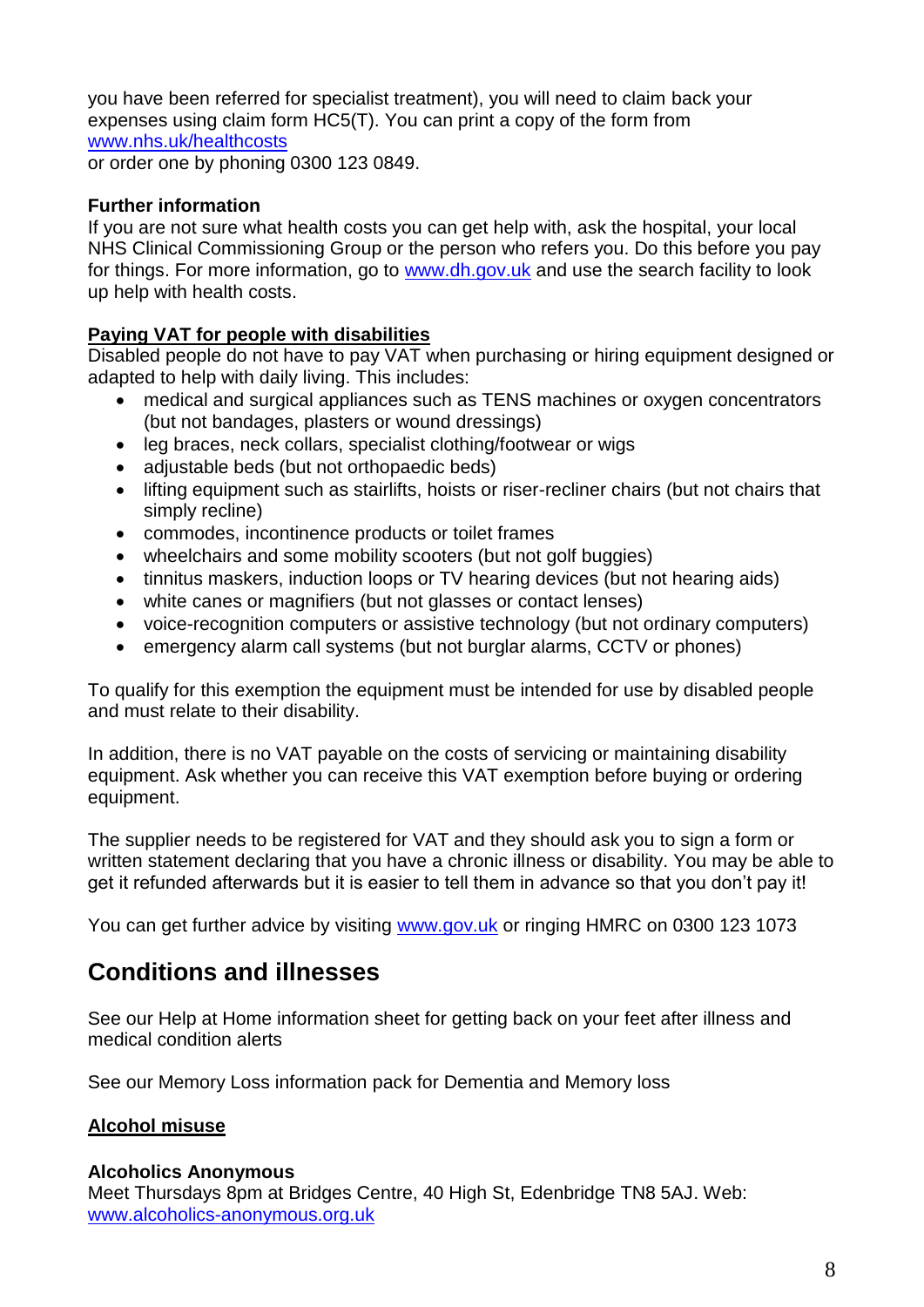## **CGL (West Kent Drug & Alcohol Wellbeing Service)**

Charity that offers a pathway to recovery for adults challenged by the use of drugs or alcohol. Provide a range of intensive support, treatment and rehab services. Also support family and friends. Tel: 0844 225 0652 Web: www.westkentrecovery.org.uk

## **Kent Community Health NHS Trust**

Tel: 0300 1231220 Email: [kcht.healthtrainers@nhs.net](mailto:kcht.healthtrainers@nhs.net) Web: [www.kenthealthandwellbeing.nhs.uk](http://www.kenthealthandwellbeing.nhs.uk/)

Personal health trainers can support you with alcohol misuse. They can offer you 6 free confidential sessions where you can discuss the changes you want to make and they can support you to set achievable goals on how to reach them.

## **Kent County Council Alcohol & Drug Support**

Provide effective and accessible preventative information, treatment, support and recovery services. Web: www.kent.gov.uk

## **Kenward Trust**

Provides personalised therapeutic intervention and one-to-one support for drug and alcohol dependence. Tel: 01622 814187 Email: enquiry@kenwardtrust.org.uk Web: www.kenwardtrust.org.uk

## **One You Kent**

For anyone wanting to make positive lifestyle and behaviour changes. One-to-one advice, groups and activities. Web: [www.oneyoukent.org.uk](http://www.oneyoukent.org.uk/)

## **Rehab 4 Alcoholism**

Helpline aiming to stop addiction before it becomes too late. Tel: 0800 111 4108 Web: [www.rehab4alcoholism.com](http://www.rehab4alcoholism.com/)

## **West Kent Recovery Service**

Mill House, Mill St, Maidstone ME15 6XH Tel: 01622 690944

## <span id="page-8-0"></span>**Allergies**

See also our Help at Home information sheet for other medical condition alerts.

## **MedicAlert**

MedicAlert House, 327-329 Witan Court, Upper Fourth St, Milton Keynes MK9 1EH Tel: 01908 951045 Email: [info@medicalert.org.uk](mailto:info@medicalert.org.uk) Web: [www.medicalert.org.uk](http://www.medicalert.org.uk/) MedicAlert ID bracelets, necklaces and watches help make sure that you receive fast, relevant treatment in an emergency. Worn on your pulse point, they carry the international medical symbol and are an effective way to communicate vital details of medical conditions, allergies and your next of kin. Useful if you are unconscious or unable to speak. There is a charge for these bracelets.

## **Medical Alert Assistance Dogs**

Can sniff and tell you if there are airborne allergens in your environment. Medical Detection Dogs, 3 Millfield, Greenway Business Park, Winslow Rd, Great Horwood, Millton Keynes MK17 0NP Tel:01296 655888 Email: operations@medicaldetectiondogs.org.uk Web: www.medicaldetectiondogs.org.uk

## <span id="page-8-1"></span>**Arthritis including osteoarthritis and rheumatoid arthritis**

There are 200 types of arthritis which is a musculo-skeletal condition. The 2 main types are osteoarthritis ("wear & tear") and rheumatoid arthritis (inflammatory)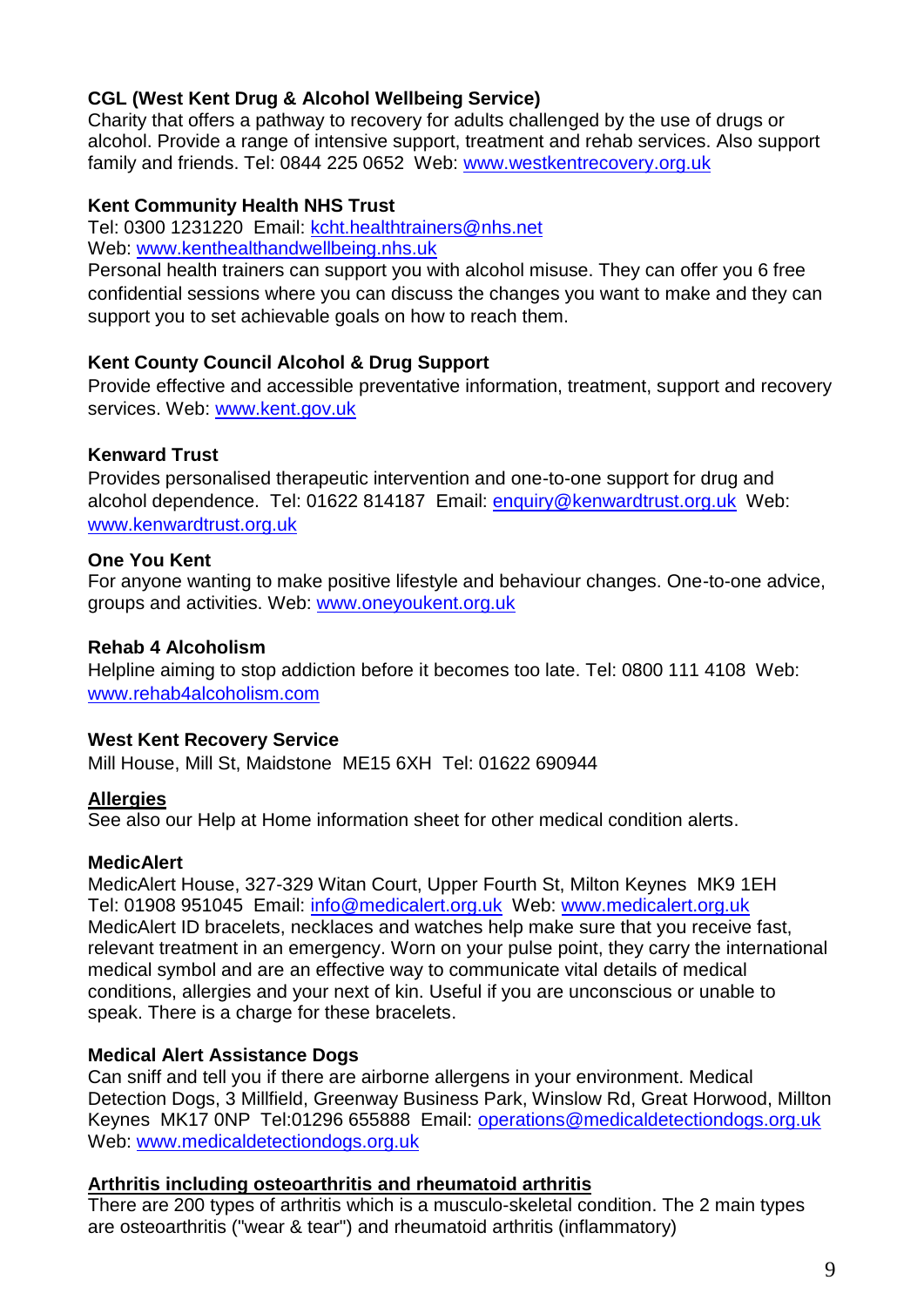## **Arthritis Action**

56 Buckingham Gate, London SW1E 6AE Tel: 020 3781 7120 Email: info@arthritisaction.org.uk Web: www.arthritisaction.org.uk

Hands-on help to combat arthritis pain through self-management and lifestyle reducing the need for medical intervention. For a membership fee of £15-20 per year (£100 for life) you get:

- one-to-one nutritional consultations with their registered dietitian covering healthy eating and weight management
- two annual subsidised clinical support sessions with access to osteopathy, physiotherapy and acupuncture
- self-management events to help you take control of your arthritis
- local arthritis groups to reduce isolation, share experiences and tips on reducing pain and managing arthritis

## **Arthritis Care**

Free information and support. Also offers free advice on managing symptoms, events about living with arthritis and local groups Tel: 0808 800 4050 Email: [services@arthritiscare.org.uk](mailto:services@arthritiscare.org.uk)

## **Arthritis Research Campaign**

Campaign to prevent onset, develop a cure and transform lives of those with arthritis. Contact Mrs M Roffey, Hernewood Cottage, Gracious Lane, Sevenoaks TN13 1TJ Tel: 01732 454862

## <span id="page-9-0"></span>**Autism**

Kent Autistic Trust Tel: 01634 405168 Web: [www.kentautistic.com](http://www.kentautistic.com/) Support groups, care homes, supported living, day centres, respite care, family support.

## <span id="page-9-1"></span>**Bladder and bowel problems**

- You can get an information guide on bladder and bowel problems by ringing Age UK on 0800 169 6565
- Support is available from the Bladder & Bowel Foundation Tel: 0845 345 0165 Web: www.bladderandbowelfoundation.org
- The National Key Scheme (NKS) offers disabled people independent access to locked public toilets around the country. Toilets fitted with National Key Scheme (NKS) locks can now be found in shopping centres, pubs, cafés, department stores, bus and train stations and many other locations in most parts of the country. You can order a key from Disability Rights UK (formerly RADAR - the Royal Association for Disability & Rehabilitation) Tel: 020 7250 8191 Web: [www.disabilityrightsuk.org](http://www.disabilityrightsuk.org/)  You can also order it through other suppliers such as online through Amazon or you may be able to get it from Peabody Home Improvement Agency Tel: 0800 028 3172. However if you order it from Disability Rights UK, you can also get a list of where the toilets are in your area.
- Kent Continence Service can provide treatment Tel: 0300 790 0310

Things that might help:

- commodes including adjustable ones (see below)
- toilet frames including adjustable ones (see below)
- raised toilet seats
- toilet risers
- safety rails which drop down or give support and toilet frames including adjustable ones and ones with seats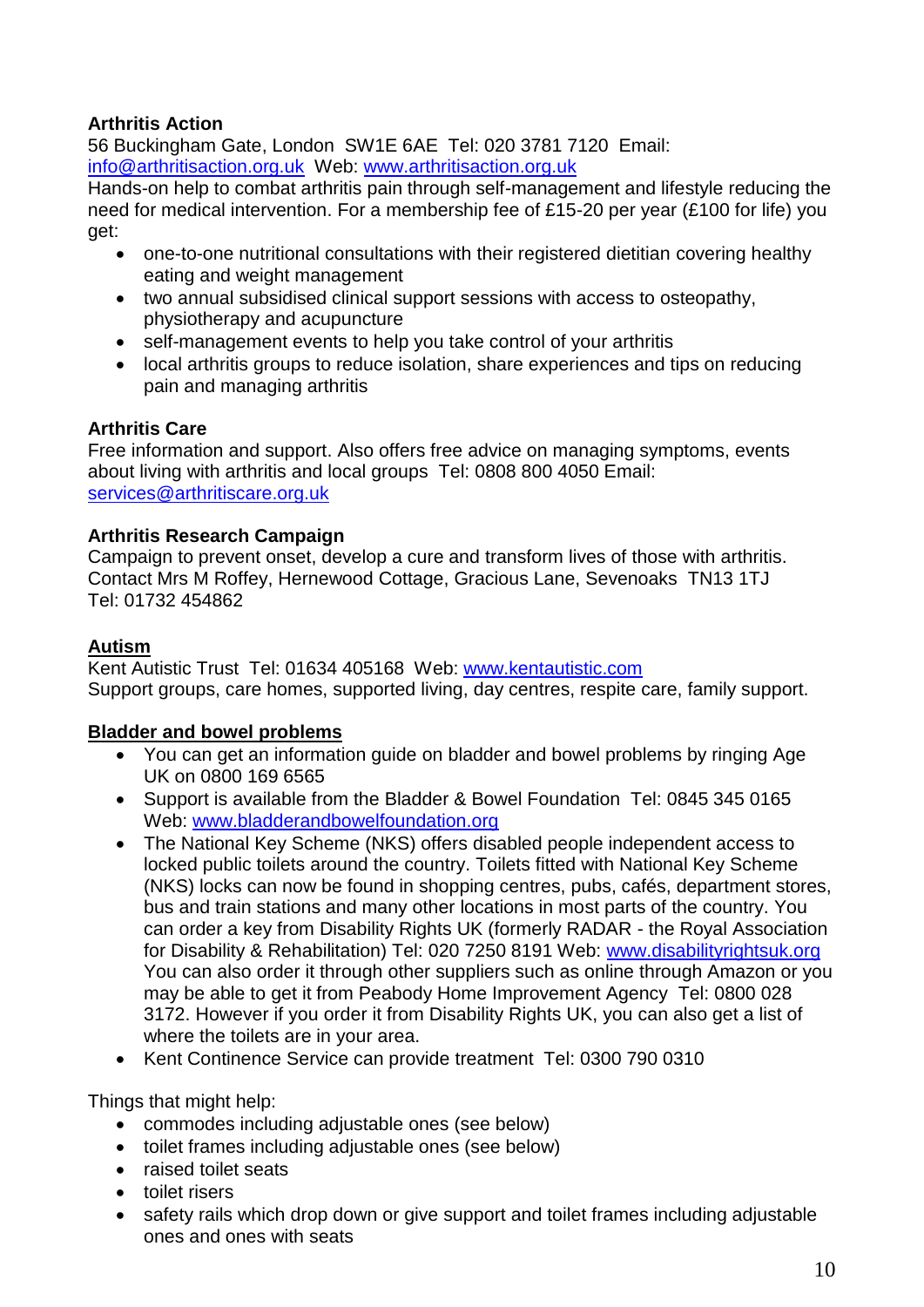- bottles/urinals
- pelvic health aids
- continence pads
- pads and protection for chairs and beds
- bottom wipers
- bidet bowls
- bed pans
- disposable gloves, aprons and commode liners

How to get them:

- You may be able to get them free or at reduced cost.
	- o Phone Social Services on 03000 416161 and ask for an Occupational Therapist to visit you.
	- o You may also be able to get a commode through your GP or District Nurse
	- o You can also ask if Community Navigators can help you get toilet rails. Contact INVOLVE Tel: 0300 081 0005 Email: communitynavigation@involvekent.org.uk
- You can also buy them if you prefer. The Disabled Living Foundation can give you more information on choosing products for older and disabled people. Tel: 0300 999 0004. You can also get a factsheet on disability equipment by ringing Age UK Tel: 0800 169 6565. It may be worth shopping around. There are many organisations which offer continence pads and other products including Kent Mobility Ltd. 6 Sanderson Way, Orchard Business Centre, Tonbridge TN6 1QG Tel: 01732 770998. Also offer hire, repairs and servicing
- If your disability is temporary you can borrow commodes from the British Red Cross. They charge £7 per week for a commode. The nearest are:
	- o **Maidstone**. Tel: 01622 758643 to arrange collection or delivery on Mondays, Wednesdays and Saturdays
	- o **Bromley**. Tel: 0300 456 1914 to arrange delivery on Thursdays
	- o **Purley**. Tel: 0300 456 1914 to arrange collection or delivery on Thursdays
	- o **Crawley**. Tel: 01293 649079 to arrange collection or delivery on Mondays, Tuesdays, Thursdays and Fridays
- You may also be able to get continence pads from Kent Continence Product Delivery Service Tel: 0300 123 1955
- If you need to go to the toilet more often or can't wait due to cancer treatment you can get a Toilet Card which you can show staff in shops, offices, cafes, pubs etc to allow you to use their toilets without them asking awkward questions. You can get it from Macmillan Cancer Support Tel: 0808 808 0000 Web: www.macmillan.org.uk

## <span id="page-10-0"></span>**Breathing problems including chest infections**

## **Air Alert**

Free service which sends a message by phone, text or email to people with respiratory problems warning that high air pollution is forecast for the next day. Web: [www.airalert.info/kent](http://www.airalert.info/kent)

## **Asbestos Justice**

Oliver & Co Solicitors Ltd, Douglas House, 117 Foregate St, Chester CH1 1HE Tel: 0800 038 6767 Email: [helena.cameron@oliverandco.co.uk](mailto:helena.cameron@oliverandco.co.uk)  Web: [www.asbestosjustice.co.uk](http://www.asbestosjustice.co.uk/)

Legal advice, benefits guidance and practical support for anyone with a persistent cough, breathing difficulties, tiredness or unexplained weight loss who may have been exposed to asbestos. For example former tradespeople such as electricians, joiners, carpenters, plumbers and heating engineers.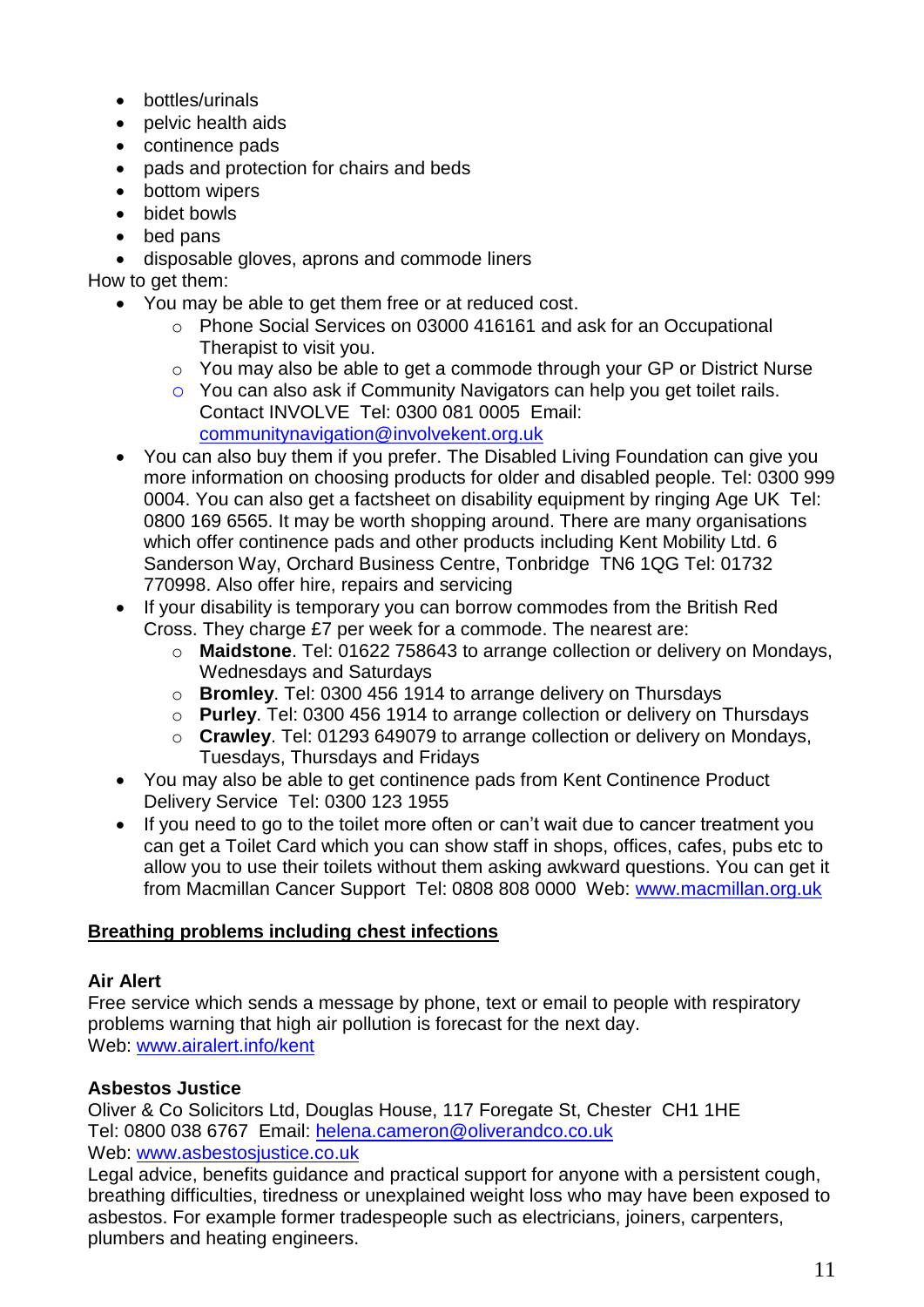#### **Breathe Easy local support groups**

- Maidstone Group Tel: 01622 664943
- Tunbridge Wells, Sevenoaks & Tonbridge Group Tel: 01892 823736

#### **British Lung Foundation**

Support and advice for anyone living with a lung condition Tel: 03000 030555

#### **Chemists**

Your local chemist (for example, Boots) may be able to provide support for people with asthma etc. Ask your chemist what services they offer.

#### **West Kent Pulmonary Fibrosis Support Group**

Meets Tuesday 2-4pm every 2 months at Elim Christian Centre, Cherry Avenue, Swanley BR8 7DX. Contact Dee Tel: 07775 616769 Email: deebryan@me.com or Roger Tel: 07470 201703 Email: roger.bryan@me.com

#### <span id="page-11-0"></span>**Cancer**

**Bowel Cancer UK**

Tel: 0800 840 3540 Web: [www.bowelcanceruk.org.uk](http://www.bowelcanceruk.org.uk/)

#### **Brain Tumour Charity**

Support for carers and patients. Contact Olwen O'Dowd Tel: 01634 263622 Email: [mum144@outlook.com](mailto:mum144@outlook.com) Web: [www.thebraintumourcharity.org](http://www.thebraintumourcharity.org/)

#### **Brains Trust (brain cancer)**

4 Yvery Court, Castle Rd, Cowes, Isle of Wight PO31 7QG Email: [hello@brainstrust.org.uk](mailto:hello@brainstrust.org.uk) Web: [www.brainstrust.org.uk](http://www.brainstrust.org.uk/)

#### **Breast Cancer Care**

National helpline: 0808 800 6000 Local support group meets Tuesdays 10.30am-12.30pm at House in the Basement café behind Stag Theatre, London Rd, Sevenoaks

#### **Cancer Research UK**

Working to help prevent cancer, diagnose it earlier, develop new treatments and make current treatments more effective. Helpline Tel: 0808 800 4040. Information Line Tel: 0300 123 1865. Also local group based in Sevenoaks.

#### **Chemists**

Your local chemist (for example, Boots) may be able to provide support for people with cancer. Ask your chemist what services they offer.

#### **Crossroads Care Kent**

170 Tonbridge Rd, Wateringbury ME18 5NS Tel: 0345 095 6701, 01622 817114 Email: [enquiries@crossroadskent.org](mailto:enquiries@crossroadswest.org) Web: [www.carerskm.org](http://www.carerskm.org/)

The Carers Health Appointment Service will look after the person being cared for during the day while you have treatment such as chemotherapy or radiotherapy. No waiting list. Available whenever you need it

#### **Leukaemia Research Fund (Sevenoaks Branch)**

Publishes booklets on leukaemia, lymphoma, myeloma and other blood cancers. Contact Mrs Maureen Wilson-Wright, 7 Middlings Rise, Sevenoaks TN13 2NS Tel: 01732 457594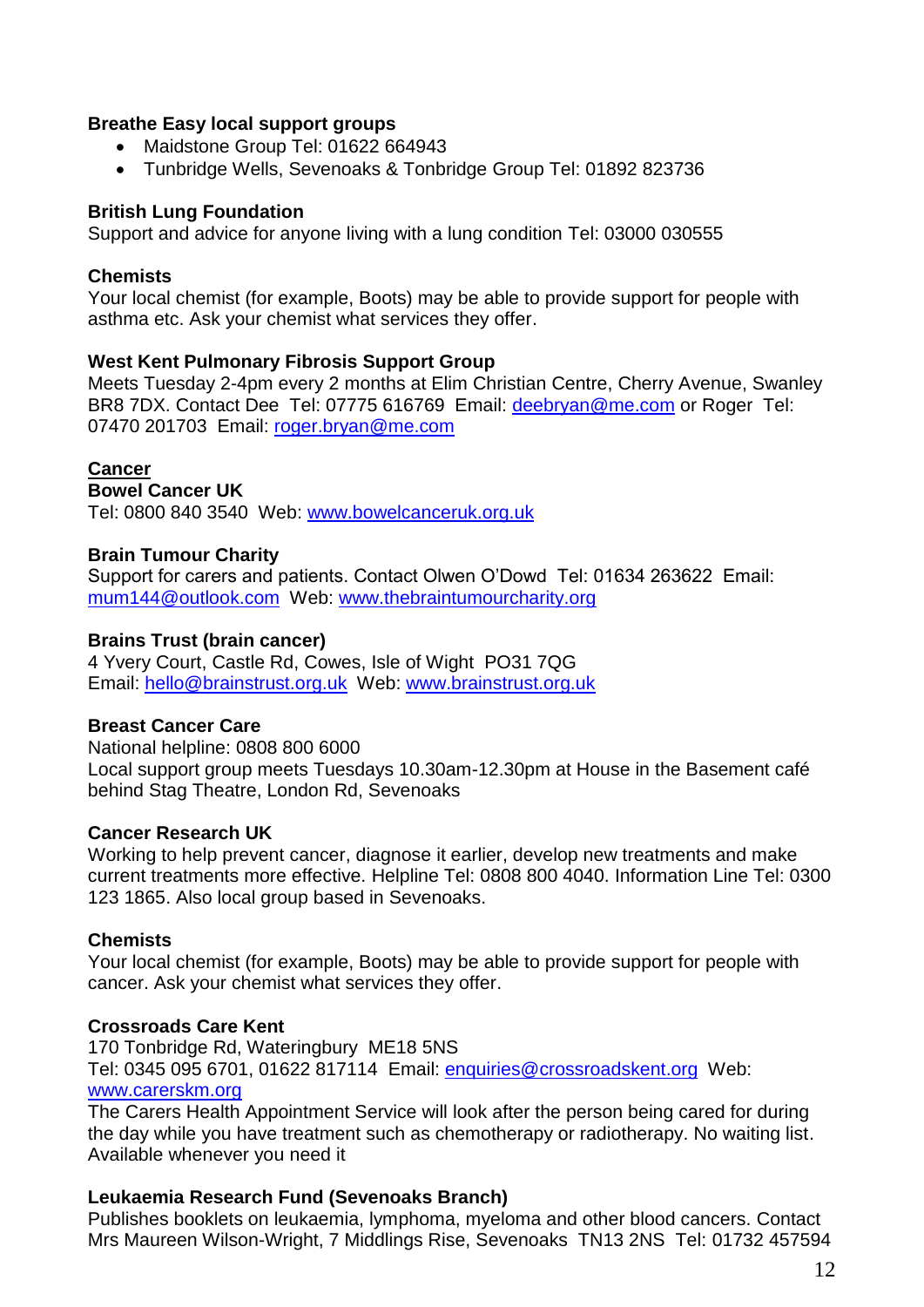## **Macmillan Cancer Support**

89 Albert Embankment, London SE1 7UQ Helpline: 0808 808 0000 Web: [www.macmillan.org.uk](http://www.macmillan.org.uk/)

Macmillan Cancer Support can help in various ways. Macmillan Nurses are well-known for providing nursing support. You can also contact them for other practical support. One example is a Toilet Card if you need to go to the toilet more often or can't wait due to cancer treatment; you can show it to staff in shops, offices, cafes, pubs etc to allow you to use their toilets without them asking awkward questions.

Macmillan are best known for their Macmillan Nurses but they also run the Macmillan Crossroads Volunteer Service to give emotional and practical support to people living in Kent with cancer (or their carers). Trained volunteers can offer:

- Support getting to and from hospital
- Someone to accompany people to medical appointments
- Someone to talk to about cancer
- Counselling for carers of people with cancer
- Information & quidance on cancer
- Practical help around the home or garden including light housework
- Help with form-filling
- Help collecting prescriptions or picking up shopping or taking out shopping
- Playing board games & companionship
- Respite breaks for family carers

Run by Macmillan Cancer Support volunteers in partnership with Crossroads. Contact Jen Lane or Philip Moore, 170 Tonbridge Rd, Wateringbury ME18 5NS Tel: 0345 095 6701 Email: enquiries.macmillan@crossroadskent.org

## **Myeloma UK**

22 Logie Mill, Beaverbank Business Park, Edinburgh EH7 4HG Tel: 0131 557 3332 Email: [myelomauk@myeloma.org.uk](mailto:myelomauk@myeloma.org.uk) Web: [www.myeloma.org.uk](http://www.myeloma.org.uk/)

## **Research**

Research is ongoing into whether Bio Detection Dogs can detect early signs of breast and prostate cancer. More information from Medical Detection Dogs, 3 Millfield, Greenway Business Park, Winslow Rd, Great Horwood, Millton Keynes MK17 0NP Tel:01296 655888 Email: operations@medicaldetectiondogs.org.uk Web: www.medicaldetectiondogs.org.uk

## <span id="page-12-0"></span>**Cerebral palsy**

#### **Cerebralpalsy.org.uk**

Email: [info@cerebralpalsy.org.uk](mailto:info@cerebralpalsy.org.uk) Web: [www.cerebralpalsy.org.uk](http://www.cerebralpalsy.org.uk/)

#### **Neuro Rehab Kent Ltd**

Contact Elissa Tel: 01732 357943 or Jane Tel: 01732 451352 Email: [info@neurorehabkent.com](mailto:info@neurorehabkent.com) Web: [www.neurorehabkent.co.uk](http://www.neurorehabkent.co.uk/)

Private physiotherapists who specialise in neurological conditions. Also run small group sessions for people living with MS, Parkinson's and other neurological conditions. Can provide physiotherapy in your own home, at Springbank Clinic in Sevenoaks or at Tonbridge Clinic or at your local gym. Can show your family or carers how to help you with exercises. You can find other private physiotherapists who specialise in MS by contacting the Chartered Society of Physiotherapy, 14 Bedford Row, London WC1R 4ED Tel: 020 7306 6666 Web: www.csp.org.uk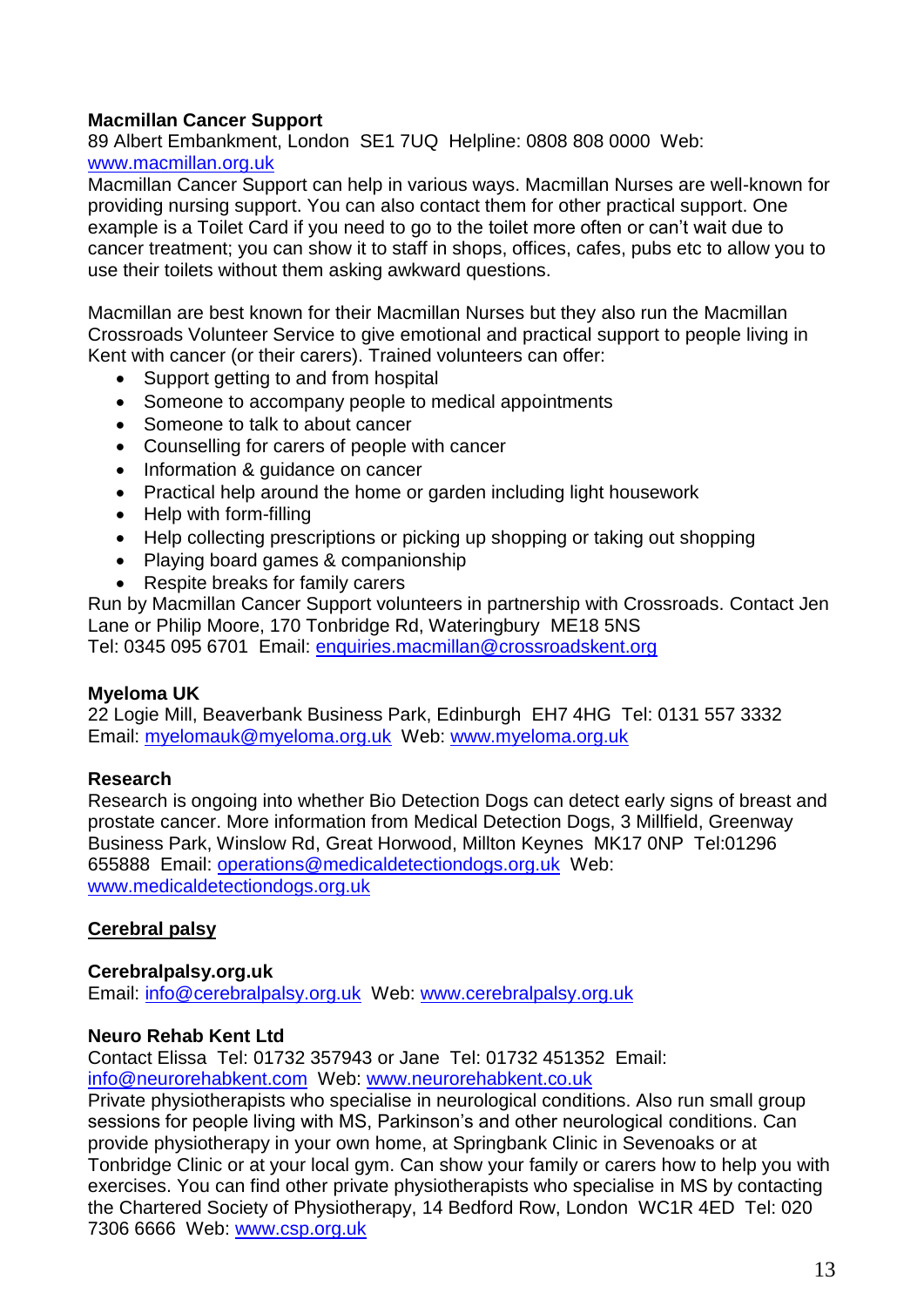## **Scope DIAL UK**

- 6 Market Rd, London N7 9PW Tel: 0808 800 3333 (open Mon-Fri 9am-5pm)
- Email: [dialuk@scope.org.uk](mailto:dialuk@scope.org.uk) Web: [www.scope.org.uk](http://www.scope.org.uk/)
- For people with cerebral palsy

## <span id="page-13-0"></span>**Diabetes**

See Sight Loss (below) for Diabetic Retinopathy

## **Chemists**

Your local chemist (for example, Boots) may be able to provide support for people with diabetes. Ask your chemist what services they offer.

## **Chiropodists and podiatrists**

If you are diabetic, your feet are at risk. Neuropathy (nerve damage) means that you are less likely to feel injury or pain, circulation is impaired and any wounds can heal poorly leading to infection. Your GP may be able to refer you to a free NHS service. There is a weekly foot clinic for diabetics at Tunbridge Wells Hospital.

## **Diabetes UK Tunbridge Wells, Tonbridge & Sevenoaks Group**

Help and support primarily through group meetings to provide a safe and social forum to discuss managing diabetes. 12 Chaffinch Way, Paddock Wood TN12 6XL Email: diabetesuktunbridgewellsarea@gmail.com Web: [www.tunbridge-wells-area.diabetesukgroup.org](http://www.tunbridge-wells-area.diabetesukgroup.org/) Contact Kieron Tel: 01892 5575499

National helpline Tel: 0345 123 2399, 0845 120 2960 Email: careline@diabetes.org.uk Web: [www.diabetes.org.uk](http://www.diabetes.org.uk/)

## **Lions Clubs**

Diabetes screening in Sainsburys etc. Contact Tonbridge Lions Club Tel: 01732 358218, Email: [info@tonbridgelions.co.uk](mailto:info@tonbridgelions.co.uk) Web: [www.tonbridgelions.co.uk](http://www.tonbridgelions.co.uk/)

## **Medical Alert Assistance Dogs**

Can sniff and tell you if you need to have an injection or eat sugary food. Medical Detection Dogs, 3 Millfield, Greenway Business Park, Winslow Rd, Great Horwood, Millton Keynes MK17 0NP Tel:01296 655888 Email: operations@medicaldetectiondogs.org.uk Web: www.medicaldetectiondogs.org.uk

## <span id="page-13-1"></span>**Drug misuse**

## **CGL (West Kent Drug & Alcohol Wellbeing Service)**

Charity that offers a pathway to recovery for adults challenged by the use of drugs or alcohol. Provide a range of intensive support, treatment and rehab services. Also support family and friends. Tel: 0844 225 0652 Web: www.westkentrecovery.org.uk

## **Kent & Medway NHS & Social Care Partnership Trust (KMPT)**

Provides information and advice about mental health, learning disability and substance misuse services Tel: 0300 222 0123. Web: www.kmpt.nhs.uk

## **Kent County Council Alcohol & Drug Support**

Provide effective and accessible preventative information, treatment, support and recovery services. Web: www.kent.gov.uk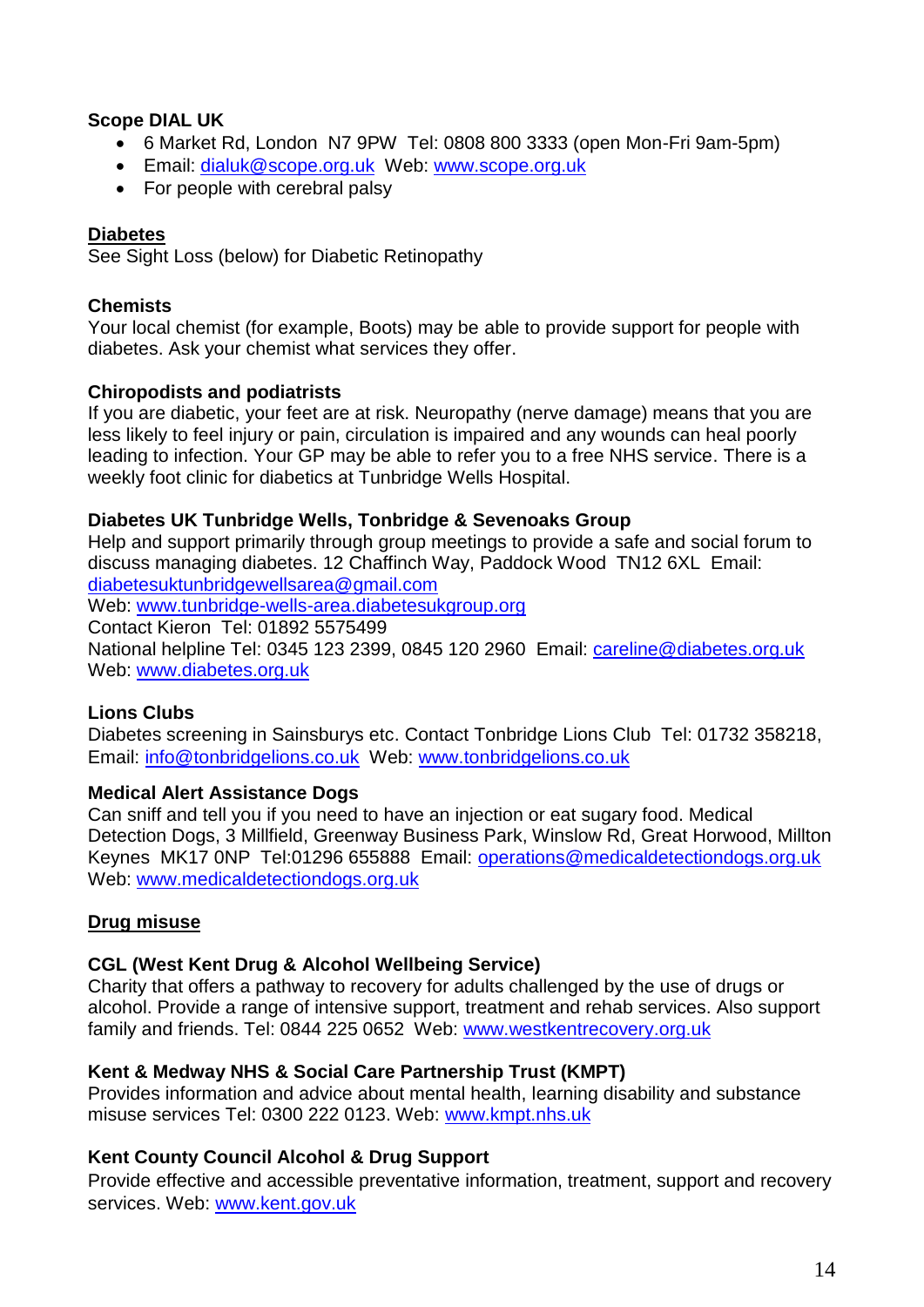## **Kenward Trust**

Provides personalised therapeutic intervention and one-to-one support for drug and alcohol dependence. Tel: 01622 814187 Email: enquiry@kenwardtrust.org.uk Web: www.kenwardtrust.org.uk

## **One You**

Tel: 0300 123 1220 Email: [oneyou.kent@nhs.net](mailto:oneyou.kent@nhs.net)

Web: [www.kenthealthandwellbeing.nhs.uk](http://www.kenthealthandwellbeing.nhs.uk/)

Lifestyle advisers can support you with drug misuse. They can offer you 6 free confidential sessions where you can discuss the changes you want to make and they can support you to set achievable goals on how to reach them.

## **West Kent Recovery Service**

Mill House, Mill St, Maidstone ME15 6XH Tel: 01622 690944

## <span id="page-14-0"></span>**Dyslexia**

## **West Kent Dyslexia Association**

Contact Sally Candlin (Helpline) Tel: 01732 832203 Web: [www.kentwestdyslexia.org.uk](http://www.kentwestdyslexia.org.uk/)

## <span id="page-14-1"></span>**Epilepsy**

## **Epilepsy Action (previously British Epilepsy Association)**

New Anstey House, Gateway Drive, Yeadon, Leeds LS19 7XY Helpline: 0808 800 5050 Textphone: 07537 410044 Email: [helpline@epilepsy.org.uk](mailto:helpline@epilepsy.org.uk)

## **Easylink**

There are many companies which use assistive technology to aid independent living such as epilepsy alarms etc. One example is Easylink, 3 Melbourne House, Corby Gate Business Park, Priors Haw Rd, Corby NN17 5JG Tel: 01536 264869 Email: sales@easylinkuk.co.uk Web: www.easylinkuk.co.uk

## **Welbeing**

You may be able to get epilepsy sensors from Welbeing Tel: 01323 644422 Web: [www.welbeing.org.uk](http://www.welbeing.org.uk/)

## <span id="page-14-2"></span>**Flu**

Your local chemist (for example, Boots) can provide flu jabs.

## <span id="page-14-3"></span>**Hearing loss including deafness**

See also our Help at Home information pack for fire prevention, home-visiting audiologists, home assessments and equipment, home library services, home safety visits etc. You can get an information guide to NHS hearing services by ringing Age UK Tel: 0800 169 6565

## **Wax removal and other private services**

A few GPs may still offer wax removal through the NHS but there is likely to be a long waiting list (3 months or more). Most will suggest you get it done privately. Just Ears in Tonbridge (0345 527 2727) and Kent Hearing in Kings Hill (01732 525912) offer it. Specsavers in Tonbridge (01732 370480) and Aylesford (01622 797200) and other opticians may also offer it. You should shop around as prices may vary widely.

## **Do you need a hearing test?**

If you think you may have a hearing problem (or are over 65 and have not had a hearing test for 2 years) you should see an audiologist for a hearing test.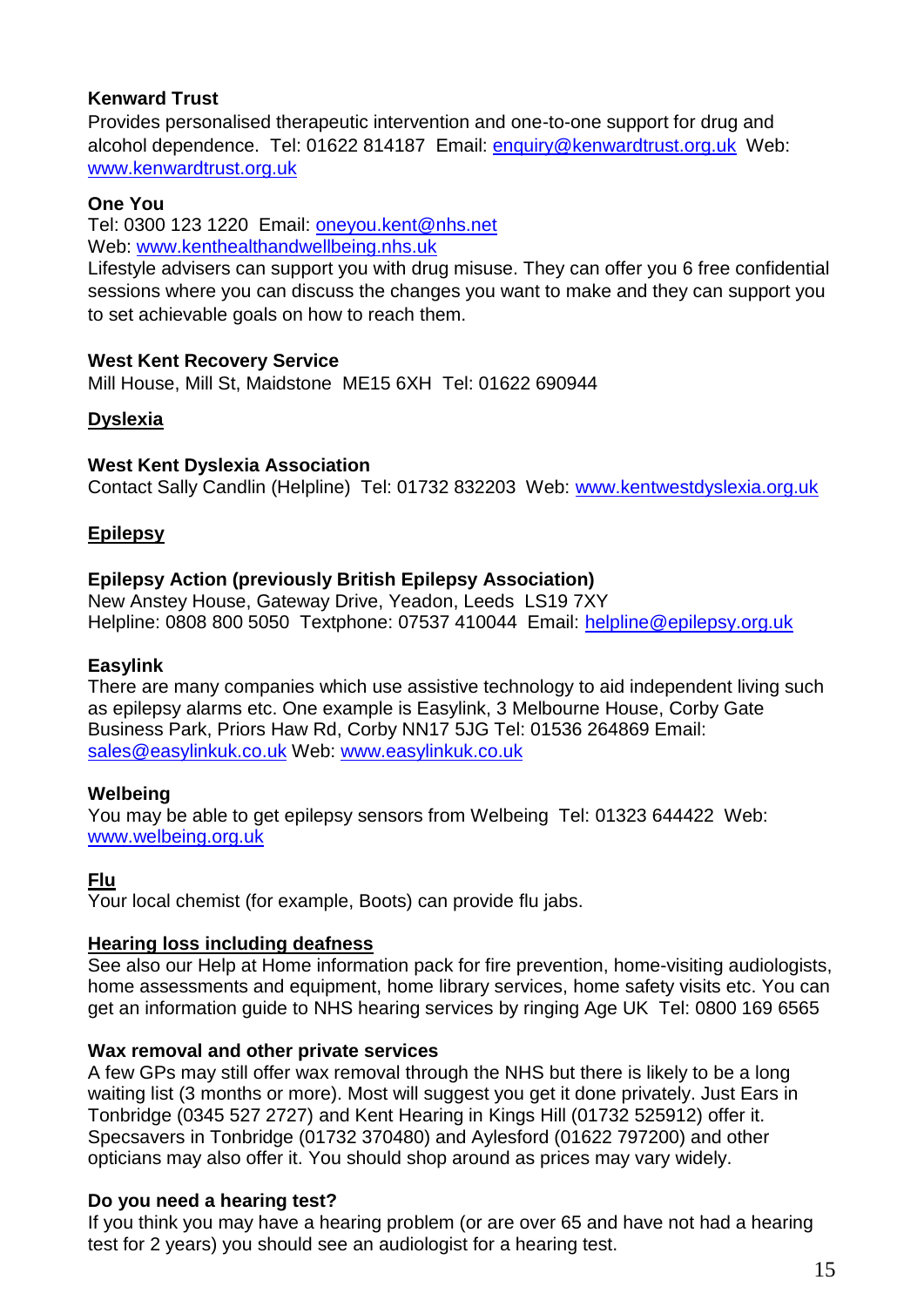## **How to get a hearing test and hearing aids**

There are many ways to get a hearing test and hearing aids

- RNID (formerly Roval National Institute for the Deaf. Action on Hearing Loss)
	- o Free phone-based or online hearing check
	- o Freephone 0808 808 0123 Email: [information@rnid.org.uk](mailto:information@rnid.org.uk) Web: [www.rnid.org.uk](http://www.rnid.org.uk/)
- Your GP
	- o Free short hearing test
	- o Your GP will refer you to a hospital or optician that has a contract with the NHS eg Boots, Specsavers etc
	- o Appointments tend to last 45 minutes including both the hearing test and fitting hearing aids
	- o NHS hearing aids depend on funding so you may be prescribed one aid rather than two aids.
- Other organisations
	- o Other organisations also offer hearing aids so it may be worth shopping around
	- o Many opticians can also arrange hearing tests privately in their shop or at home eg Specsavers
	- o Some organisations offer more in-depth hearing tests which may be more suitable for people with memory loss or dementia as hearing loss can also affect understanding
- The British Legion may be able to pay for private hearing aids or any other equipment/help if you have been in the armed forces for 7 days or more or have completed National Service. This also applies to reservists including the Territorial Army and Merchant Navy.

## **Common problems with hearing aids**

- It can be difficult to suddenly adjust to a hearing aid if you have had several years of hearing loss so you should bear this in mind
- If you have hearing aids but are having difficulties with them you should consider a more in-depth assessment to see if there are other hearing aids that might be better for you
- If you have hearing issues in both ears you should consider two hearing aids to help your balance
- If your batteries frequently run out you could consider a bedside recharging station so you don't have to change them
- If your hearing aids whistle they may be blocked by wax or poorly fitted. Hearing aid aftercare clinics (see below) can help sort this out

## **Using the phone**

- If you can't hear well, try moving the phone to different positions on your ear, adjusting your hearing aid settings and using any loudspeaker settings on your phone
- You can get a more suitable phone. If you have a landline, some phones come with volume adjustment, tone control, amplifiers or headsets. Makes to look out for are Doro, Amplicomms, Geemarc and BT. Some private hearing aid manufacturers even make phones that work with their hearing aids. If you have a mobile, a company called "Audacious" make a SIM card that works with your hearing aid. You can also stream sound direct into a few private hearing aids using Bluetooth.
- Another solution is to use a service that translates voice into text. "Relay UK" is free and uses a person to relay your conversation. You don't need a special textphone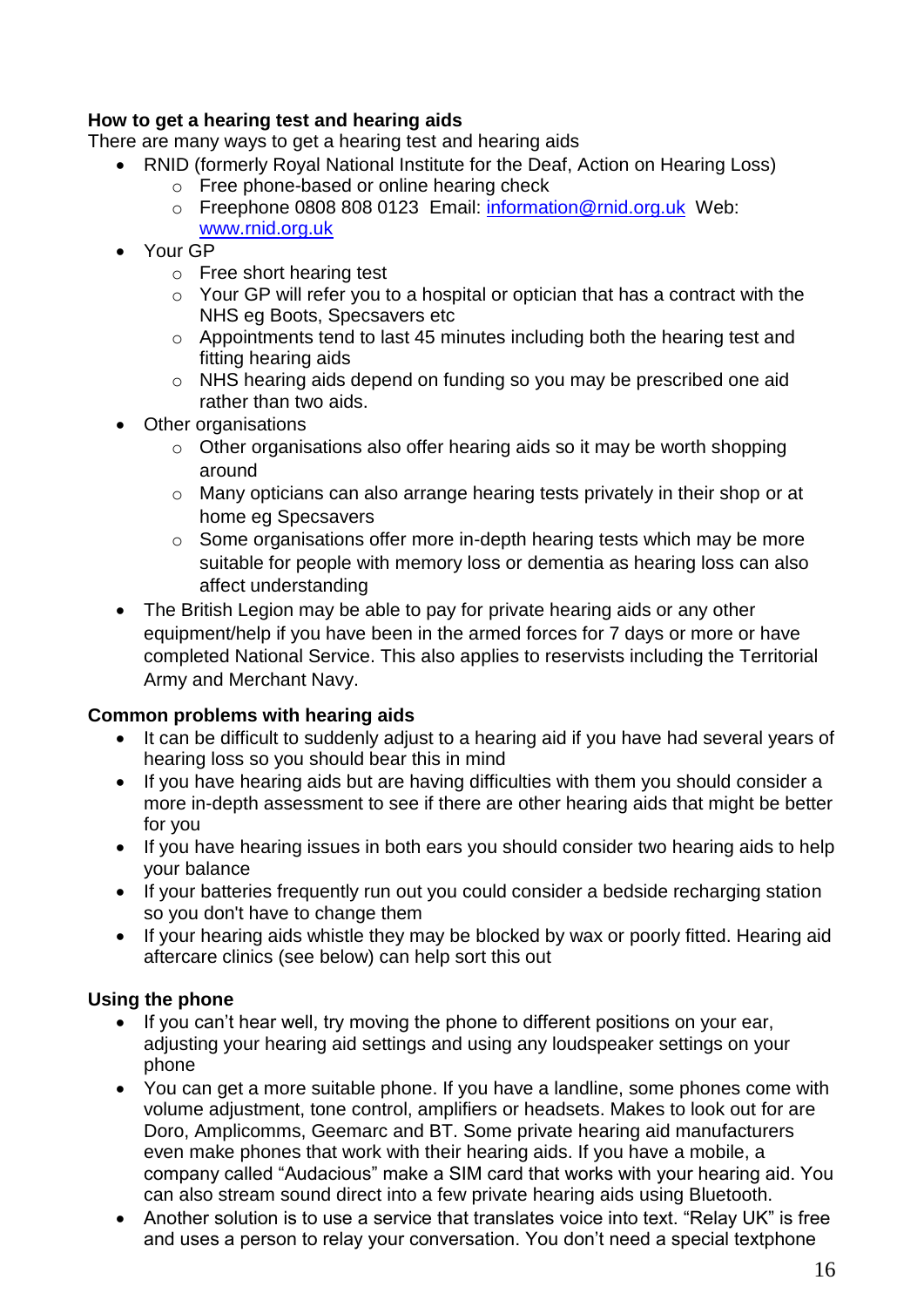and can use a computer, laptop or smartphone. There are also more technical solutions for video calls such as "electronic notetakers", "speech to text reporters" and some mobile apps which do a live transcript in real time but these are not free.

• More information available from Ideas for Ears Email: info@ideasforears.org.uk Web: [www.ideasforears.org.uk](http://www.ideasforears.org.uk/)

## **Looking after hearing aids**

Hearing aid aftercare clinics are offered by HI-Kent (Hearing Impaired Kent). These are free and take place regularly. They can clean hearing aids and also replace batteries free of charge. Clinics are held at the following locations; you can get details by phoning or texting HI-Kent at 18 Brewer St, Maidstone ME14 1RU Tel: 01622 691151 Text: 07795 951466 Email: enquiries@hikent.org.uk

- Hildenborough Medical Centre
- Tonbridge Castle Gateway offices and Age UK office. You can also get batteries any day from the Age UK office
- Hadlow Medical Centre

## **Other equipment that might help**

If you're over 65, you are entitled to a free assessment by HI-Kent, probably in your own home, which will look at what equipment might help you in your daily life. This might include TV headsets or hearing loops, doorbells that flash or page you, visual smoke alarms, conversation aids, amplified phones and mobiles, alarm clocks that flash or vibrate etc. You can get details by phoning or texting HI-Kent at 18 Brewer St, Maidstone ME14 1RU Tel: 01622 691151 Text: 07795 951466 Email: enquiries@hikent.org.uk

If you are unable to call emergency services you can text them at 60066 stating which service you require, what and where the problem is. You can also email the fire service at [rescue@kent.fire-uk.org](mailto:rescue@kent.fire-uk.org) and the police at [enquiries@kent.pnn.police.uk](mailto:enquiries@kent.pnn.police.uk)

## **Lipreading classes and Sign Language courses**

Some are free. You can get details by phoning or texting HI-Kent at 18 Brewer St, Maidstone ME14 1RU Tel: 01622 691151 Text: 07795 951466 Email: enquiries@hikent.org.uk

## **Assistance Cards**

Assistance Cards can be shown to bus drivers if you need help. The cards are discreet, easy for you to use and easy for others to understand especially if your disability is hidden. Just show the card to the driver as well as your travel ticket when boarding the bus. You can get them from Arriva Tel: 0344 800 4411 Email:

[customerservice@arriva.co.uk](mailto:customerservice@arriva.co.uk) or download them from their website at

[www.arrivabus.co.uk](http://www.arrivabus.co.uk/)

The cards are:

- Please speak slowly; I am hard of hearing
- Please speak slowly and face me to help me hear better
- Please be patient; I am deaf

## **HI-Kent Social Group for Hard of Hearing People**

Christchurch United Reformed Church, High St, Tonbridge TN9 1SG. Tel: 01622 691151 Email: [v.kirk@hikent.org.uk](mailto:v.kirk@hikent.org.uk)

## **Kent Association for the Blind**

Joynes House, New Rd, Gravesend DA11 0AT Tel: 01622 691357, 358995 Email: [enquiry@kab.org.uk](mailto:rehab.gravesend@kab.org.uk) Web: [www.kab.org.uk](http://www.kab.org.uk/)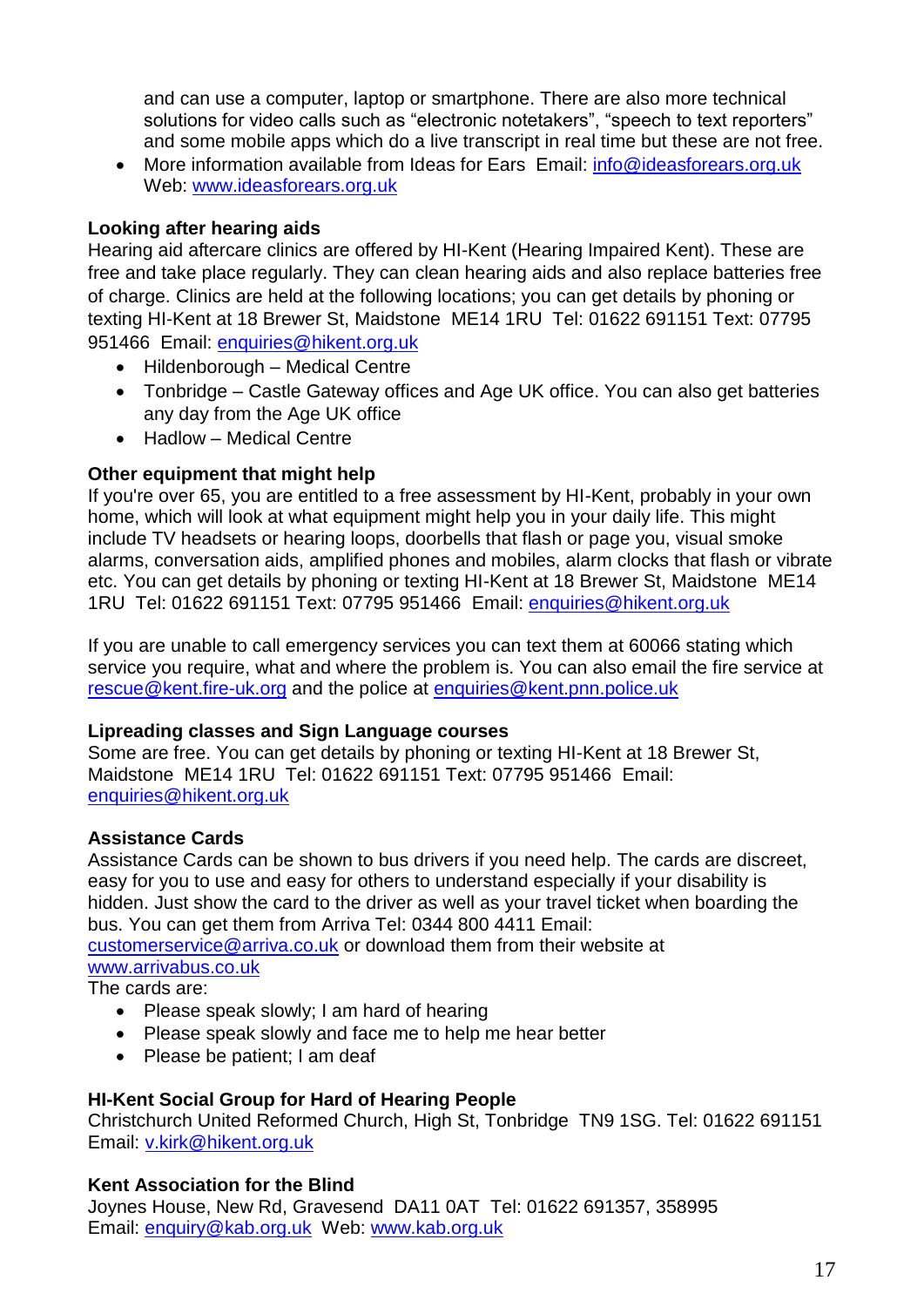Produces publications on deafblindness (dual sensory loss) and sensory awareness training (understanding hearing impairment or deafblindness)

## **LRB Organise**

Leanne Bradshaw can help with phone calls if you find it difficult to hear. Tel: 07854 693711. Web: [www.lrb-organise.co.uk](http://www.lrb-organise.co.uk/)

#### **Power cuts, gas and water interruptions**

You can ask utlities to add you to their Priority Services Register if you are a pensioner, disabled, hearing-impaired, visually-impaired, have a chronic illness or a long-term medical condition. This may give you:

- advance notice if your supply is going to be interrupted
- priority reconnection if the supply is interrupted
- alternative facilities for cooking and heating during an interruption of supply
- help during emergencies

It may also give you other benefits:

- extra help to use your meter or appliances
- annual gas safety checks
- free advice on being more energy efficient
- protection from cold callers
- moving your meter somewhere easier to read
- regular meter readings if you can't read it
- bills sent to a relative, carer or friend to help you check them
- bills and meter readings in large print, braille, audio tape, textphone or typetalk if you're visually or hearing impaired

## **Royal British Legion Veterans Hearing Fund**

Can help fund private hearing aids if your hearing loss was acquired on armed service. Tel: 0808 802 8080

#### **SignHealth Domestic Abuse Service**

Domestic abuse service offering practical and emotional support in British Sign Language for deaf women who are experiencing or have survived domestic abuse. Tel: 07970 350366 Email: da@signhealth.org.uk Web: www.signhealth.org.uk

## **Tinnitus Support Group**

The nearest may be in Orpington. You can find out if there is one nearer by phoning or texting HI-Kent at 18 Brewer St, Maidstone ME14 1RU Tel: 01622 691151 Text: 07795 951466 Email: enquiries@hikent.org.uk

#### <span id="page-17-0"></span>**Heart problems**

Health walks (listed elsewhere in this information pack) can help to reduce your risk of heart disease, improve cholesterol and lower blood pressure

#### **British Heart Foundation**

Helpline Tel: 0300 330 3311

#### **Cardiomyopathy UK**

Often misdiagnosed as asthma, unexplained breathlessness or tiredness. Helpline 0800 018 1024 Web: www.cardiomyopathy.org for details of Kent Cardiomyopathy Support Group

## **Medical Alert Assistance Dogs**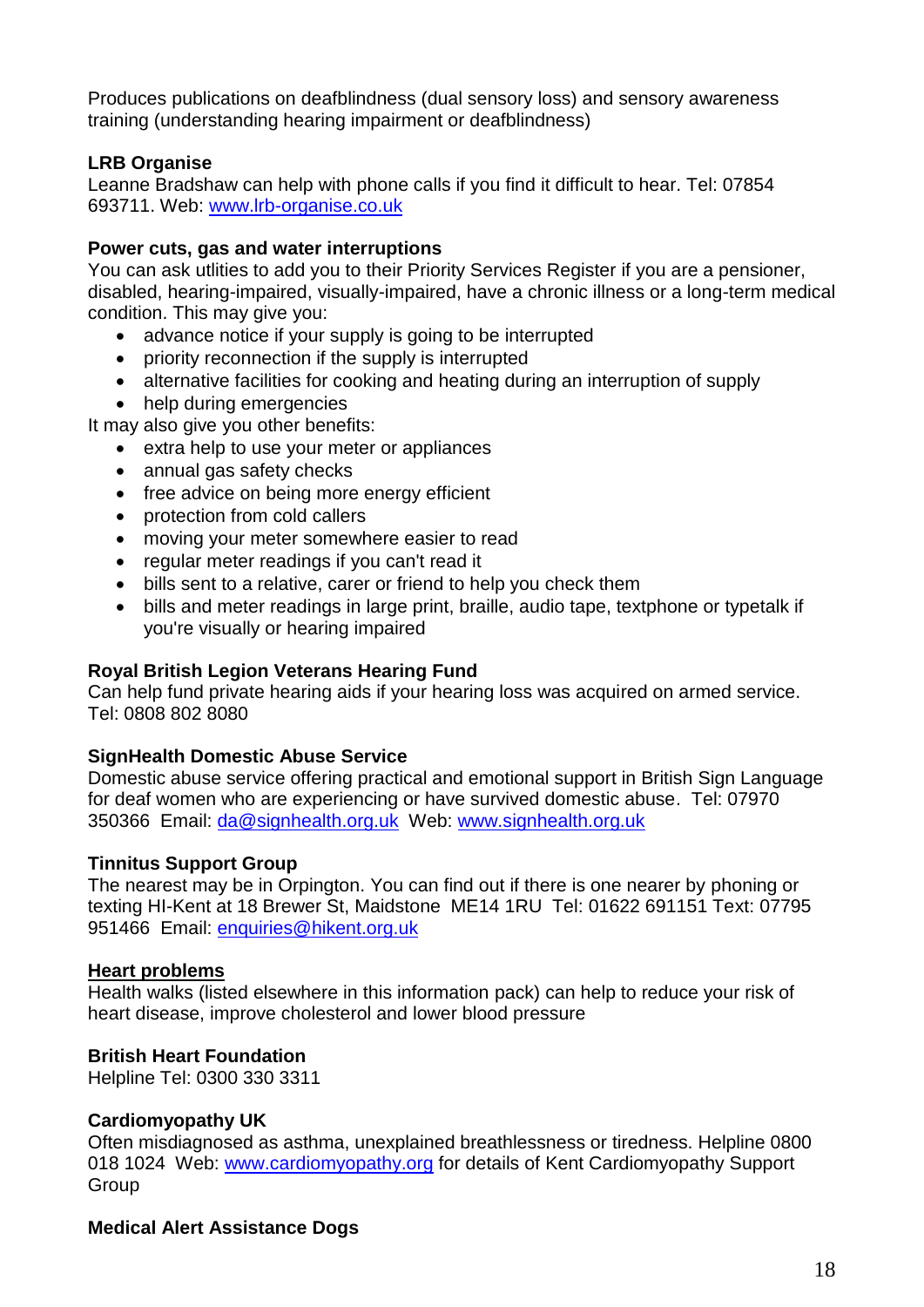Can sniff and alert you to an impending blackout if you have Postural Tachycardia Syndrome. Medical Detection Dogs, 3 Millfield, Greenway Business Park, Winslow Rd, Great Horwood, Millton Keynes MK17 0NP Tel:01296 655888 Email: operations@medicaldetectiondogs.org.uk Web: www.medicaldetectiondogs.org.uk

#### <span id="page-18-0"></span>**Huntington's Disease**

#### **Mortimer Society**

Birling House, 89 High St, Snodland ME6 5AN Tel: 01634 244689 Email: [birling.house@mortimersociety.org.uk](mailto:birling.house@mortimersociety.org.uk) Web: [www.mortimersociety.org.uk](http://www.mortimersociety.org.uk/) Provide residential and nursing care for people with Huntington's Disease if and when they need it.

## <span id="page-18-1"></span>**Insomnia**

#### **Sleepstation**

Online help with insomnia and sleep apnoea Web: www.nhs.sleepstation.org.uk

#### <span id="page-18-2"></span>**Kidney disease**

#### **National Kidney Foundation**

Run by kidney patients for kidney patients Tel: 0845 601 0209 Web: www.kidney.org.uk

#### <span id="page-18-3"></span>**Learning disabilities including mental handicap**

#### **Avenues Group**

Supports people who have learning disability, autism, acquired brain injury and challenging behaviour. Typically support people with multiple or complex needs. Supported living and housing, outreach and support at home services. Tel: 0300 323 0405 Email: info@avenuesgroup.org.uk Web: www.avenuesgroup.org.uk

## **Beechmont Saturday Club**

For adults with learning disabilities. Meets at Mencap Hall, Hitchen Hatch Lane, Sevenoaks on 1st Saturday of month 10am to 4pm. Contact Margaret Digweed Tel: 01732 453848

**Bridges Pop-in Centre**. 40 High St, Edenbridge TN8 5AJ Tel: 01732 868186 Email: [thebridgescentre@btconnect.com](mailto:thebridgescentre@btconnect.com) Web: www.bridges.edenkent.org

## **HFT (formerly Self Unlimited)**

Support for people with learning disabilities and also run Oak Tree Bistro. Phillippines Close, Hever Rd, Edenbridge TN8 5GN Tel: 01732 782700 Email: hftkentnorth@hft.org.uk Web: www.hft.org.uk www.selfunlimited.co.uk

## **Kent & Medway NHS & Social Care Partnership Trust (KMPT)**

Provides information and advice about mental health, learning disability and substance misuse services Tel: 0300 222 0123. Web: www.kmpt.nhs.uk

## **Kent Friendz**

Help and support for people with learning disabilities, their families and carers. Provide clubs, home support, leisure activities and trips out. In Edenbridge contact Pauline Collins Tel: 01732 864291. For other areas contact Chris Burton Tel: 01732 838183 Email: chris.burton@kentfriendz.org.uk Web: www.kentfriendz.org.uk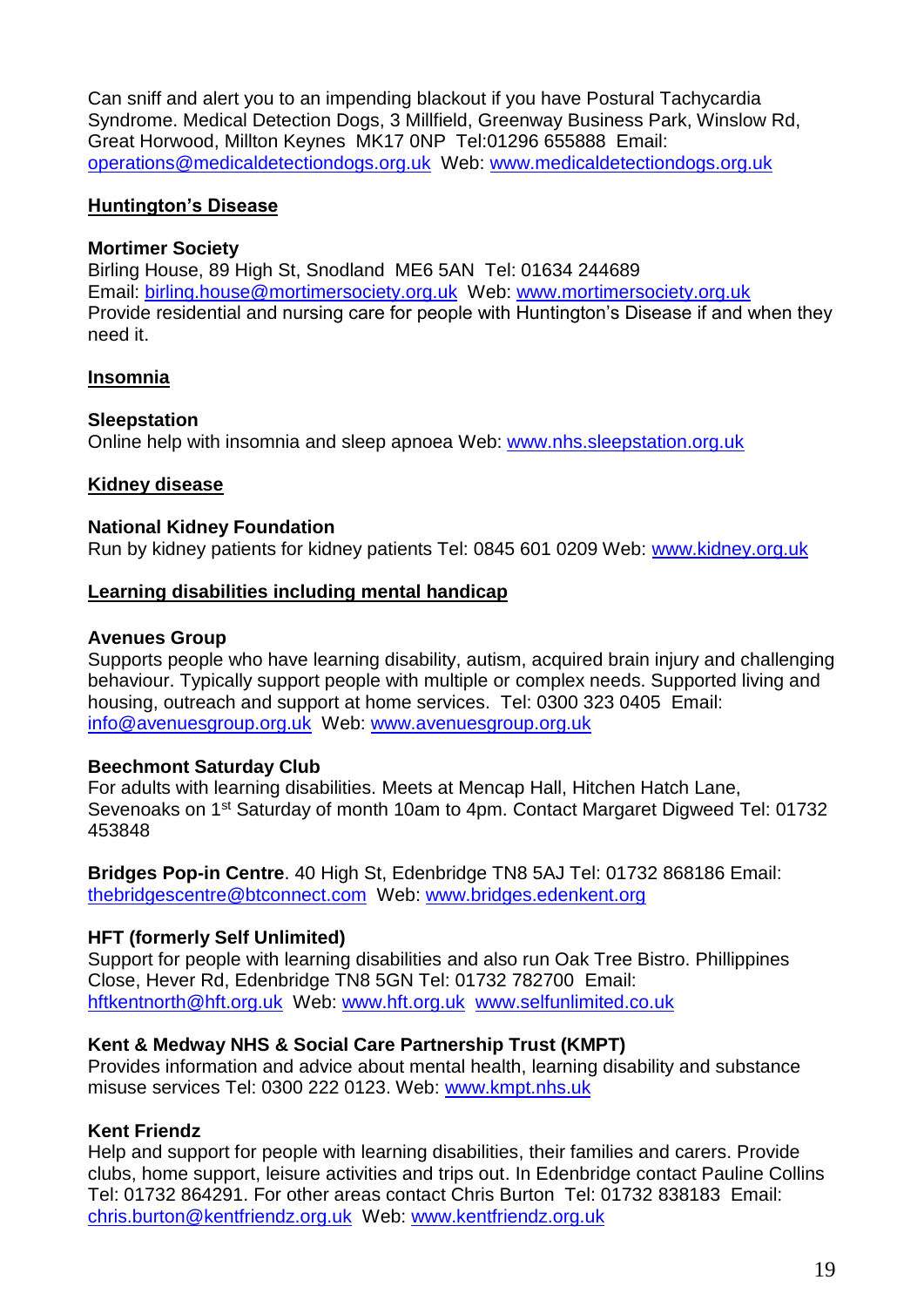## **Kent Pathways Service**

Free support from Social Services for up to 12 weeks for adults with a learning disability to become more independent by developing life skills. Tel: 03000 416161 Email: kentpathwaysservice@kent.gov.uk Web: www.kent.gov.uk

#### **Lookahead**

Offer support for people with multiple and complex needs (mental health, learning disability and/or autism). Services include supported housing and lifelong learning. Tel: 020 7368 4600 Email: getintouch@lookahead.org.uk Web: www.lookahead.org.uk

#### **MacIntyre (Learning Disability Supported Housing)**

Provide supported living services to promote independence for adults who have a learning disability and/or autism. Tel: 01908 230100 Email: hello@macintyrecharity.org Web: www.macintyrecharity.org

#### **Mencap**

Provide round-the-clock care, help joining in local leisure activities, provide information and advice on education and employment. Tel: 0808 808 111 Email: helpline@mencap.org.uk Web: www.mencap.org.uk Sevenoaks group contact Mrs A Fenn Email: [athenefenn@hotmail.com.](mailto:athenefenn@hotmail.com) Also run Friday Club contact Tony Phillips Tel: 07747 036573

#### **Social Services**

Free assessments for those who have care and support needs. The assessment is a discussion between the client (or the person you look after) and a trained person either from the council or another organisation that the council works with. They talk about the situation and what changes could be made to find out how needs could be met. Tel: 03000 416161 Email: social.services@kent.gov.uk Web: www.kent.gov.uk If you are looking after someone it may be quicker to get a free carer's assessment from INVOLVE Tel: 0300 081 0005 Email: [communitynavigation@involvekent.org.uk](mailto:communitynavigation@involvekent.org.uk) Web: [www.involvekent.org.uk](http://www.involvekent.org.uk/)

#### <span id="page-19-0"></span>**Multiple Sclerosis**

#### **Kent MS Therapy Centre** Tel: 01227 470876 Email: [info@kentmstc.org](mailto:info@kentmstc.org) Web: www.kent.mstc.org.uk

#### **Multiple Sclerosis Society**

372 Edgware Rd, London NW2 6ND Helpline: 0808 800 8000 Email: [helpline@mssociety.org.uk](mailto:helpline@mssociety.org.uk) Web: [www.mssociety.org.uk](http://www.mssociety.org.uk/)

#### **Neuro Rehab Kent Ltd**

Contact Elissa Tel: 01732 357943 or Jane Tel: 01732 451352 Email: [info@neurorehabkent.com](mailto:info@neurorehabkent.com) Web: [www.neurorehabkent.co.uk](http://www.neurorehabkent.co.uk/)

Private physiotherapists who specialise in neurological conditions. Also run small group sessions for people living with MS, Parkinson's and other neurological conditions. Can provide physiotherapy in your own home, at Springbank Clinic in Sevenoaks or at Tonbridge Clinic or at your local gym. Can show your family or carers how to help you with exercises. You can find other private physiotherapists who specialise in MS by contacting the Chartered Society of Physiotherapy, 14 Bedford Row, London WC1R 4ED Tel: 020 7306 6666 Web: www.csp.org.uk

## **Swanley Therapy Centre (SUMS)**

Unit 8, Park Rd Industrial Estate, Swanley BR8 8AH Tel: 01322 663042 Web: www.swanleytherapycentre.org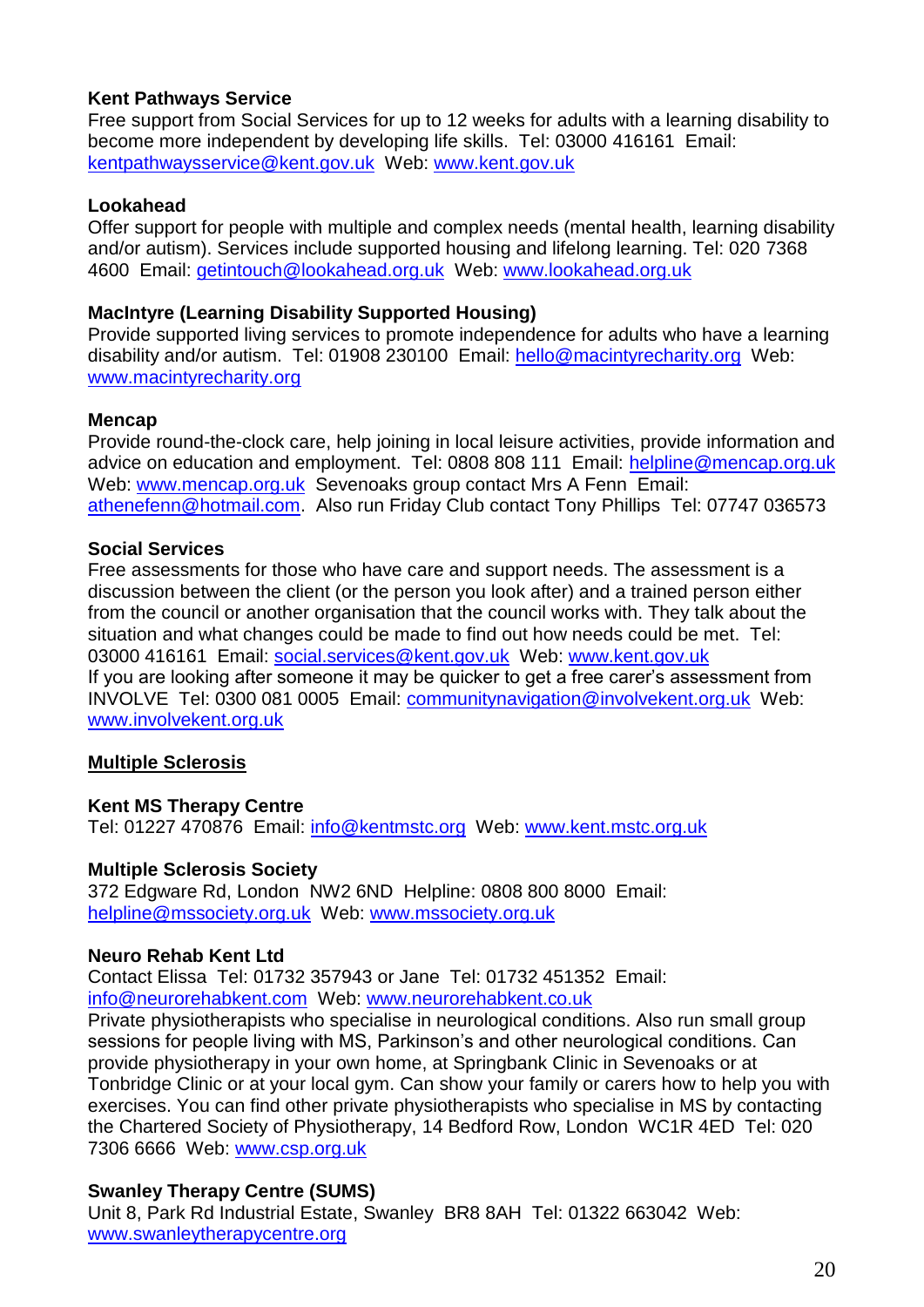## <span id="page-20-0"></span>**Neurological conditions (brain injuries, head injuries and nerve damage)**

- Brain cancer see also section on Cancer above
- Cerebral palsy see also section on Cerebral Palsy above
- Delirium and dementia see separate information pack on Memory Loss & Dementia
- Epilepsy see also section on Epilepsy above
- Incontinence see also section on Bladder and bowel problems above
- Multiple Sclerosis see also section on Multiple Sclerosis above
- Parkinson's see also section on Parkinson's below
- Spinal injuries see also section on Pain below

#### **Avenues Group**

Supports people who have learning disability, autism, acquired brain injury and challenging behaviour. Typically support people with multiple or complex needs. Supported living and housing, outreach and support at home services. Tel: 0300 323 0405 Email: info@avenuesgroup.org.uk Web: www.avenuesgroup.org.uk

## **Brain Tumour Charity**

Support for carers and patients. Contact Olwen O'Dowd Tel: 01634 263622 Email: [mum144@outlook.com](mailto:mum144@outlook.com) Web: [www.thebraintumourcharity.org](http://www.thebraintumourcharity.org/)

#### **Brains Matter (formerly Headway)**

Support and information for individuals, carers and loved ones living with a traumatic or acquired brain injury.

- Local support group meets in cafe at Stag Community Arts Centre, London Rd, Sevenoaks on 1<sup>st</sup> Wed of each month 1.30-3pm
- Regular activities and drop-in at Tunbridge Wells, a drop-in centre at Maidstone and one-to-one support. Tel: 01892 619001 Email: [info@brainsmatter.org.uk](mailto:info@brainsmatter.org.uk)  Web: [www.brainsmatter.org.uk](http://www.brainsmatter.org.uk/)

## **Brains Trust (brain cancer)**

4 Yvery Court, Castle Rd, Cowes, Isle of Wight PO31 7QG Email: [hello@brainstrust.org.uk](mailto:hello@brainstrust.org.uk) Web: [www.brainstrust.org.uk](http://www.brainstrust.org.uk/)

## **Chiropodists and podiatrists**

If you are diabetic, your feet are at risk. Neuropathy (nerve damage) means that you are less likely to feel injury or pain, circulation is impaired and any wounds can heal poorly leading to infection. Your GP may be able to refer you to a free NHS service. There is a weekly foot clinic for diabetics at Tunbridge Wells Hospital.

## **Guillain-Barre & Associated Inflammatory Neuropathies (GAIN)**

Glennys Sanders House, Pride Parkway, Sleaford, Lincolnshire NG34 8GL Tel: 01529 469910 Email: [office@gaincharity.org.uk](mailto:office@gaincharity.org.uk) Web: [www.gaincharity.org.uk](http://www.gaincharity.org.uk/)

## **Hothfield Brain Injury Rehabilitation & Neurological Care Centre**

Bethersden Rd, Hothfield TN26 1EL Tel: 01233 643 272 Email: [hothfield@huntercombe.com](mailto:hothfield@huntercombe.com) Web: [www.huntercombe.com](http://www.huntercombe.com/)

## **Motor Neurone Disease Association**

Motor Neurone Disease Association (MNDA), David Niven House, 10-15 Notre Dame Mews, Northampton NN1 2BG Tel: 0808 802 6262 Email: [mndconnect@mndassociation.org](mailto:mndconnect@mndassociation.org) Website: [www.mndassociation.org](https://www.mndassociation.org/)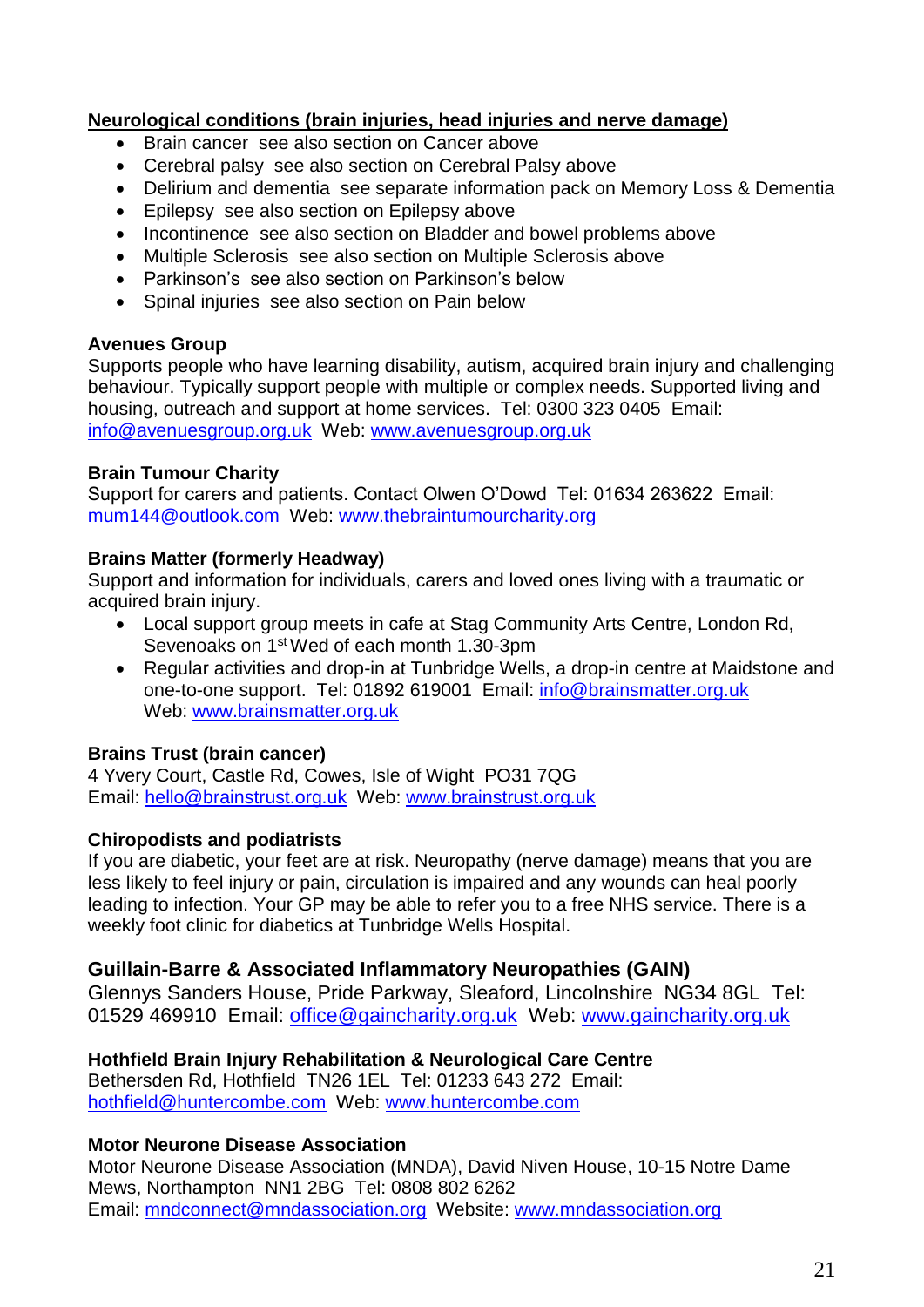#### **Multiple System Atrophy Trust**

51 St Olav's Court, City Business Centre, Lower Rd, London SE16 2XB Tel: 0333 323 4591 Email: [support@msatrust.org.uk](mailto:support@msatrust.org.uk) Web: [www.msatrust.org.uk](http://www.msatrust.org.uk/)

#### **National Schizophrenia Fellowship (Sevenoaks)**

Contact Carole Wright Tel: 01732 452143

#### **Neuro Rehab Kent Ltd**

Contact Elissa Tel: 01732 357943 or Jane Tel: 01732 451352 Email: [info@neurorehabkent.com](mailto:info@neurorehabkent.com) Web: [www.neurorehabkent.co.uk](http://www.neurorehabkent.co.uk/)

Private physiotherapists who specialise in neurological conditions. Also run small group sessions for people living with MS, Parkinson's and other neurological conditions. Can provide physiotherapy in your own home, at Springbank Clinic in Sevenoaks or at Tonbridge Clinic or at your local gym. Can show your family or carers how to help you with exercises. You can find other private physiotherapists who specialise in MS by contacting the Chartered Society of Physiotherapy, 14 Bedford Row, London WC1R 4ED Tel: 020 7306 6666 Web: www.csp.org.uk

#### **Raphael Medical Centre (neurorehabilitation)**

Hollanden Park, Coldharbour Lane, Hildenborough TN11 9LE Tel: 01732 833924 Email: [info@raphaelmedicalcentre.co.uk](mailto:info@raphaelmedicalcentre.co.uk) Web: [www.raphaelmedicalcentre.co.uk](http://www.raphaelmedicalcentre.co.uk/)

#### **Transverse Myelitis Society (TMS)**

35 Avenue Rd, Brentford TW8 9NS Email: [info@myelitis.org.uk](mailto:info@myelitis.org.uk) Web: [www.myelitis.org.uk](http://www.myelitis.org.uk/)

#### <span id="page-21-0"></span>**Osteoporosis**

#### **National Osteoporosis Society**

National helpline Tel: 0845 450 0230. West Kent groups in Tunbridge Wells Tel: 01892 823219 and Maidstone Tel: 01622 744704

#### <span id="page-21-1"></span>**Pain including back pain**

#### **BackCare**

Monkey Puzzle House, 69-71 Windmill Rd, Sunbury-on-Thames TW16 7DT Tel: 020 8977 5474 Email: [info@backcare.org.uk](mailto:info@backcare.org.uk) Web: [www.backcare.org.uk](http://www.backcare.org.uk/) Charity for healthier backs.

#### **Medical Alert Assistance Dogs**

Can sniff and tell you if you are about to have a pain seizure. Medical Detection Dogs, 3 Millfield, Greenway Business Park, Winslow Rd, Great Horwood, Millton Keynes MK17 0NP Tel:01296 655888 Email: operations@medicaldetectiondogs.org.uk Web: www.medicaldetectiondogs.org.uk

#### **Physiotherapy**

You can find private physiotherapists who specialise in musculo-skeletal injuries by contacting the Chartered Society of Physiotherapy, 14 Bedford Row, London WC1R 4ED Tel: 020 7306 6666 Web: www.csp.org.uk

## <span id="page-21-2"></span>**Parkinson's**

#### **Chartered Society of Physiotherapy**

14 Bedford Row, London WC1R 4ED Tel: 020 7306 6666 Web: www.csp.org.uk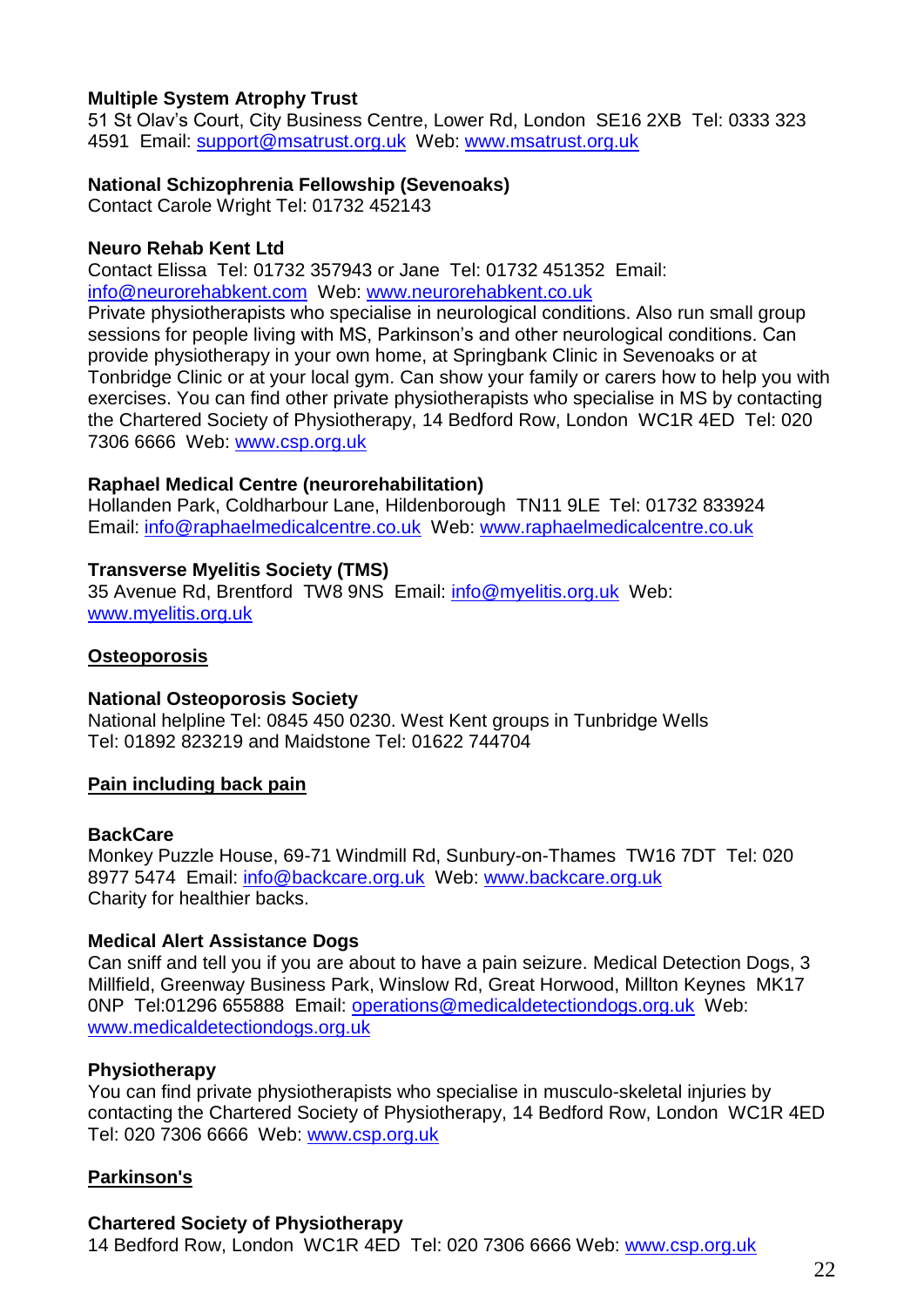They can help you find a physiotherapist who specialises in Parkinson's. Initial gait analysis costs about £95 for an hour. Follow-up sessions cost about £80 an hour. This cost can be reduced by having half-hour sessions or using therapy assistants rather than fully-qualified physiotherapists. They can show your family or carers how to help you with exercises so that they can then take over. Some care agencies such as All About Homecare include this in their cost. They can also put you in touch with occupational therapists or speech therapists if appropriate

## **Council Tax**

People with Parkinson's may be eligible to apply for a reduction in Council Tax if the condition is affecting their mental health or social functioning

## **Neuro Rehab Kent Ltd**

Contact Elissa Tel: 01732 357943 or Jane Tel: 01732 451352 Email: [info@neurorehabkent.com](mailto:info@neurorehabkent.com) Web: [www.neurorehabkent.co.uk](http://www.neurorehabkent.co.uk/)

Private physiotherapists who specialise in neurological conditions. Also run small group sessions for people living with MS, Parkinson's and other neurological conditions. Can provide physiotherapy in your own home, at Springbank Clinic in Sevenoaks or at Tonbridge Clinic or at your local gym. Can show your family or carers how to help you with exercises. You can find other private physiotherapists who specialise in MS by contacting the Chartered Society of Physiotherapy, 14 Bedford Row, London WC1R 4ED Tel: 020 7306 6666 Web: www.csp.org.uk

## **Parkinson's UK (formerly Parkinson's Disease Society)**

National helpline Tel: 0808 800 0303. Check local activities with Jackie Hart Tel: 01732 360512 Email: [jacquelinehart217@gmail.com](mailto:jacquelinehart217@gmail.com)

- Sevenoaks. Indoor Bowls Centre, Hollybush Lane.
	- o Exercise class. Meet Thursdays 10.30am-12pm
	- o Indoor bowls. Meet 1<sup>st</sup> & 3<sup>rd</sup> Wed of month 9.45am-12pm
	- $\circ$  Support group. Meet 2<sup>nd</sup> Wed of month 2-4pm
- Tonbridge. Coffee mornings at Rose & Crown Hotel, 125 High St on 4th Monday of every month 10.30am-12pm

## **Research**

Research is ongoing into whether Bio Detection Dogs can detect early signs of Parkinson's. More information from Medical Detection Dogs, 3 Millfield, Greenway Business Park, Winslow Rd, Great Horwood, Millton Keynes MK17 0NP Tel:01296 655888 Email: operations@medicaldetectiondogs.org.uk Web: www.medicaldetectiondogs.org.uk

## <span id="page-22-0"></span>**Polymyalgia**

## **Polymyalgia Rheumatica & Giant Cell Arteritis UK**

Helpline Tel: 0300 111 5090. Web: [www.pmrgca.co.uk](http://www.pmrgca.co.uk/)

Rheumatic conditions which cause severe pain and discomfort; giant cell arteritis can also lead to sight loss. Free information packs

Orpington Polymyalgia Rheumatica and Giant Cell Arteritis support group. Meets 2nd Tuesday of every month 10am to 12pm in St Paul's Church, Crofton Rd, Orpington, Kent BR6 8JE. Contact Penny Tel: 0300 999 5090 Email: [pmrgca.orpington@gmail.com](mailto:pmrgca.orpington@gmail.com)

## <span id="page-22-1"></span>**Sight loss including blindness**

See also our Help at Home information pack for fire prevention, home library services, home opticians and home safety visits. See Diabetes (above) for other effects of sight loss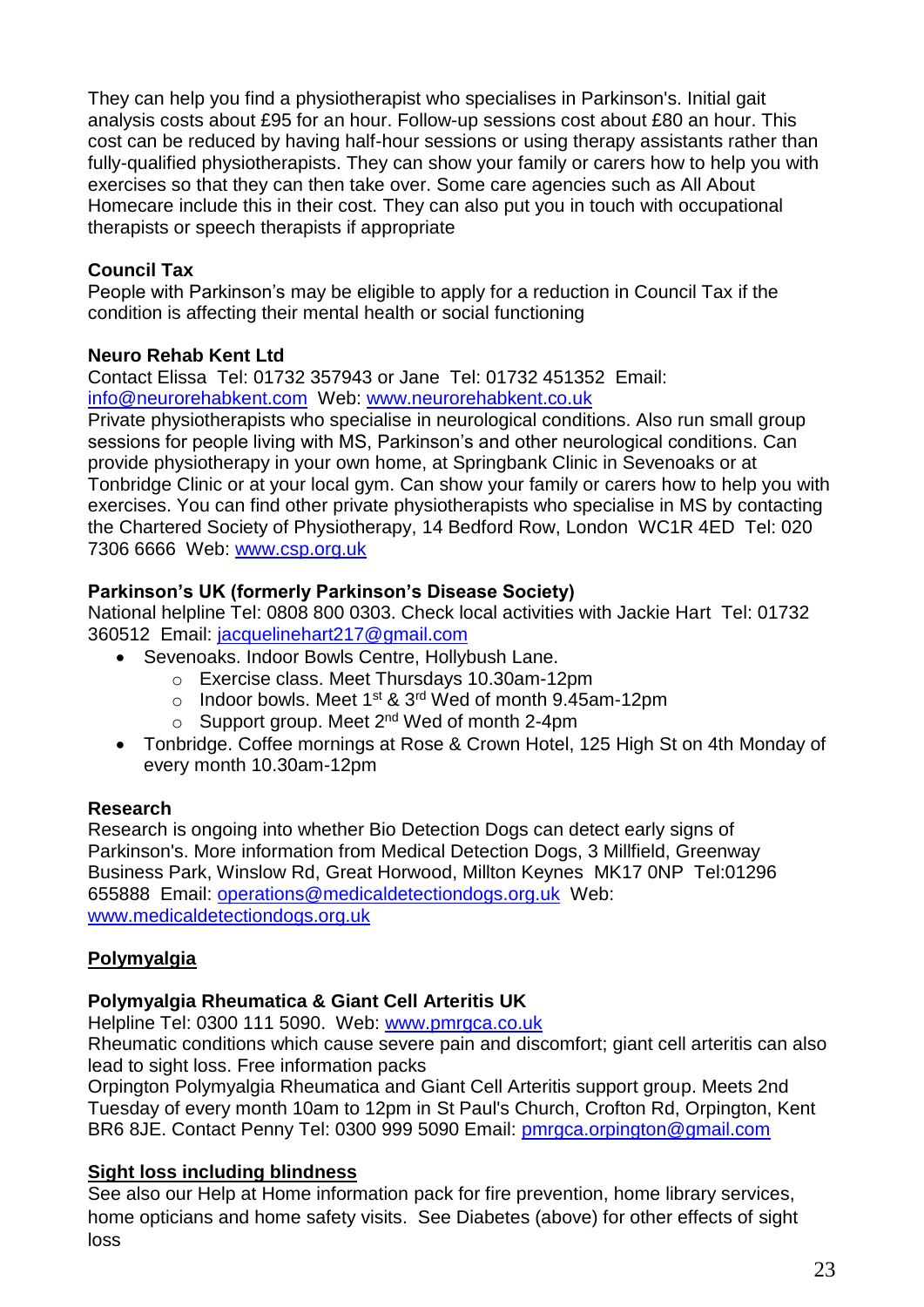## **Sight tests**

- You can get a list of opticians who can visit you at home by ringing Age UK on 01732 366100 and asking for our "Help at Home" information pack.
- Specsavers opticians in Sevenoaks have staff trained to help people with dementia have eye checks. 93 High St, Sevenoaks. Tel: 01732 459588.
- Further advice is available from RNIB Tel: 0303 123 9999 Email: helpline@rnib.org.uk Web: www.rnib.org.uk/eye-health-looking-after-your-eyes eye-examinations/having-eye-examination-home

## **Blind Veterans UK** (formerly St Dunstan's)

12-14 Harcourt St, London W1H 4HD Tel: 0800 389 7979 Email: [information@blindveterans.org.uk](mailto:information@blindveterans.org.uk)[noonealone@blindveterans.org.uk](mailto:noonealone@blindveterans.org.uk)  Web: [www.noonealone.org.uk](http://www.noonealone.org.uk/)www.blindveterans.org.uk

Can help anyone who is blind or severely visually-impaired (in both eyes) who has been in the Armed Forces, Territorial Army, Merchant Navy or has simply done National Service. The visual impairment does not have to be due to this service. They offer emotional support, skills development, confidence building and independent living support.

## **British Wireless for the Blind Fund**

Easy-to-use radios and CD players for visually-impaired people. May be free-of-charge. Tel: 01622 760709/754757, 07540 724063 Web: [www.blind.org.uk](http://www.blind.org.uk/)

## **Kent Association for the Blind**

Joynes House, New Rd, Gravesend DA11 0AT Tel: 01622 691357, 358995 Email: [enquiry@kab.org.uk](mailto:rehab.gravesend@kab.org.uk) Web: [www.kab.org.uk](http://www.kab.org.uk/)

Practical and emotional support for people with sight impairment. Equipment includes mobile phones that can read and hand-held GPS systems to tell you precisely where you are. Publications include:

- Cataracts
- Charles Bonnet Syndrome (visual hallucinations)
- Diabetic Retinopathy
- Glaucoma
- Guide Communicator Service (one-to-one support for people with dual sensory loss or deafblindness)
- Help & Support Services for people with a visual impairment
- Intervenor Service (one-to-one support for people with dual sensory loss or deafblindness as well as additional disabilities)
- Macular Degeneration
- Retinitis Pigmentosa (light sensitivity)
- Sensory Awareness Training (understanding visual impairment, deafblindness, hearing impairment and assistive technology)
- Sight Support Service (one-to-one support)

Kent Association for the Blind also offer befriending and run the following clubs:

- **Sevenoaks Blind Social Club**. Contact Jo Wilkinson Tel: 01622 691357, 07469 154570 Email: [jo.wilkinson@kab.org.uk](mailto:jo.wilkinson@kab.org.uk) Web: www.kab.org.uk
- **Tonbridge Visually Impaired Craft Club**. Fortnightly Weds. Evangelical Free Church, 34 Douglas Rd, Tonbridge TN9 2TE Contact Jo Wilkinson, Kent Association for the Blind Tel: 01622 691357, 07469 154570 Email: [jo.wilkinson@kab.org.uk](mailto:jo.wilkinson@kab.org.uk) Web: www.kab.org.uk

## **Macular Society**

 Advice & information. Tel: 0300 303 0111 Email: [help@macularsociety.org](mailto:help@macularsociety.org) Web: [www.macularsociety.org](http://www.macularsociety.org/)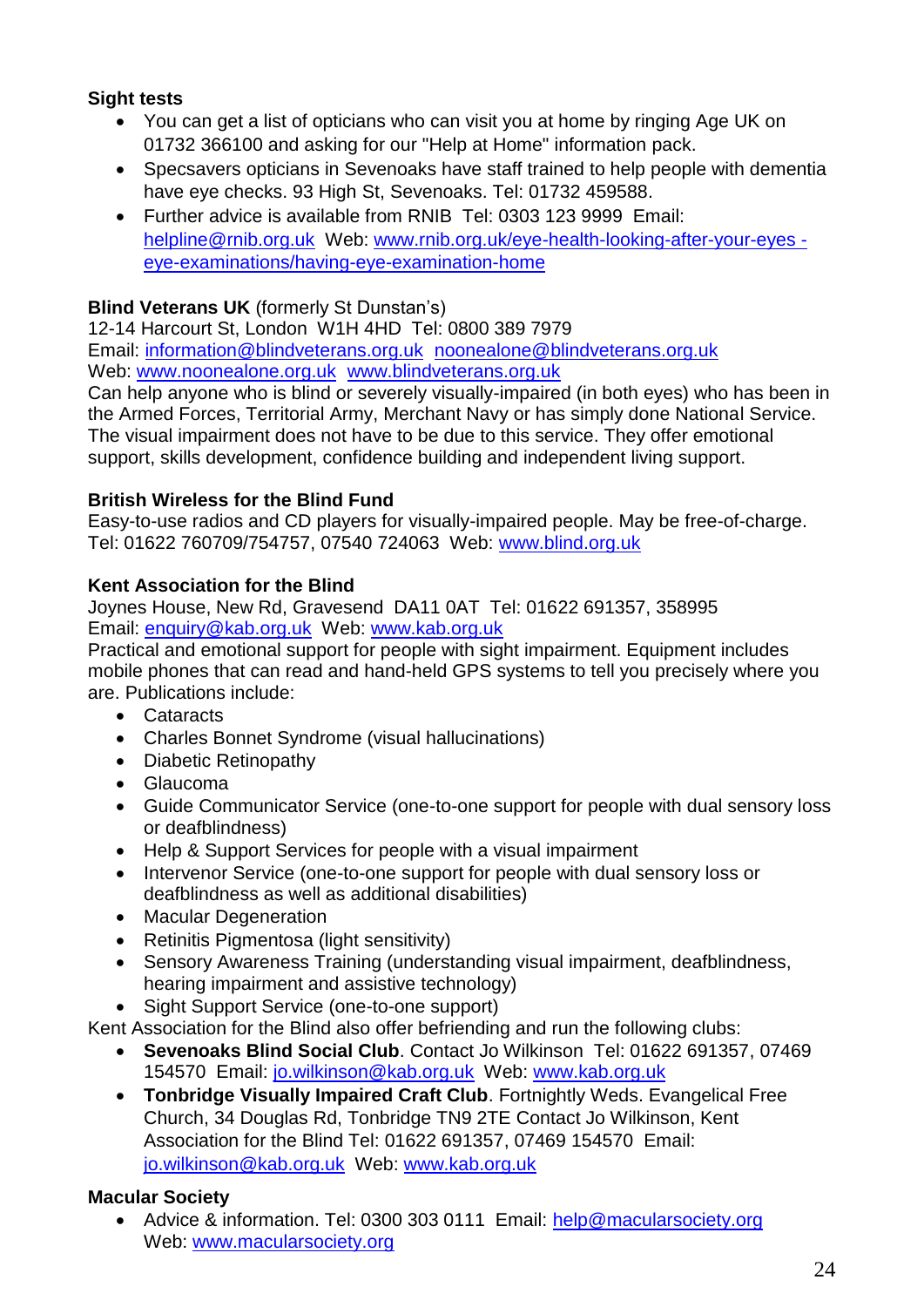• Local support group.  $4<sup>th</sup>$  Thu of the month 10.30am-12pm. Stag Theatre cafe, Sevenoaks. Contact Stella Black Tel: 07494 467980 Email: [stella.black@macularsociety.org](mailto:stella.black@macularsociety.org)

## **Magnification aids**

This includes magnifying glasses, lighting, electronic magnifiers, eyeshields, big button phones, easy-to-read watches/clocks. Talk to Kent Association for the Blind or RNIB who have a good shop. Alternatively, many companies supply them eg SW Retail Ltd. Tel: 01226 762513 Email: [swretailltd@gmail.com](mailto:swretailltd@gmail.com) Web: [www.icswretail.co.uk](http://www.icswretail.co.uk/)

#### **Margaret Club**

Coffee club for blind and partially-sighted people. Meet in Tonbridge. Contact Meg Munday Email: [meg.other@sylvameg.co.uk](mailto:meg.other@sylvameg.co.uk)

#### **Power cuts, gas and water interruptions**

You can ask utlities to add you to their Priority Services Register if you are a pensioner, disabled, hearing-impaired, visually-impaired, have a chronic illness or a long-term medical condition. This may give you:

- advance notice if your supply is going to be interrupted
- priority reconnection if the supply is interrupted
- alternative facilities for cooking and heating during an interruption of supply
- help during emergencies

It may also give you other benefits:

- extra help to use your meter or appliances
- annual gas safety checks
- free advice on being more energy efficient
- protection from cold callers
- moving your meter somewhere easier to read
- regular meter readings if you can't read it
- bills sent to a relative, carer or friend to help you check them
- bills and meter readings in large print, braille, audio tape, textphone or typetalk if you're visually or hearing impaired

#### **RNIB (formerly Royal National Institute for the Blind)**

105 Judd St, London WC1H 9NE Tel: 020 7388 1266 Helpline: 0303 123 9999 Email: [helpline@rnib.org.uk](mailto:helpline@rnib.org.uk)

General advice and many other support services for people with sight problems

#### **Rosemary Club**

Lunch club for blind and partially-sighted people. Meets every 2-3 months on the 4<sup>th</sup> Thursday of the month at cafes and other venues in Tonbridge chosen after each lunch by those present. Contact Meg Munday Email: [meg.other@sylvameg.co.uk](mailto:meg.other@sylvameg.co.uk)

#### **TV licences**

Blind and severely sight-impaired people are entitled to 50% off a TV licence. This applies to the whole household if someone is eligible. It does not apply to people who are just partially sighted. More info at [www.tvlicensing.co.uk/check-if-you-need-one/for-your](http://www.tvlicensing.co.uk/check-if-you-need-one/for-your-home/blindseverely-sight-impaired-aud5)[home/blindseverely-sight-impaired-aud5](http://www.tvlicensing.co.uk/check-if-you-need-one/for-your-home/blindseverely-sight-impaired-aud5) or call 0300 790 6112

#### **Westerham Macular Disease Support Group**

Help and support for people with macular degeneration. Tel: 01959 563110

#### <span id="page-24-0"></span>**Stroke**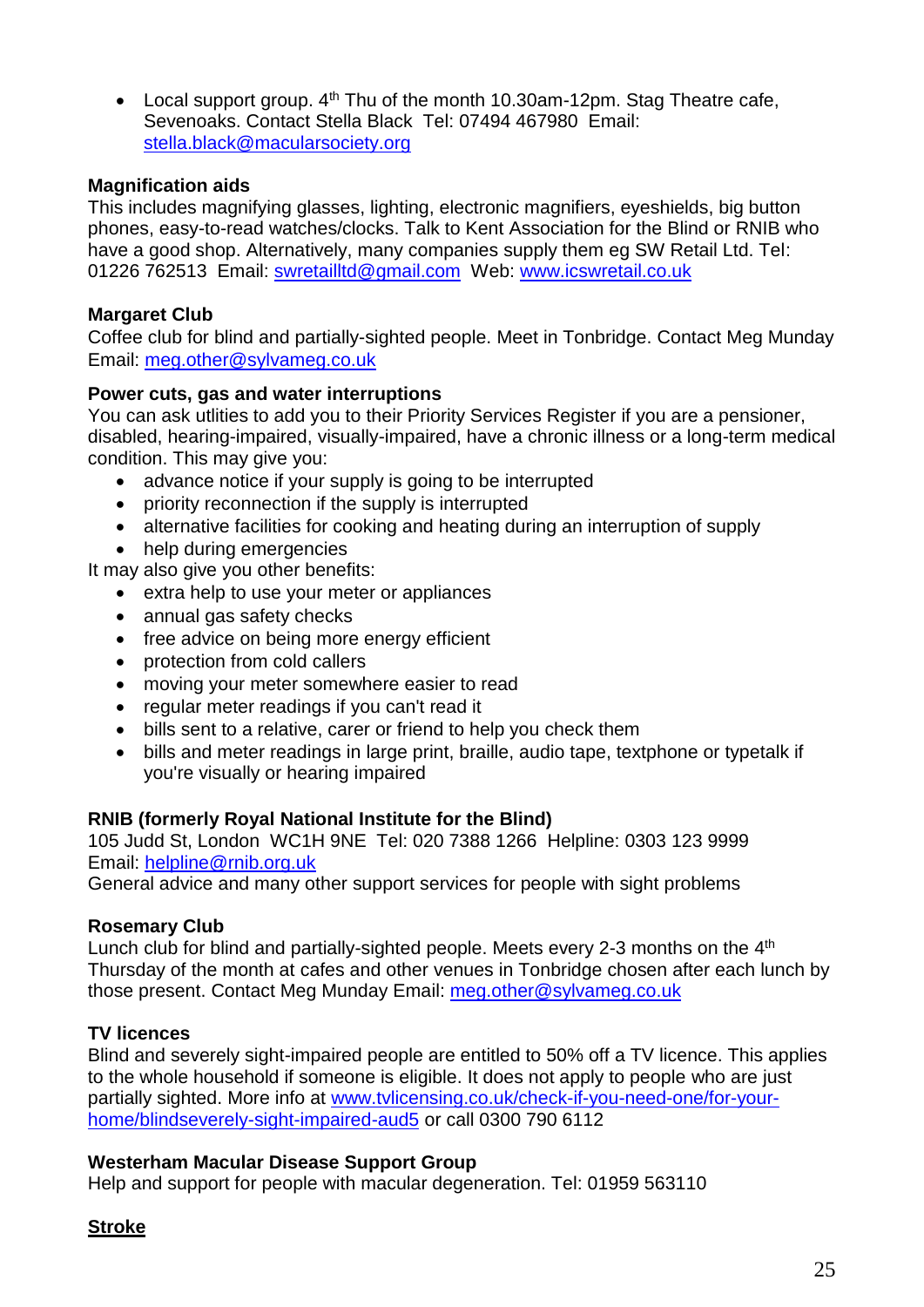## **Preventing it**

The main risk is untreated hypertension (high blood pressure); this is easy to control but hard to spot. If you want to monitor it you can buy a blood pressure machine from Boots or other chemists. The second biggest is arrhythmia (an irregular heartbeat) such as atrial fibrillation. Other risk factors include high cholesterol, obesity, smoking, drinking, family history, ageing, inactivity, a history of mini-strokes etc

## **How to tell if someone is having a stroke**

Any one of the following symptoms may indicate a stroke:

- **Face**  droops on one side
- **Arms**  can't raise both arms and keep them up
- **Speech** slurred; may also be visual impairment
- **Time** is of the essence so call an ambulance if any of the above symptoms

Other signs are sudden numbness, blurred vision, headaches, dizziness or confusion. A "funny turn" may be a TIA (Transient Ischaemic Attack) which is a mini-stroke

#### **Treatment**

There is only a 4-hour window for an MRI scan to determine whether you have had a clot or a bleed (where a blood vessel bursts). The MRI scan will determine treatment such as clotbusting drugs or a thrombectomy (a procedure to remove a clot in the brain) but these must be done within a few hours to work well. Some ambulances are equipped with scanners. You will probably be taken to a hyperacute stroke unit at Tunbridge Wells, Darent Valley or Ashford hospitals as these are the local centres of excellence

#### **Stroke Association**

National helpline Tel: 0303 303 3100. Web: [www.stroke.org.uk](http://www.stroke.org.uk/) Publications include:

- What is a stroke? How it affects you
- How to prevent a stroke
- When a stroke happens. What to expect in the first hours, days and weeks
- Life after stroke. Help and support for you and your family including grants
- The road to recovery
- Helping someone with communication problems

#### **Stroke clubs**

- These can help you to regain any remaining abilities to communicate such as speech, drawing or gestures. The hope is that the brain can re-learn how to do these things or different parts of the brain can learn. They do this through social activities and exercise.
- The Stroke Association runs friendly local groups and offers one-to-one sessions. Contact Communication Support Service, 29 Hollingworth Court, Turkey Mill, Ashford Rd, Maidstone ME14 5PP Tel: 01622 351963.
- The nearest stroke club is Tonbridge Stroke Club. This meets  $4<sup>th</sup>$  Wednesday of each month 11am-1pm at Methodist Church, Higham Lane for talks and tea. Occasional outings. Contact Bob or Vivian Tel: 01732 365475 or George Tel: 01732 366494

#### **Stroke Recovery Service**

This is for people who've had a stroke, their families and carers. They will visit you in hospital or at home to identify what help you need then give you advice and support so that you can recover as well as possible and regularly contact you to see how you are doing. You can refer yourself or other people can refer you. Tonbridge & Malling Support Co-ordinator Jess Larkin. Tel: 07799 436042 Email: [jess.larkin@stroke.org.uk](mailto:jess.larkin@stroke.org.uk)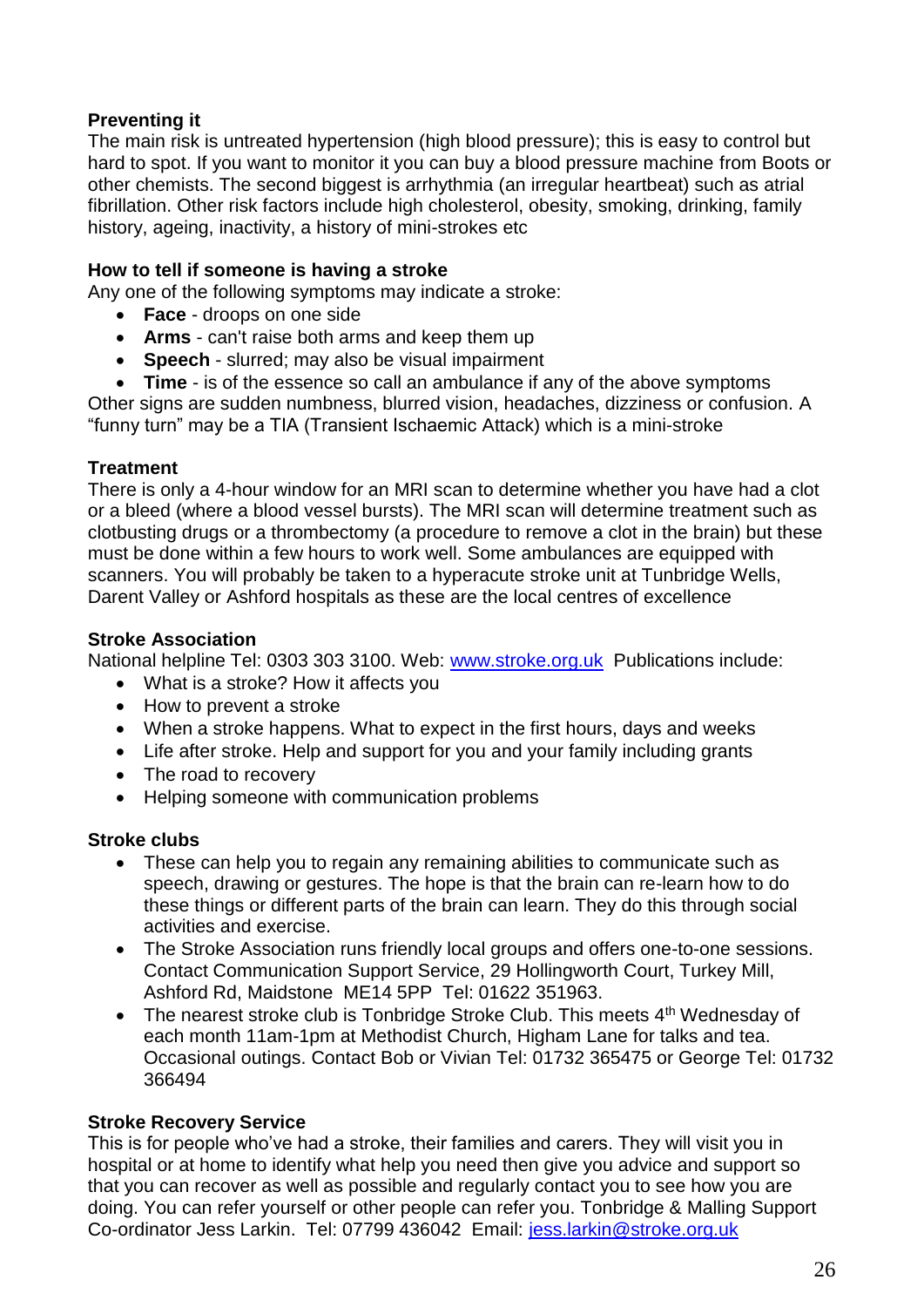## **Disability Social Club**

For people with strokes and other disabilities. Tue & Thu 10.30am-4pm. Baptist church, Darenth Avenue. Activities, indoor games, speakers, musical entertainment, outings. Contact Malcolm 07914 253474 or Jan 01622 871575

## **Neuro Rehab Kent Ltd**

Contact Elissa Tel: 01732 357943 or Jane Tel: 01732 451352 Email: [info@neurorehabkent.com](mailto:info@neurorehabkent.com) Web: [www.neurorehabkent.co.uk](http://www.neurorehabkent.co.uk/)

Private physiotherapists who specialise in neurological conditions. Also run small group sessions for people living with MS, Parkinson's and other neurological conditions. Can provide physiotherapy in your own home, at Springbank Clinic in Sevenoaks or at Tonbridge Clinic or at your local gym. Can show your family or carers how to help you with exercises. You can find other private physiotherapists who specialise in MS by contacting the Chartered Society of Physiotherapy, 14 Bedford Row, London WC1R 4ED Tel: 020 7306 6666 Web: www.csp.org.uk

## **Turkey Mill Singers**

Singing group to help stroke survivors recover (based in Maidstone). May be especially helpful for people with aphasia (speech difficulties). Contact Tim Stillwell Tel: 07745 103811 Email: [mrtimstillwell@outlook.com](mailto:mrtimstillwell@outlook.com)

## **Kent Association for the Blind**

Joynes House, New Rd, Gravesend DA11 0AT Tel: 01622 691357, 358995 Email: [enquiry@kab.org.uk](mailto:rehab.gravesend@kab.org.uk) Web: [www.kab.org.uk](http://www.kab.org.uk/) Produces a publication on sight loss after a stroke

# <span id="page-26-0"></span>**Finding and using health services**

See our Help at Home information pack for adapting your home, aids and equipment, Attendance Allowance, collecting and delivering prescriptions, commodes, crutches, Disability Living Allowance, Dosette boxes for medication, Enablement from Social Services, filling in forms, getting back on your feet after a stay in hospital, help with followup appointments and medication, mobility aids, NHS Rapid Response, Personal Independence Payment, rehabilitation, scooters, Social Services and wheelchairs.

See our local information pack on Transport, Travel & Leisure for getting to health appointments.

## <span id="page-26-1"></span>**Ambulances**

**Emergencies** Dial 999

## **Hospital transport**

See our Transport information pack.

## **How to make a complaint about an ambulance service**

If you are not happy with the service you have received, speak to your ambulance service first. It is always best to try and resolve things at an early stage. You can complain formally to the ambulance service if raising concerns doesn't work. If making a formal complaint still doesn't work contact the West Kent Clinical Commissioning Group Tel: 03000 424244 Email: kmcs.complaints@nhs.net

If you are still unhappy with the treatment you have received, you can contact the Ombudsman Tel: 03000 610614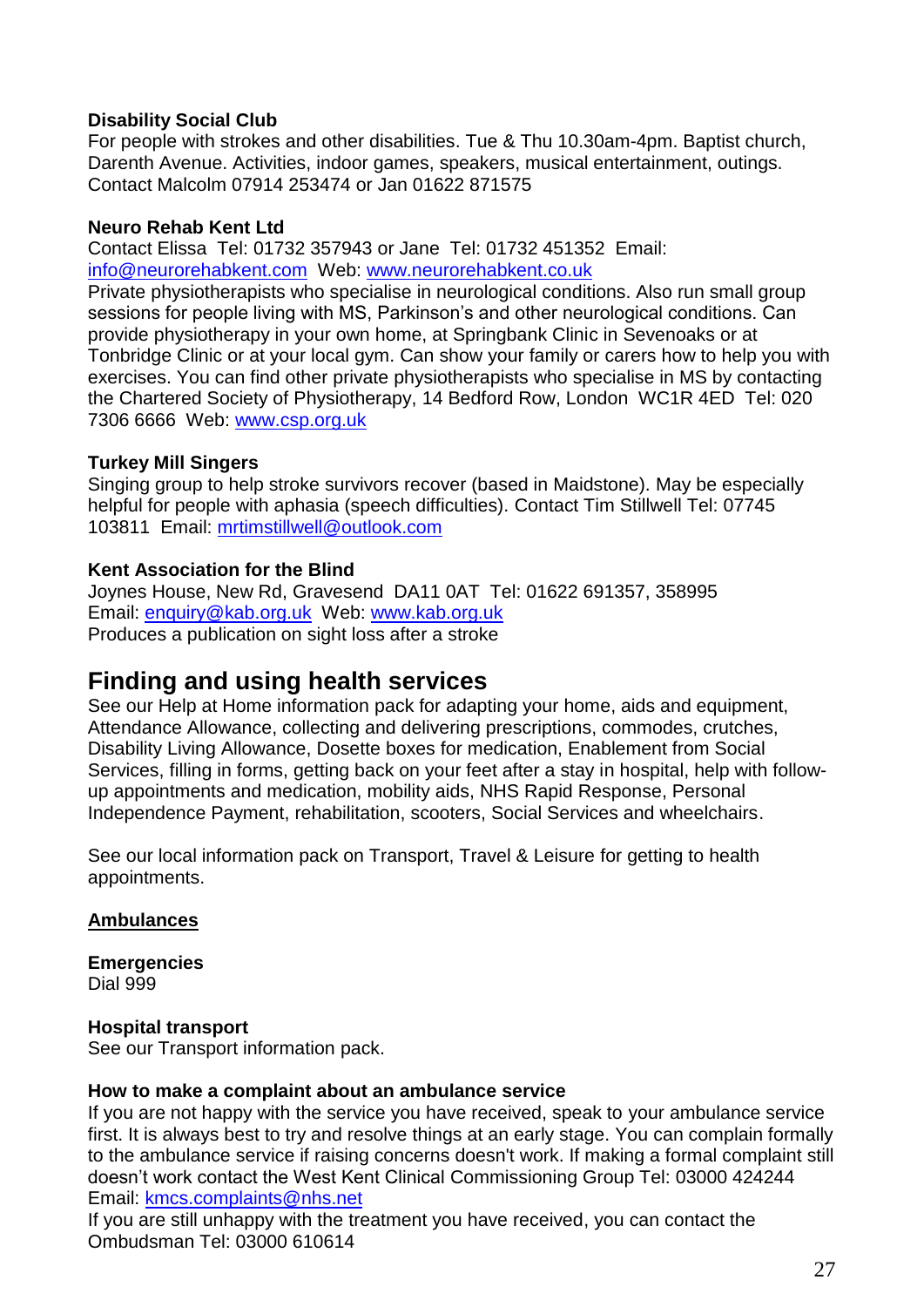## **Zot private ambulance company**

- If you need to pay for a private ambulance
- Tel: 020 3092 9118

## <span id="page-27-0"></span>**Chemists**

See also our Help at Home information sheet for services offered by chemists.

NHS prescriptions are free for all over-60s

If you are not happy with the service you have received, speak to your chemist first. It is always best to try and resolve things at an early stage. You can complain formally to the chemist if raising concerns doesn't work. If making a formal complaint still doesn't work contact the NHS Tel: 0300 311 2233 Email: england.contactus@nhs.net If you are still unhappy with the treatment you have received, you can contact the Ombudsman Tel: 03000 610614.

## **Lifebook**

This enables you to record all sorts of useful details which will not only help you to be more organised but could also be invaluable to a family member or a friend if they need to locate important information about you in an emergency. You simply follow the step-by-step instructions to fill in the various sections with your details, contacts and locations of important documents. The life contacts section deals with recording details of your chemist. The LifeBook is available in both a booklet and computer versions. More information from Age UK Tel: 0345 685 1061 Web: www.ageuk.org.uk/lifebook

## <span id="page-27-1"></span>**Chiropodists including foot healthcare**

- Chiropodists and podiatrists
	- o Here are a few examples but you should shop around:
		- Age UK Tonbridge office Tel: 01732 366100
		- **Derwent Day Centre, Tonbridge Baptist Church Tel: 01732 352824**
		- Head to Toe Health, Tonbridge Tel: 07549 559056
		- Ms A Neale, Hildenborough Tel: 01732 832524
		- You can find others by searching for "podiatrist" on the NHS website: [www.nhs.uk](http://www.nhs.uk/)
	- o Home visits may be offered by some chiropodists and podiatrists. Here are a few examples but you should shop around:
		- Paul Rogers (registered foot healthcare practitioner) Tel: 07985 607569
		- Deborah Hanger Tel: 07736 692577
		- Excellent Care 1<sup>st</sup> Podiatry Tel: 07404 238459
		- Sevenoaks Mobile Foot Clinic Tel: 07584 209350
	- o Kent Community Health NHS Foundation Trust also run a fee-paying NHS service at local clinics. To book an appointment Tel: 0300 123 1554. There may be a waiting list.
- If you are diabetic, your GP may be able to refer you to a free NHS service
- Toenail cutting
	- o Kent Community Health NHS Foundation Trust run a fee-paying NHS service at local clinics. Toenail cutting costs £18. To book an appointment Tel: 0300 123 1554. There may be a waiting list.
	- o If you just need your toenails cut, private beauticians may also do this as part of a simple pedicure and may be a bit cheaper than chiropodists and podiatrists but you should shop around. A few examples are: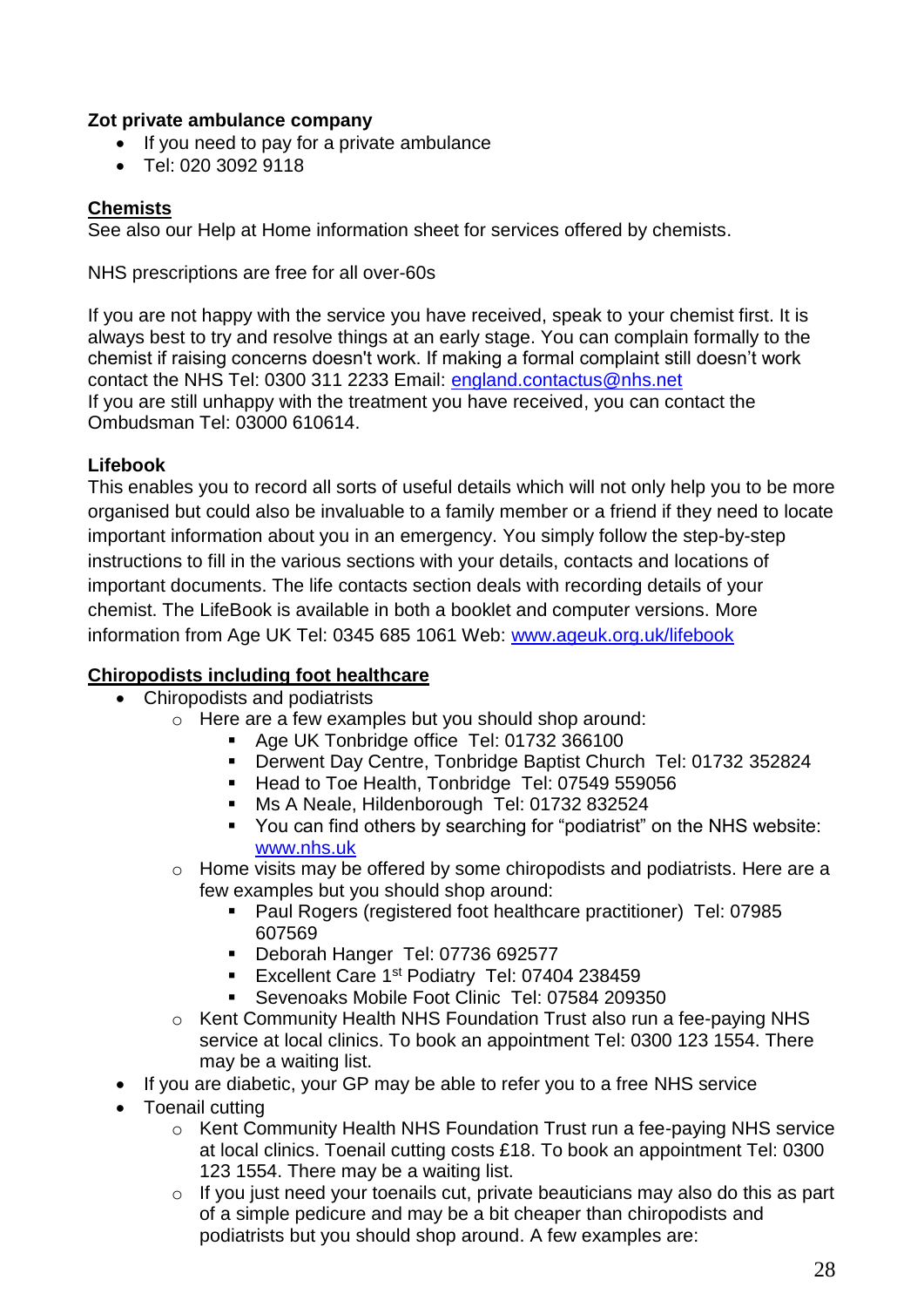- Gail Tel: 07709 213060
- Kelly Tel: 07850 713270
- Sophie Tel: 07527 401877, 01892 540849

## <span id="page-28-0"></span>**Complaints, problems and improving health services**

#### **Age UK**

We produce publications on resolving problems, making complaints about NHS care and the law on age discrimination Tel: 0800 169 6565

#### **Citizens' Advice**

Free, impartial and confidential advice on problems with health services. Free phone advice Monday-Friday 9am-5pm. Some office appointments may be possible in Tonbridge, Aylesford, Larkfield and Snodland. Tel: 0808 278 7810.

#### **Healthwatch**

Information on local health and social care services in Kent. They want to hear about your experiences to help them improve services Tel: 0808 801 0102 Email: info@healthwatchkent.co.uk

#### **How to make a complaint**

If you are not happy with the service you have received, speak to the organisation first. It is always best to try and resolve things at an early stage. You can complain formally to them if raising concerns doesn't work.

- For problems with your GP practice, pharmacy, dentist or optician contact the NHS Tel: 0300 311 2233 Email: [england.contactus@nhs.net](mailto:england.contactus@nhs.net)
- For problems with hospitals, out-of-hours doctors, ambulances or mental health contact the West Kent Clinical Commissioning Group Tel: 03000 424244 Email: **kmcs.complaints@nhs.net** If you are in hospital, ask at Reception for the PALS office (Patient Advice & Liaison Service); they can help sort out problems and cut through red tape
- For problems with Social Services contact Kent County Council Tel: 03000 414141 Email: county.hall@kent.gov.uk

If you are still unsure where to complain then call Healthwatch Kent on Tel: 0808 801 0102 and they can make sure your complaint is directed to the right place. If you are still unhappy with the treatment you have received, you can contact the Ombudsman Tel: 03000 610614.

#### <span id="page-28-1"></span>**Dentists including teeth problems**

#### **Dental care and costs**

Age UK produces publications on dental care and help with health costs Tel: 0800 169 6565

#### **Emergencies**

For a dental emergency, ring your own dentist first. If the practice is closed and you can't wait till it re-opens, ring DentaLine on 01634 890300

## **Finding NHS dentists**

The best way to find dentists is to phone NHS Customer Services on 0300 123 4412 or visit the 'NHS Choices' website [\(www.nhs.uk\)](http://www.nhs.uk/) where there should be an up-to-date list. You can also look in Yellow Pages or similar commercial directories. The following were taking NHS patients in 2016:

Aycliffe Dentists, Quarry Hill Rd, Tonbridge Tel: 0844 375 6363. Waiting list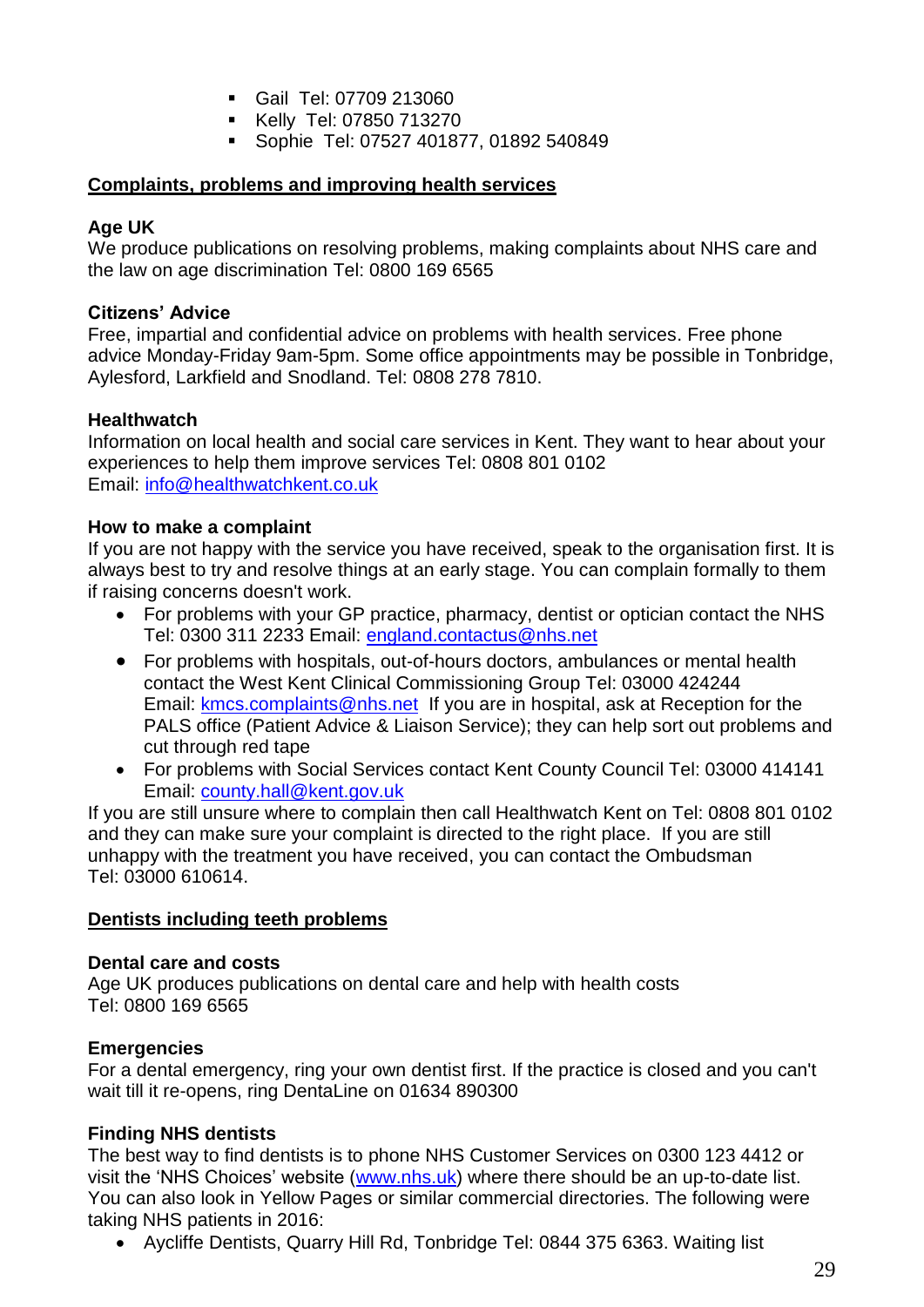- Aycliffe Dentists, Paddock Wood Tel: 0844 375 6868
- Southborough Dental Practice Tel: 01892 528048
- High Brooms Dental Practice Tel: 01892 540990
- The Surgery, Hadlow Tel: 01732 850188

If you cannot find what you want:

- search the Health Help Now website with details of local services for common conditions [www.healthhelpnow-nhs.net](http://www.healthhelpnow-nhs.net/)
- or contact Healthwatch Tel: 0808 801 0102 Email: [info@healthwatchkent.co.uk](mailto:info@healthwatchkent.co.uk)

## **Getting to the dentist**

There are several schemes which can take you to medical appointments, even at hospitals in London. You can get a complete list by ringing Age UK on 01732 366100 and asking for our Transport information pack.

## **Home visiting dentists**

There are also mobile dentists who can visit you at home. See our Help at Home information sheet

## **Paying for NHS dental treatment**

NHS dental treatment is free for those on Pension Credit Guarantee Credit. If you have too much money to get Pension Credit Guarantee Credit but are still on a relatively low income you may also qualify for help. You have to fill in a form called HC1 (Help with Health Costs). If you are eligible you will either get an HC2 Certificate (full help with the cost) or an HC3 Certificate (partial help towards the cost). If you need help filling in the form:

- Age UK in Tonbridge. We can help you at our office or we may be able to visit you Tel: 01732 366100
- Citizens' Advice can also help you. Free phone advice Monday-Friday 9am-5pm. Some office appointments may be possible in Tonbridge, Aylesford, Larkfield and Snodland. Tel: 0808 278 7810.

## **How to make a complaint**

If you are not happy with the service you have received, speak to your dentist first. It is always best to try and resolve things at an early stage. You can complain formally to the dentist if raising concerns doesn't work. If making a formal complaint still doesn't work contact the NHS Tel: 0300 311 2233 Email: [england.contactus@nhs.net](mailto:england.contactus@nhs.net) If you are still unhappy with the treatment you have received, you can contact the Ombudsman Tel: 03000 610614

## **Lifebook**

This enables you to record all sorts of useful details which will not only help you to be more organised but could also be invaluable to a family member or a friend if they need to locate important information about you in an emergency. You simply follow the step-by-step instructions to fill in the various sections with your details, contacts and locations of important documents. The life contacts section deals with recording details of your dentist. The LifeBook is available in both a booklet and computer versions. More information from Age UK Tel: 0345 685 1061 Web: www.ageuk.org.uk/lifebook

## <span id="page-29-0"></span>**Doctors**

## **Finding a doctor**

Kent Community Health NHS Trust may be able to help with registering with GPs.Tel: 0300 123 1807 Email: [kcht.cct@nhs.net](mailto:kcht.cct@nhs.net) Web: [www.kentcht.nhs.uk](http://www.kentcht.nhs.uk/)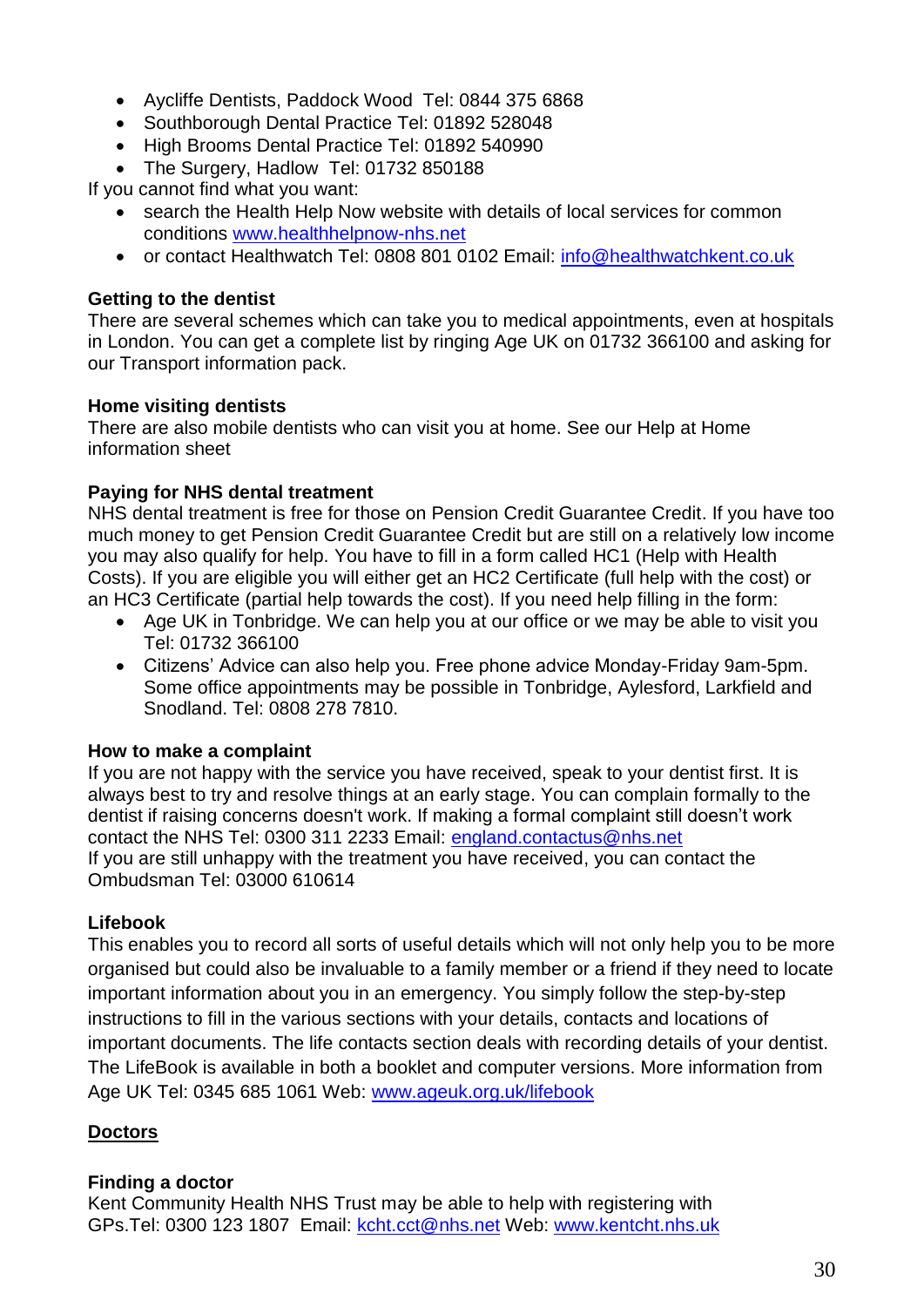Kent Supporting People can also help you to find a doctor. Room 402, Sessions House, County Hall, Maidstone ME14 1XQ Tel: 08458 247100 Email: [floatingsupport@kent.gov.uk](mailto:floatingsupport@kent.gov.uk) Web: [www.kent.gov.uk/supportingpeople](http://www.kent.gov.uk/supportingpeople)

If you cannot find what you want:

- search the Health Help Now website with details of local services for common conditions [www.healthhelpnow-nhs.net](http://www.healthhelpnow-nhs.net/)
- or contact Healthwatch Tel: 0808 801 0102 Email: [info@healthwatchkent.co.uk](mailto:info@healthwatchkent.co.uk)

## **Getting to the doctor**

There are several schemes which can take you to medical appointments, even at hospitals in London. You can get a complete list by ringing Age UK on 01732 366100 and asking for our Transport information pack.

## **How to make a complaint about your doctor**

If you are not happy with the service you have received, speak to your practice manager first. It is always best to try and resolve things at an early stage. You can complain formally to the practice manager if raising concerns doesn't work. If making a formal complaint still doesn't work contact the NHS Tel: 0300 311 2233 Email: england.contactus@nhs.net If you are still unhappy with the treatment you have received, you can contact the Ombudsman Tel: 03000 610614

## **How to make a complaint about an out-of-hours doctor**

If you are not happy with the service you have received, speak to your out-of-hours doctor first. It is always best to try and resolve things at an early stage. You can complain formally to the out-of-hours doctor if raising concerns doesn't work. If making a formal complaint still doesn't work contact the West Kent Clinical Commissioning Group Tel: 03000 424244 Email: kmcs.complaints@nhs.net

If you are still unhappy with the treatment you have received, you can contact the Ombudsman Tel: 03000 610614

## **Lifebook**

This enables you to record all sorts of useful details which will not only help you to be more organised but could also be invaluable to a family member or a friend if they need to locate important information about you in an emergency. You simply follow the step-by-step instructions to fill in the various sections with your details, contacts and locations of important documents. The life contacts section deals with recording details of your doctor. The LifeBook is available in both a booklet and computer versions. More information from Age UK Tel: 0345 685 1061 Web: www.ageuk.org.uk/lifebook

## <span id="page-30-0"></span>**Hospitals**

## **Accident & Emergency**

In an emergency dial 999. The nearest A&E departments are at Tunbridge Wells Hospital in Pembury and Princess Royal University Hospital in Farnborough Common. Other big hospitals include Maidstone Hospital and Darent Valley Hospital.

## **Community hospitals**

Kent Community Health NHS Trust is responsible for community hospitals in Tonbridge Tel: 0300 123 1807 Email: [kcht.cct@nhs.net](mailto:kcht.cct@nhs.net) Web: [www.kentcht.nhs.uk](http://www.kentcht.nhs.uk/) If you cannot find what you want:

 search the Health Help Now website with details of local services for common conditions [www.healthhelpnow-nhs.net](http://www.healthhelpnow-nhs.net/)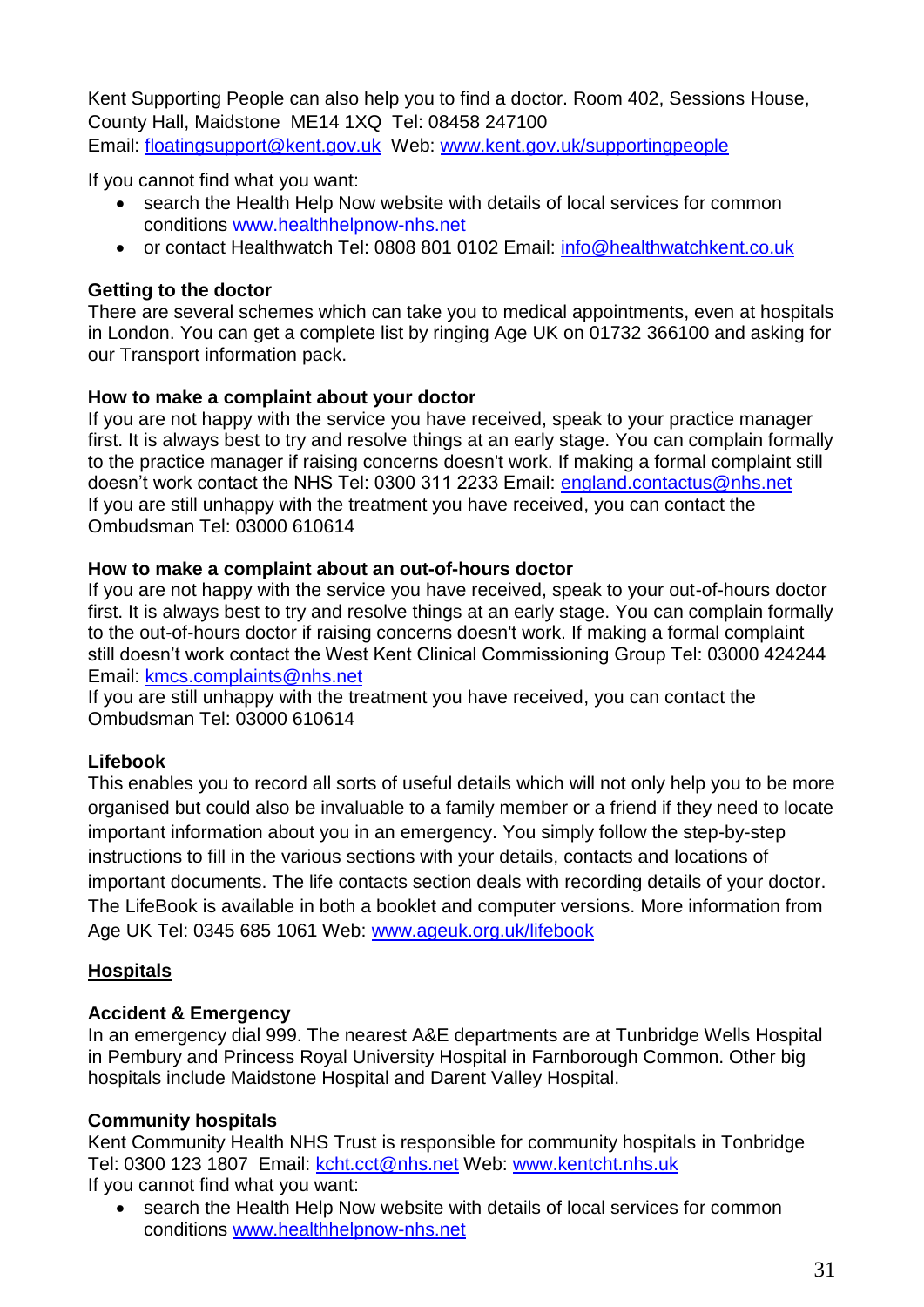or contact Healthwatch Tel: 0808 801 0102 Email: [info@healthwatchkent.co.uk](mailto:info@healthwatchkent.co.uk)

## **Going into hospital and being discharged from hospital**

Age UK produces publications on going into hospital and hospital discharge arrangements Tel: 0800 169 6565.

## **Good Neighbours Hospital Car Scheme (Hadlow & Tonbridge area)**. Contact Gill

Norman Tel: 01732 850128

## **How to make a complaint**

If you are not happy with the service you have received, speak to the hospital first. It is always best to try and resolve things at an early stage. You can complain formally to the hospital if raising concerns doesn't work. Every hospital should have a PALS service (Patient Advice and Liaison service) who can help you with this process. If making a formal complaint still doesn't work contact the West Kent Clinical Commissioning Group Tel: 03000 424244 Email: kmcs.complaints@nhs.net

If you are still unhappy with the treatment you have received, you can contact the Ombudsman Tel: 03000 610614

## **INVOLVE**

May be able to provide practical support for up to 14 days including sorting out help and adaptations. Tel: 0300 081 0005 Email: [communitynavigation@involvekent.org.uk](mailto:communitynavigation@involvekent.org.uk) Web: [www.involvekent.org.uk](http://www.involvekent.org.uk/) If you are staying in Tunbridge Wells or Maidstone Hospitals they have staff based there who can help with hospital discharge.

**League of Friends of Edenbridge Hospital**. Contact Jo Naismith Tel: 01732 860148 Email: info@ehlof.org.uk Web: www.ehlof.org.uk

## **Lifebook**

This enables you to record all sorts of useful details which will not only help you to be more organised but could also be invaluable to a family member or a friend if they need to locate important information about you in an emergency. You simply follow the step-by-step instructions to fill in the various sections with your details, contacts and locations of important documents. The life contacts section deals with recording details of your hospital. The LifeBook is available in both a booklet and computer versions. More information from Age UK Tel: 0345 685 1061 Web: www.ageuk.org.uk/lifebook

## **Peabody Home Improvement Agency**

Tel: 0800 028 3172 Email: infohia@peabody.org.uk Web: www.peabody.org.uk/caresupport

This is a free service which may be able to help you get discharged quicker and prevent you being re-admitted by offering practical solutions to problems around the home. They may be able to visit you at home and arrange:

- to move beds downstairs
- to supply and fit banisters and grab rails
- to supply and fit key safes
- to make simple changes to prevent slips, trips and falls

You must be vulnerable, chronically sick or disabled

## **Seniors Helping Seniors**

Can collect you from hospital and help you settle in a safe routine at home. Can help with food preparation/cooking, shopping, light housework/laundry, gardening, transport to social activities and medical appointments, pet care, companionship etc. £24.60 per hour. Do not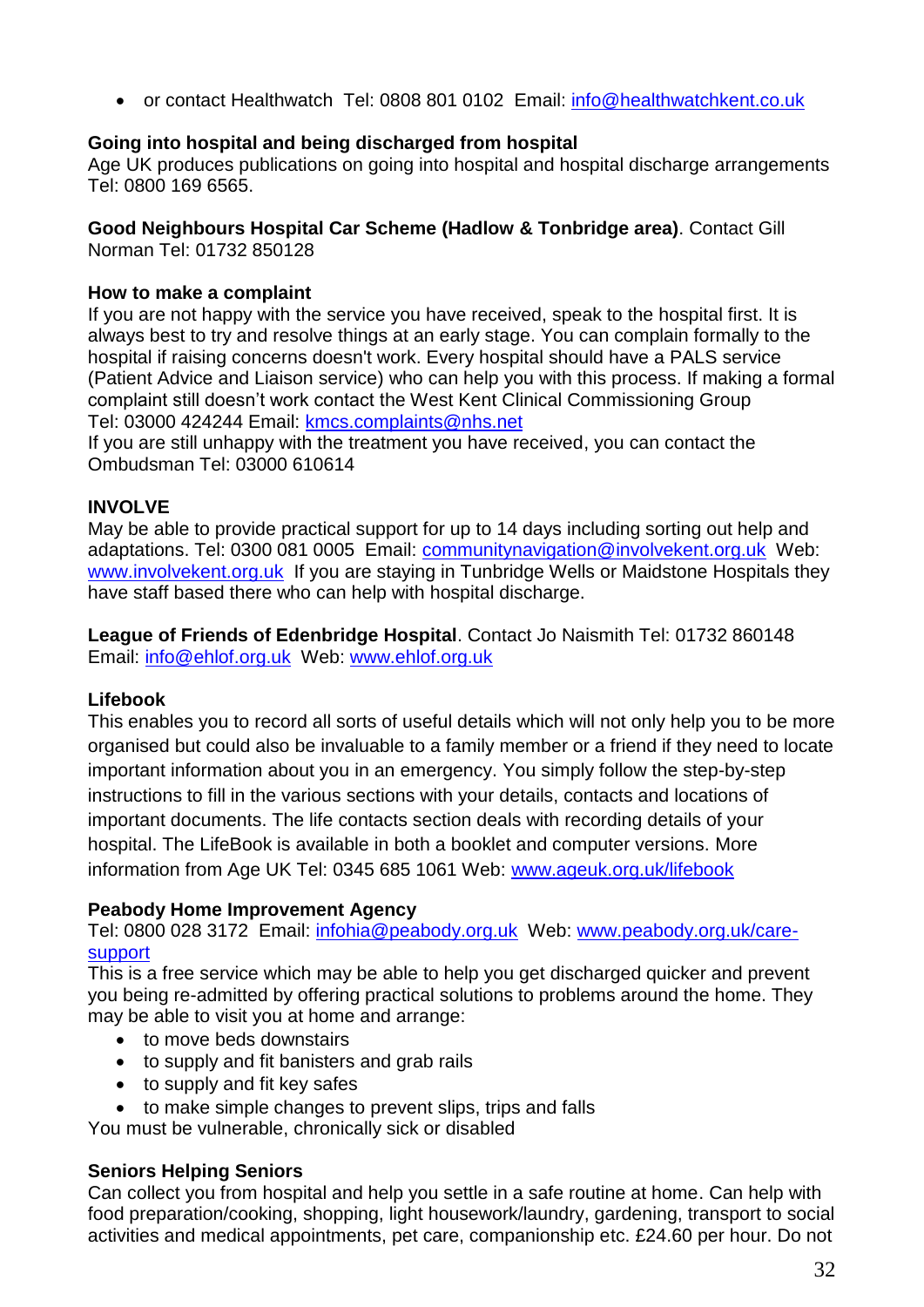provide personal care (help with washing, dressing, medication etc). Tel: 01732 495665 Email: enquiries@seniorshelpingseniors.co.uk Web: www.seniorshelpingseniors.co.uk

#### **West Kent Hospital Discharge Scheme (Handy Heroes)**

Based in Tunbridge Wells Hospital and Darent Valley Hospital. Work with patients to help ensure their home is suitable for them to leave hospital. The service provides a detailed home assessment, advice on home adaptation funding and financial assistance alongwith access to the Handy Hero team who can react quickly to requests for small home repairs, moving furniture or work to prevent further accidents, reducing the risk of a hospital readmission. They can move large items of furniture such as beds, wardrobes and chests of drawers including moving beds downstairs if you can no longer manage stairs. Tel: 01732 227000 and ask for Handy Heroes. The West Kent Hospital Discharge Scheme covers **Tonbridge** 

See our Help at Home information pack for help with appointments

#### <span id="page-32-0"></span>**Minor illnesses and minor injuries**

Cuts, sprains, minor burns and some fractures are best treated at a local minor injuries unit. These walk-in clinics are at the community hospitals in Edenbridge and Sevenoaks. They can also treat minor illnesses such as coughs, colds, flu symptoms and earache. Tel: 111 to find your local minor injuries unit. Kent Community Health NHS Trust is responsible minor injury unitsTel: 0300 123 1807 Email: [kcht.cct@nhs.net](mailto:kcht.cct@nhs.net) Web: [www.kentcht.nhs.uk](http://www.kentcht.nhs.uk/)

## <span id="page-32-1"></span>**Opticians**

#### **Eye tests**

Hollybush Day Centre in Sevenoaks sometimes offers eye tests. You do not have to use the day centre to use this service. Tel: 01732 741558

#### **Finding an optician**

The best way to find opticians is to visit the 'NHS Choices' website [\(www.nhs.uk\)](http://www.nhs.uk/) where there should be an up-to-date list or look in Yellow Pages.

#### **Getting to the optician**

There are several schemes which can take you to medical appointments, even at hospitals in London. You can get a complete list by ringing Age UK on 01732 366100 and asking for our Transport information pack.

#### **Home visiting opticians**

There are also mobile opticians who can visit you at home. See our Help at Home information sheet.

#### **Opticians for people with dementia**

Specsavers opticians in Sevenoaks have staff trained to help people with dementia have eye checks. 93 High St, Sevenoaks Tel: 01732 459588

#### **Paying for sight tests**

NHS sight tests are free for all over-60s

## **Paying for glasses or contact lenses**

NHS glasses/contact lenses are free for those on Pension Credit Guarantee Credit. For example, opticians should offer you a voucher for glasses; in some cases this may cover the whole cost of glasses but in other cases you may have to pay something towards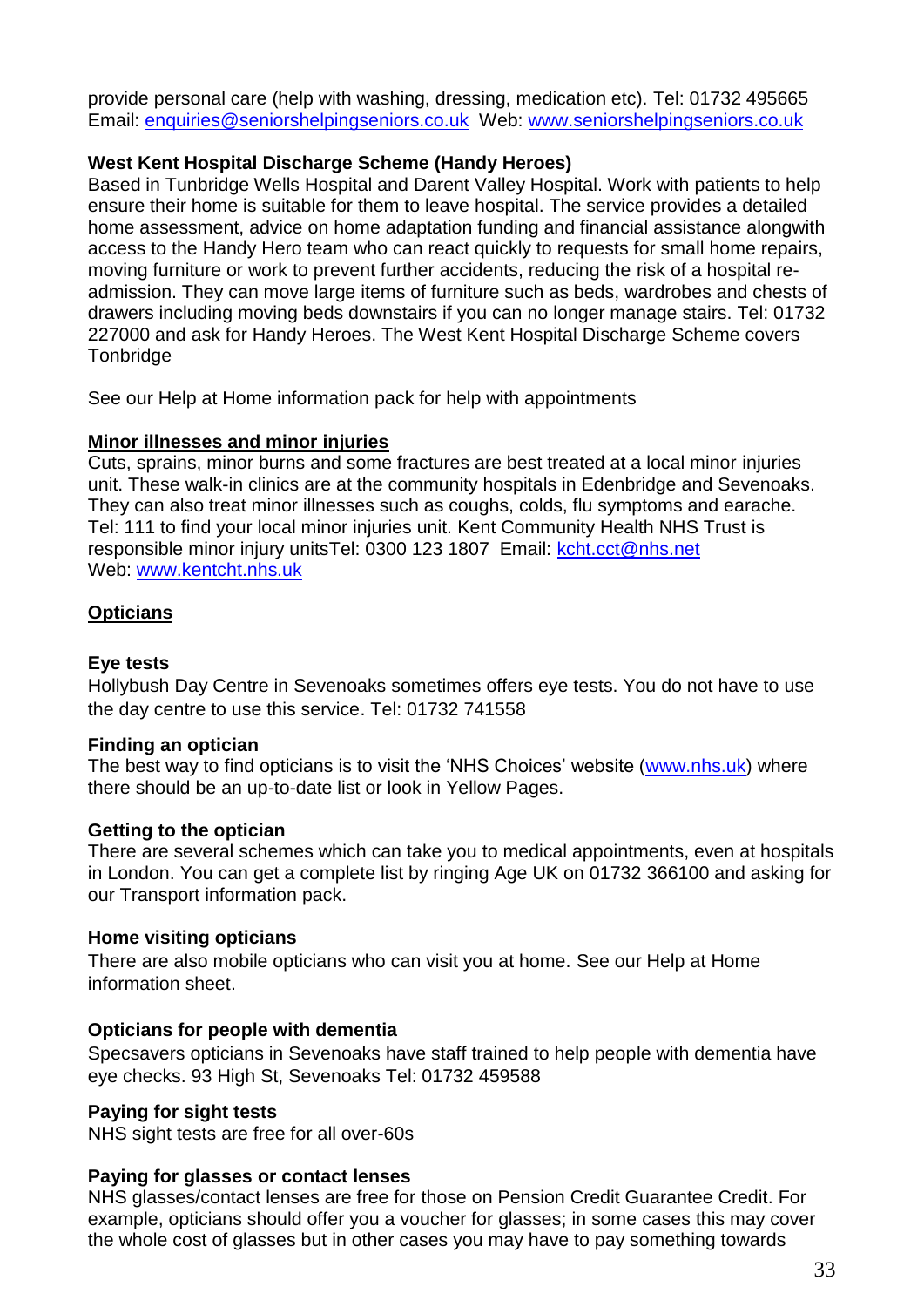them. If you have too much money to get Pension Credit Guarantee Credit but are still on a relatively low income you may also qualify for help. You have to fill in a form called HC1 (Help with Health Costs). If you are eligible you will either get an HC2 Certificate (full help with the cost) or an HC3 Certificate (partial help towards the cost). If you need help filling in the form:

- Age UK in Tonbridge. We can help you at our office or we may be able to visit you Tel: 01732 366100
- Citizens' Advice can also help you. Free phone advice Monday-Friday 9am-5pm. Some office appointments may be possible in Tonbridge, Aylesford, Larkfield and Snodland. Tel: 0808 278 7810.

## **How to make a complaint**

If you are not happy with the service you have received, speak to your optician first. It is always best to try and resolve things at an early stage. You can complain formally to the optician if raising concerns doesn't work. If making a formal complaint still doesn't work contact the NHS Tel: 0300 311 2233 Email: england.contactus@nhs.net If you are still unhappy with the treatment you have received, you can contact the Ombudsman Tel: 03000 610614

## **Lifebook**

This enables you to record all sorts of useful details which will not only help you to be more organised but could also be invaluable to a family member or a friend if they need to locate important information about you in an emergency. You simply follow the step-by-step instructions to fill in the various sections with your details, contacts and locations of important documents. The life contacts section deals with recording details of your optician. The LifeBook is available in both a booklet and computer versions. More information from Age UK Tel: 0345 685 1061 Web: www.ageuk.org.uk/lifebook

# <span id="page-33-0"></span>**Healthy eating & losing weight**

See also our Help at Home information pack for meals on wheels and ready meals.

## **Age UK**

We produce publications on healthy eating Tel: 0800 169 6565

## **One You**

Lifestyle advisers can support you with healthy eating. They can offer you 6 free confidential sessions where you can discuss the changes you want to make and they can support you to set achievable goals on how to reach them. Tel: 0300 123 1220 Email: [oneyou.kent@nhs.net](mailto:oneyou.kent@nhs.net) Web: [www.kenthealthandwellbeing.nhs.uk](http://www.kenthealthandwellbeing.nhs.uk/)

## **Weight management courses**

If someone is at least 2 stone overweight or underweight, free courses are available to help you understand the relationship between food, exercise and weight control. This may also help people with dementia as it can affect the sense of smell, taste and ability to absorb nutrients. Trials show that people in early stages may benefit from nutritional supplements but not people in later stages. Contact Tonbridge & Malling Healthy Living Team Tel: 01732 876347 Email. [healthy.living@tmbc.gov.uk](mailto:healthy.living@tmbc.gov.uk)

## **Weightwatchers (Sevenoaks)**

Meet at Sevenoaks Leisure Centre, Suffolk Way, Sevenoaks TN13 1LW on Wednesdays at 6.30pm. Web: [www.weightwatchers.com](http://www.weightwatchers.com/) See their website for other local groups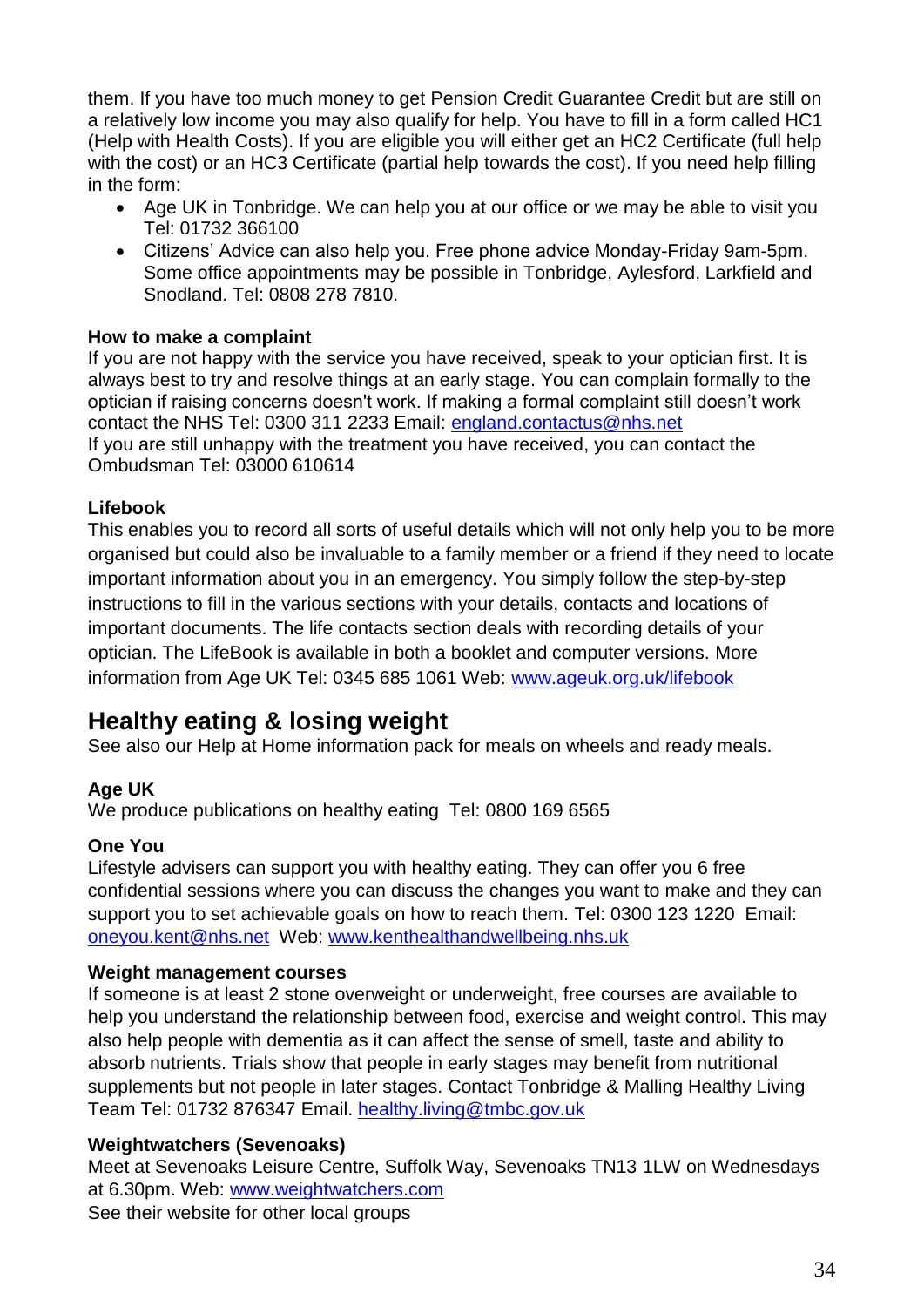# <span id="page-34-0"></span>**Keeping fit**

See our Help at Home information pack for alarms

- Age UK produce publications on staying steady, strength and balance exercises for healthy ageing Tel: 0800 169 6565.
- Some activities may also be suitable for people with mild or early dementia. Please contact the organiser to discuss
- Leisure centres and swimming pools in Tonbridge offer a range of sporting activities for anyone aged 50+ such as exercise, swimming, tennis, badminton, bowls, gym, table tennis and yoga sessions
- Tonbridge School Sports Centre also offer a similar range of activities for over 50s every Fri 9-11.30am. Active Life costs £5.30 per session. Tel: 01732 304111 Web: www.tonbridge-school.co.uk/club

## <span id="page-34-1"></span>**Badminton**

Dementia-friendly sessions in Tonbridge. Angel Centre. Usually 1<sup>st</sup> & 3<sup>rd</sup> Friday of each month. Tel: 07715 652846 Email: suzy.abbott@tmactive.co.uk

## <span id="page-34-2"></span>**Basketball**

Dementia-friendly sessions with a foam ball in Tonbridge. Angel Centre. Usually 1<sup>st</sup> & 3<sup>rd</sup> Friday of each month. Tel: 07715 652846 Email: suzy.abbott@tmactive.co.uk

## <span id="page-34-3"></span>**Boccia**

Dementia-friendly sessions in Tonbridge. Angel Centre. Usually 1<sup>st</sup> & 3<sup>rd</sup> Friday of each month. Tel: 07715 652846 Email: suzy.abbott@tmactive.co.uk

## <span id="page-34-4"></span>**Bowls**

Friday 9.30-11.30am. Angel Indoors Bowls Club, Du Puy Avenue, Tonbridge. Tel: 01732 771262

## <span id="page-34-5"></span>**Cycling**

Dementia-friendly sessions on a static bike in Tonbridge. Angel Centre. Usually 1<sup>st</sup> & 3<sup>rd</sup> Friday of each month. Tel: 07715 652846 Email: suzy.abbott@tmactive.co.uk

## <span id="page-34-6"></span>**Dance**

- Larkfield. **Music movement class**. Larkfield Leisure Centre Tel: 01622 719345 Email: [natalie.williams@tmactive.co.uk](mailto:natalie.williams@tmactive.co.uk)
- Tonbridge
	- o **Golden Girls dance class**. Every Fri 1.30pm. Christ Church hall, High St, Tonbridge TN9 1SG. Contact Karen Tel: 07859 015231
	- o **Line dancing**. Friday mornings. Age UK, Bradford St. Tel: 01732 366100. £6.50

## <span id="page-34-7"></span>**Darts**

Dementia-friendly soft darts sessions in Tonbridge. Angel Centre. Usually 1<sup>st</sup> & 3<sup>rd</sup> Friday of each month. Tel: 07715 652846 Email: suzy.abbott@tmactive.co.uk

## <span id="page-34-8"></span>**Exercise at home**

 **Chartered Society of Physiotherapy**. 14 Bedford Row, London WC1R 4ED Tel: 020 7306 6666 Web: www.csp.org.uk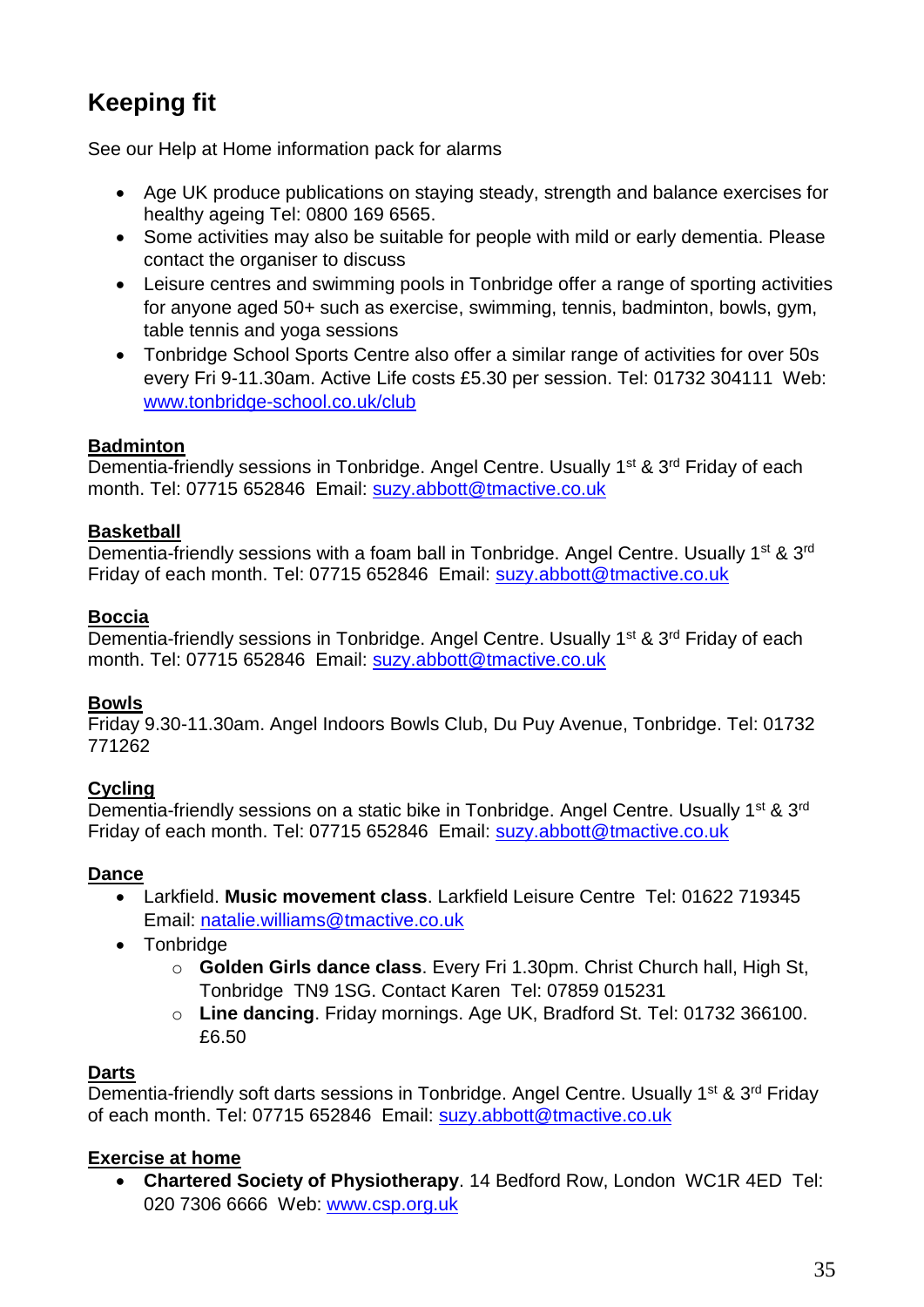- o Publish "Get Up & Go" a guide to staying steady which shows you how to do exercises for strength and balance
- o Can also help you find a private physiotherapist
- **Later Life Training**. Their website has exercises you can download. Web: [www.laterlifetraining.co.uk/llt-home-exercise-booklets](http://www.laterlifetraining.co.uk/llt-home-exercise-booklets)
- **Vita Motion Robo-Platform**. This is an exercise machine for people with dementia which someone can sit, lie or stand on. You have a choice of sports, nature or music programmes to keep exercise interesting. It is produced by FIND Memory Care Tel: 0113 230 2046 Web: www.findsignage.co.uk

## <span id="page-35-0"></span>**Exercise & fitness classes & groups**

- Aylesford.
	- o **Mobility, strength & balance class**. Wednesdays 10.30am-12pm. Community Centre, Forstal Rd. £4. Contact Sue Larken Tel: 07867 648667 Email: [suelarken@ageuksevenoaksandtonbridge.org.uk](mailto:suelarken@ageuksevenoaksandtonbridge.org.uk)
	- o **Stretch & Move**. Capel Morris community hall, Royal British Legion Village. Tuesdays 11.30am-12.15pm
- Golden Green. **Mobility, strength & balance class**. Mondays 10.30am-12pm. Village hall, Three Elms Lane. £4. Contact Sue Larken Tel: 07867 648667 Email: [suelarken@ageuksevenoaksandtonbridge.org.uk](mailto:suelarken@ageuksevenoaksandtonbridge.org.uk)
- Ryarsh. **Mobility, strength & balance class**. Tuesdays 10am-12pm. Village hall. Contact Sue Larken Tel: 07867 648667 Email: [suelarken@ageuksevenoaksandtonbridge.org.uk](mailto:suelarken@ageuksevenoaksandtonbridge.org.uk)
- Tonbridge. **Great Strides strength & balance classes**. Tuesday & Thursday mornings. Baptist Church, Darenth Avenue. Contact Maxine Hallett Tel: 01732 352824 Email: [maxine.hallett@tonbridgebaptist.church](mailto:maxine.hallett@tonbridgebaptist.church)
- Tonbridge. **Postural Stability classes**. Monday mornings. Age UK, Bradford St Tel: 01732 366100. £7
- Tonbridge. **Fifty Plus fitness sessions**. Angel Centre Tel: 01732 772686. Provided by TM Active
- Tonbridge. **Paracise**. Gentle standing exercise class to improve mobility, flexibility and balance. Methodist Church, Higham Lane. Fridays 10.30-11.15am. £5. Contact Sharon Tel: 07736 641033 Email: sharon@paracise.com Web: [www.paracise.com](http://www.paracise.com/)
- Tonbridge. **Stretch & Move**. Mondays 12-1pm. £3. Angel Centre. Tel: 01732 359966 Email: [suzy.abbott@tmactive.co.uk](mailto:suzy.abbott@tmactive.co.uk) Web: [www.angelcentre.co.uk](http://www.angelcentre.co.uk/)

## <span id="page-35-1"></span>**Falls prevention classes**

These are free classes for over-65s who have fallen or have a fear of falling. Unlike other exercise classes they begin mainly in a chair and gradually progress to standing activities. They aim to improve strength and balance reducing falls and maintaining independence.

- Thursday mornings at Tonbridge Baptist Church, Darenth Avenue. For more details contact Good Neighbour Project Tel: 01892 510200 Email: [falls@goodneighbourproject.org.uk](mailto:falls@goodneighbourproject.org.uk) Web: [www.goodneighbourproject.org.uk](http://www.goodneighbourproject.org.uk/)
- There may also be other classes. Try INVOLVE. Tel: 0300 081 0005 Email: [communitynavigation@involvekent.org.uk](mailto:communitynavigation@involvekent.org.uk) Web: [www.involvekent.org.uk](http://www.involvekent.org.uk/)

## <span id="page-35-2"></span>**Fishing**

**Kent Disabled Angling Association**. Contact Denise or Richard Tel: 07979 574192, 07810 621223

## <span id="page-35-3"></span>**Football**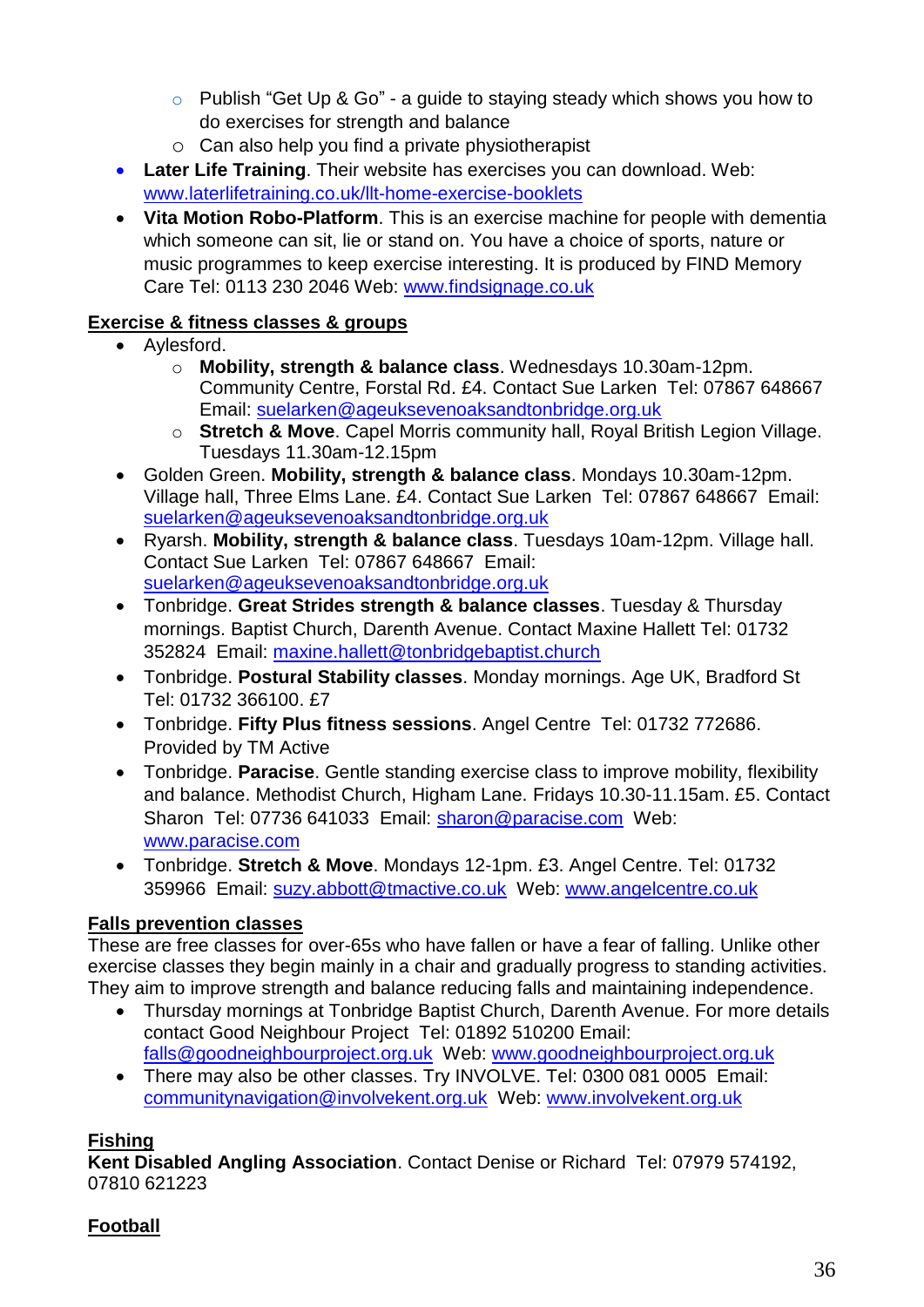Walking Football for over-50s

- Every Thu 2.30-4pm. £3.70 per session. Angel Centre, Angel Lane, Tonbridge TN9 1SF. Contact Natalie Smith Tel: 01732 359966 Email: natalie.smith@tmactive.co.uk
- Every Sun 2.15-4pm. £4.20 per session. Tonbridge Town Walking Football Club, Tonbridge School Sports Centre, London Rd, Tonbridge TN10 3AD. Tel: 07850 576374 Email: ttwtcsundays@gmail.com Web: www.tonbridge-school.co.uk/club www.tonbridgeschoolcentre.co.uk

## <span id="page-36-0"></span>**Golf**

Tonbridge. **Dementia-friendly golf mornings**. 2nd Tuesday of the month at 11am. Open session for experienced and new golfers with early stages of dementia or who need a bit of support. Enjoy a round on the 9-hole course with support from a buddy, tuition on the driving range followed by coffee in the bar. First round £6; carers can play for free. Poult Wood Golf Course, Higham Lane, Tonbridge TN11 9QR Tel: 01732 364039 Web: [www.poultwood.co.uk](http://www.poultwood.co.uk/) Contact: David Copsey - Head Golf Pro

## <span id="page-36-1"></span>**Golf putting**

Dementia-friendly sessions in Tonbridge. Angel Centre. Usually 1<sup>st</sup> & 3<sup>rd</sup> Friday of each month. Tel: 07715 652846 Email: suzy.abbott@tmactive.co.uk

## <span id="page-36-2"></span>**Hand weights**

Dementia-friendly sessions in Tonbridge. Angel Centre. Usually 1<sup>st</sup> & 3<sup>rd</sup> Friday of each month. Tel: 07715 652846 Email: suzy.abbott@tmactive.co.uk

## <span id="page-36-3"></span>**Health walks**

Take a step towards a healthier life, take in some fresh air and meet up with a group of people. It's sociable and you get fit in the process. Free health walks take place in several villages and towns across the area. They are led by trained volunteers and go at your own pace.

Tonbridge & Malling Council Healthy Living Team run a range of walks. Tel: 01732 876347 Email: healthy.living@tmbc.gov.uk

- **Hildenborough**. Recreation Ground (Mondays 10am. Duration 60-90 minutes).
- **Tonbridge**
	- o Swimming Pool (Wednesdays 10.15am. Duration 30 minutes).
	- o Swimming Pool (Wednesdays 11am. Duration 60-90 minutes).

Medway Valley Countryside Partnership also run a range of walks. Free but book via [www.eventbrite.co.uk/o/mvcp-31154822785](http://www.eventbrite.co.uk/o/mvcp-31154822785) Tel: 03000 422997

- **Aylesford**
	- o Aylesford Priory (Monthly Tues 10.30am-12pm).
	- o Cobtree Manor Country Park (Monthly Weds 10.30am-12pm).
- **Tonbridge**
	- o Dene Park (Monthly Thurs 10.30am-12pm).
	- o Haysden Country Park (Monthly Thurs 10.30am-12pm).

## <span id="page-36-4"></span>**Jogging & fitness walks**

- **Sevenoaks Ladies Joggers**. Also offer fitness walks for men and women over 65. Mondays 11am. £24 for first 8 weeks then £80 for 8 weeks. Tel: 07799 476647 Web: www.sevenoaksladiesjoggers.co.uk/platinumfitness
- **Up & Running**. Jogging group for women who have mild to moderate depression, low self-esteem, anxiety or depression. The group is ideal for non-runners and starts with walking and gentler jogging, building up over 10 weeks. Small charge.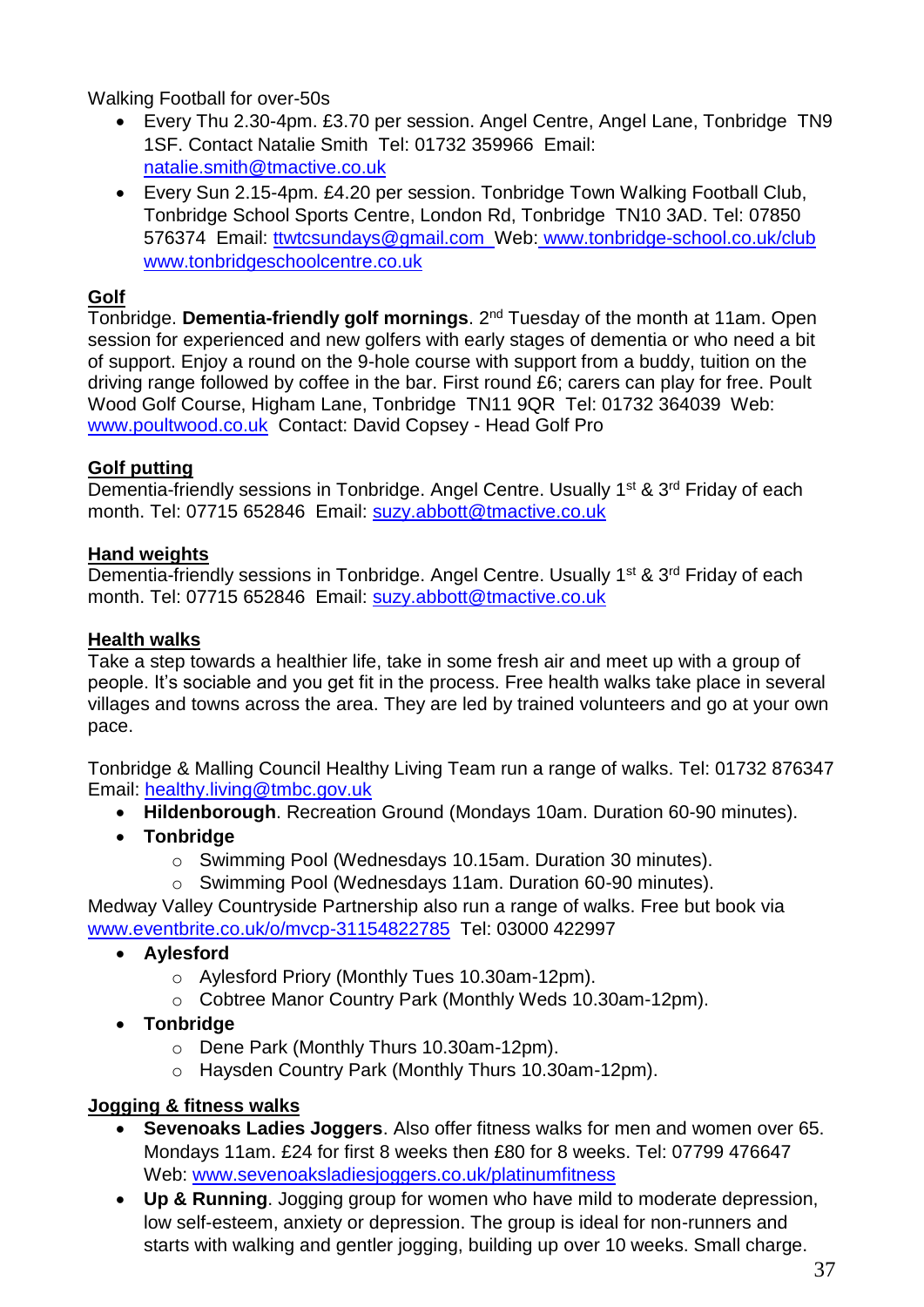The group meets at Sevenoaks Leisure Centre (Wednesdays 1pm) and runs in Knole Park. Phone Shona on 07710 279497 or Harriet on 07855 893863

## <span id="page-37-0"></span>**Multi-Activity**

Angel Centre, Tonbridge. 1<sup>st</sup> & 3<sup>rd</sup> Fri of the month 2-3.30pm. Tel: 01732 359966

## <span id="page-37-1"></span>**Netball**

- **Easy netball**. Coach-led sessions for complete beginners, those who haven't played for a while or anyone wanting to play with friends or family. Wed 7-8pm Recreation Ground, Dunton Green. £2 per session. Contact Sevenoaks District Council Tel: 01732 227000 Email: communities@sevenoaks.gov.uk
- **Walking netball**. Thursdays termtime 10-11am. Angel Centre, Tonbridge. £4. Tel: 01732 359966 Email: [natalie.williams@tmactive.co.uk](mailto:natalie.williams@tmactive.co.uk)

## <span id="page-37-2"></span>**Personal trainers**

- **JA Fitness**. Personal training for over-50s in your own home. Contact Jane Ardley Tel: 01732 885933 Web: [www.jafitness.co.uk](http://www.jafitness.co.uk/)
- **One You**. Lifestyle advisers can support people who need a little extra help to make the first steps towards a healthier lifestyle. Up to 6 free confidential sessions to discuss health changes and set achievable goals. Support with healthy eating, exercise, quitting smoking, sexual health, stress, emotional wellbeing, alcohol or drug issues. Tel: 0300 123 1220 Email: [oneyou.kent@nhs.net](mailto:oneyou.kent@nhs.net) Web: [www.kenthealthandwellbeing.nhs.uk](http://www.kenthealthandwellbeing.nhs.uk/)
- **Run 4 Fit**. Personal trainer who will do private sessions for people to improve balance and fitness (not necessarily running). Charges £30 per hour.

## <span id="page-37-3"></span>**Pilates**

 **Sevenoaks Ladies Joggers**. Pilates classes for men and women over 65. Mondays 10.30am or Wednesdays 2.30pm. £24 for first 8 weeks then £80 for 8 weeks. Tel: 07799 476647 Web: www.sevenoaksladiesjoggers.co.uk/platinumfitness

## <span id="page-37-4"></span>**Riding**

Bradbourne Riding for the Disabled Group (in Sevenoaks) provides horse riding and carriage driving opportunities. Tel: 07914 273610 Email: [contact@bradbourne-rda.org.uk](mailto:contact@bradbourne-rda.org.uk) Web: [www.bradbourne-rda.org.uk](http://www.bradbourne-rda.org.uk/)

## <span id="page-37-5"></span>**Swimming**

- Dementia-friendly swimming session at Tonbridge Swimming Pool. Wednesdays 11.30am-1pm. £3.10, carers free. You may need to have an experienced swimmer with you. Tel: 07715 652846 Email: suzy.abbott@tmactive.co.uk
- Dementia-friendly swimming session at Larkfield Swimming Pool. Thursdays 12- 1pm. £3.10, carers free. You may need to have an experienced swimmer with you. Tel: 07715 652846 Email: suzy.abbott@tmactive.co.uk

## <span id="page-37-6"></span>**Table Tennis**

Dementia-friendly sessions in Tonbridge. Angel Centre. Usually 1<sup>st</sup> & 3<sup>rd</sup> Friday of each month. Tel: 07715 652846 Email: suzy.abbott@tmactive.co.uk

## <span id="page-37-7"></span>**Tai Chi & Qi Gong**

Over-50s class. Meets at St. Luke's Church Hall, Eardley Rd, Sevenoaks on Fridays 12–1 pm. Contact James Drewe Tel: 020 8883 3308, 07836 710281

## <span id="page-37-8"></span>**Tennis**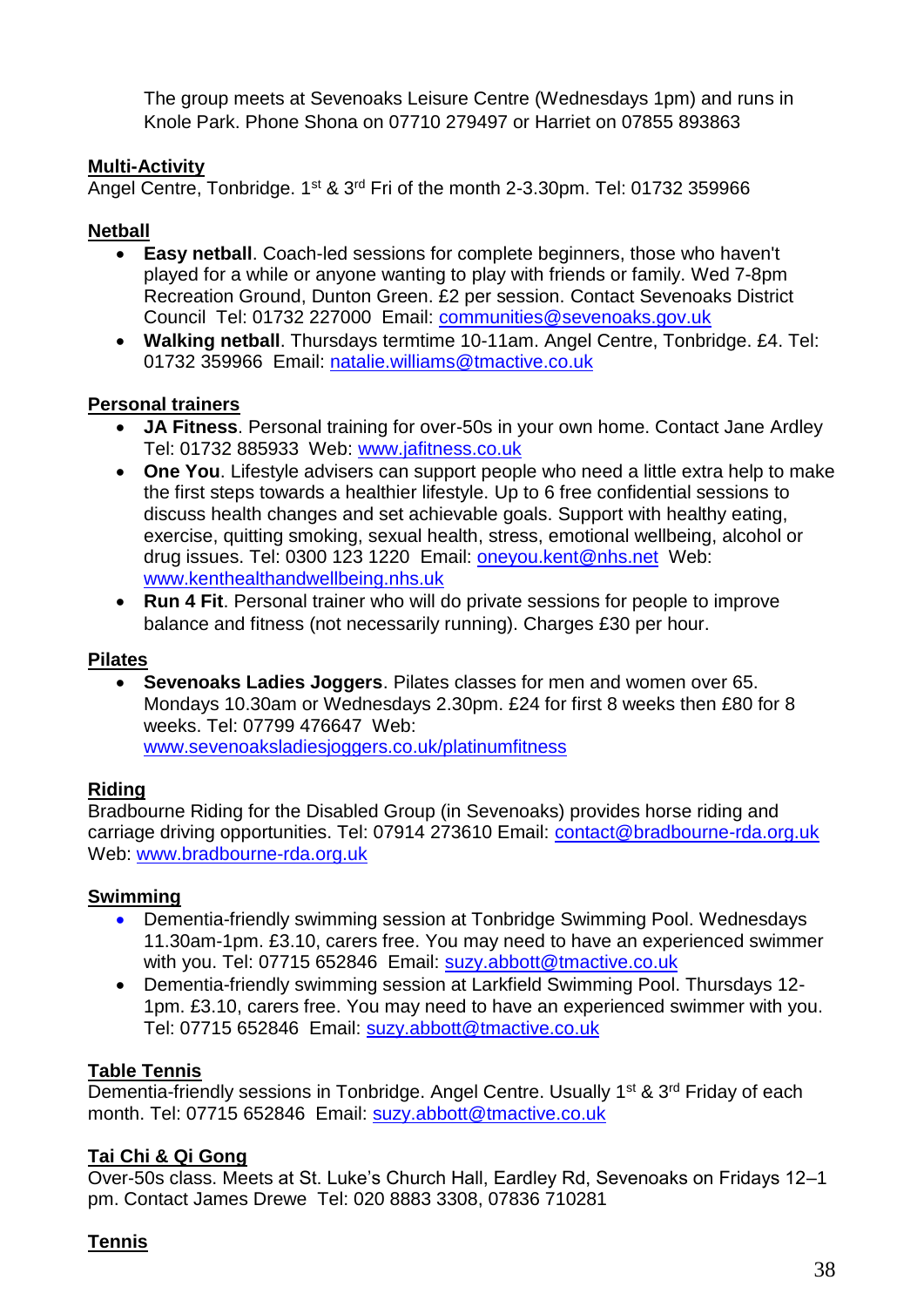Dementia-friendly short-tennis sessions in Tonbridge. Angel Centre. Usually 1<sup>st</sup> & 3<sup>rd</sup> Friday of each month. Tel: 07715 652846 Email: suzy.abbott@tmactive.co.uk

## <span id="page-38-0"></span>**Yoga**

Some private chair-based yoga classes are aimed at over-60s. An example is Willow Yoga Tel: 07854 036209 Email: willowyoga22@gmail.com Web: www.willowyoga.org. They charge £9:

- Wed 10.15-11am. Ananda Clinic, 231 Hadlow Rd, Tonbridge
- Fri 11-11.45am. Jump In Trampoline Park, Unit 2, Morley Rd, Tonbridge

# <span id="page-38-1"></span>**Looking after your body**

See our Help at Home information pack for baths and hairdressers

## <span id="page-38-2"></span>**Health checks**

Free health checks are available through Tonbridge & Malling Council Healthy Living Team Tel: 01732 876347 Email: healthy.living@tmbc.gov.uk

"Your Health & the NHS" explains how to get all the free checks you're entitled to. You can get it from Independent Age, 6 Avonmore Rd, London W14 8RL Tel: 0800 319 6789, 020 7605 4200 Email: [advice@independentage.org](mailto:advice@independentage.org) Web: [www.independentage.org](http://www.independentage.org/)

## <span id="page-38-3"></span>**Aromatherapy**

## **Age UK**

Hollybush Day Centre in Sevenoaks sometimes offers aromatherapy. You do not have to use the day centre to use this service. Tel: 01732 741558

## <span id="page-38-4"></span>**Homeopathy**

Low-cost treatment and free natural wellbeing information. Homeopathy Community Health Clinic, Bridges Centre, High St, Edenbridge. Tel: 07496 773267 Email: [info@hchclinics.org](mailto:info@hchclinics.org) Web: [www.hchclinics.org](http://www.hchclinics.org/)

## <span id="page-38-5"></span>**Massage**

This is a healing technique which can be reassuring if you have anxiety or depression. If you are lonely it can bring back memories of being loved and cared for. You do not necessarily have to remove clothing.

## **Age UK**

Hollybush Day Centre in Sevenoaks sometimes offers head massage. You do not have to use the day centre to use this service. Tel: 01732 741558. From £40

See our local information pack on Help at Home for massage at home

## <span id="page-38-6"></span>**Reflexology**

## **Age UK**

Hollybush Day Centre in Sevenoaks sometimes offers reflexology. This is a healing technique where you can stay seated and you do not have to remove any clothing. You do not have to use the day centre to use this service. Tel: 01732 741558. From £40

# <span id="page-38-7"></span>**Reiki healing**

## **Age UK**

Hollybush Day Centre in Sevenoaks sometimes offers reiki. This is a healing technique that involves gentle touch. Like massage, it can be reassuring if you have anxiety or depression. If you are lonely it can bring back memories of being loved and cared for. You do not have to use the day centre to use this service. Tel: 01732 741558.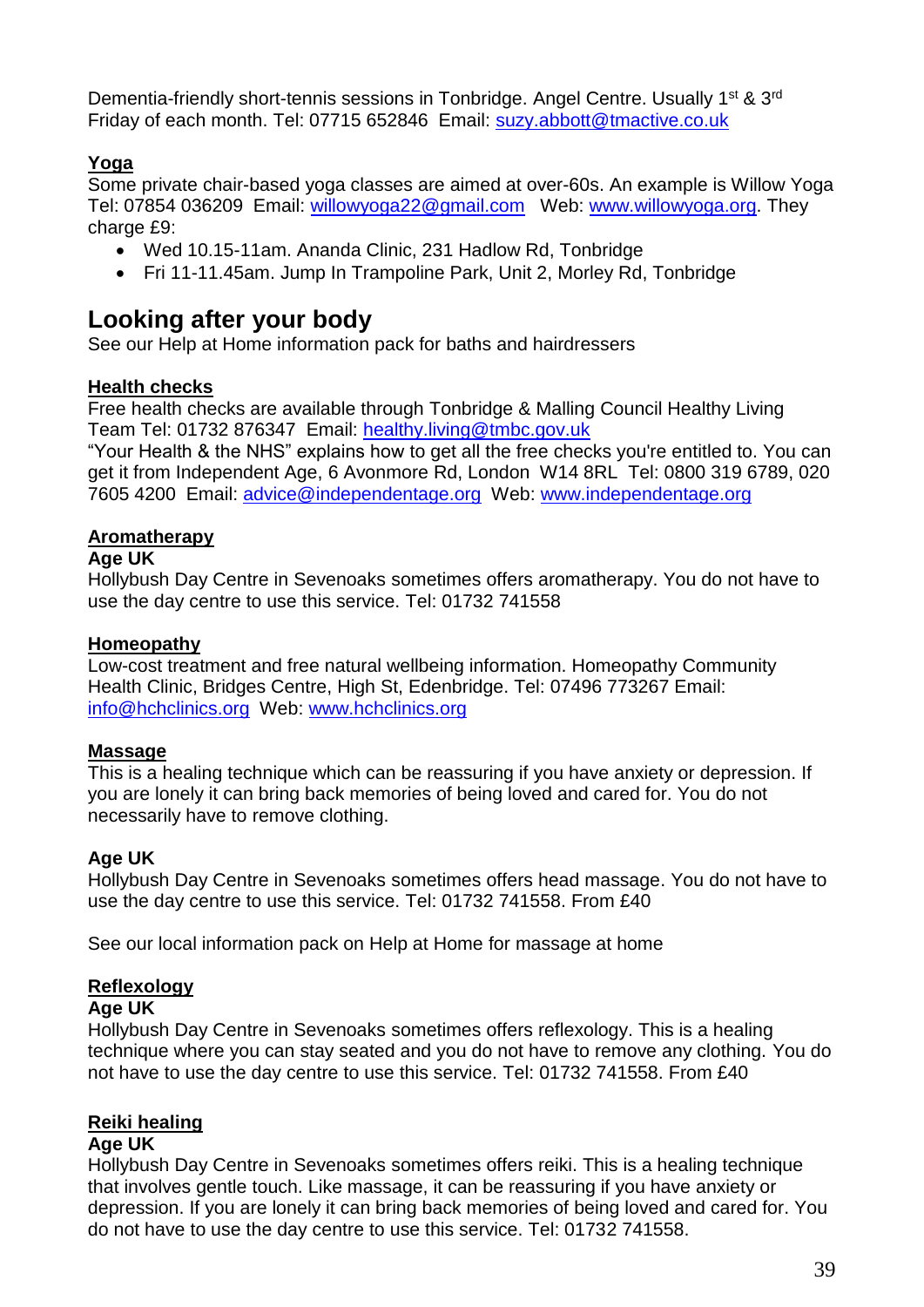## <span id="page-39-0"></span>**Sexual health**

#### **One You**

Tel: 0300 123 1220 Email: [oneyou.kent@nhs.net](mailto:oneyou.kent@nhs.net) Web: [www.kenthealthandwellbeing.nhs.uk](http://www.kenthealthandwellbeing.nhs.uk/)

Lifestyle advisers can support you with sexual health. They can offer you 6 free confidential sessions where you can discuss the changes you want to make and they can support you to set achievable goals on how to reach them.

#### **Relate**

Counselling for relationship problems for individuals, couples and families. Also sex therapy. Tel: 01892 529927 Email: appointments@westmidkent.eclipse.co.uk Web: www.relate.org.uk

## **Sexual health clinics**

Contraceptive services and emergency contraception. Tel: 0300 790 0245 Web: www.kentsexualhealth.nhs.uk

## <span id="page-39-1"></span>**Slips and trips**

## **Inside your home**

- Upgrade your bathroom. Install grab rails around the bath and toilet and place a non-slip rubber mat in your shower.
- Improve your lighting. Have clear lighting at top and bottom of stairs and motion activated lighting outside. If you need to climb a ladder to change bulbs, consider asking for help as ladder falls can cause serious injury.
- Clean floors carefully. Wall-to-wall carpeting can cushion falls. When cleaning hard floors consider replacing commercial cleaner with a cup of vinegar in a bucket of warm water to clean without leaving a slippery film.
- Secure your furniture. Bookcases, furniture, TVs and appliances that tip over can cause severe injury. Consider having them anchored to floors and walls.
- Get rid of hazards. Clear clutter e.g. pet toys, shoes and electrical cords from areas you frequently use e.g. hallways, stairs and route to bathroom. Sort out uneven flooring and ditch rugs which slip.
- Stairs and steps. Consider adding a second stair rail on the opposite side and repair outdoor steps that have become cracked or wobbly. Paint edges of individual steps to help see them better.

## **Outside your home**

Slip and trip accidents increase during the autumn and winter season for a number of reasons: there is less daylight, leaves fall onto paths and become wet and slippery, and cold weather spells cause ice and snow to build up on paths. Here are some helpful guidelines if you do have to go out, particularly in icy conditions:

- Think about the best route to your destination and plan on taking a little extra time to get there
- Avoid rushing or taking shortcuts over areas which are still covered in snow or ice
- Select appropriate footwear. Flat footwear with rubber soles provides better traction on ice and snow than leather-soled or high-heeled shoes
- Use handrails where you can
- Take small steps to keep your centre of balance
- Avoid carrying lots of heavy shopping bags, especially on steps
- Walk slowly and never run on icy ground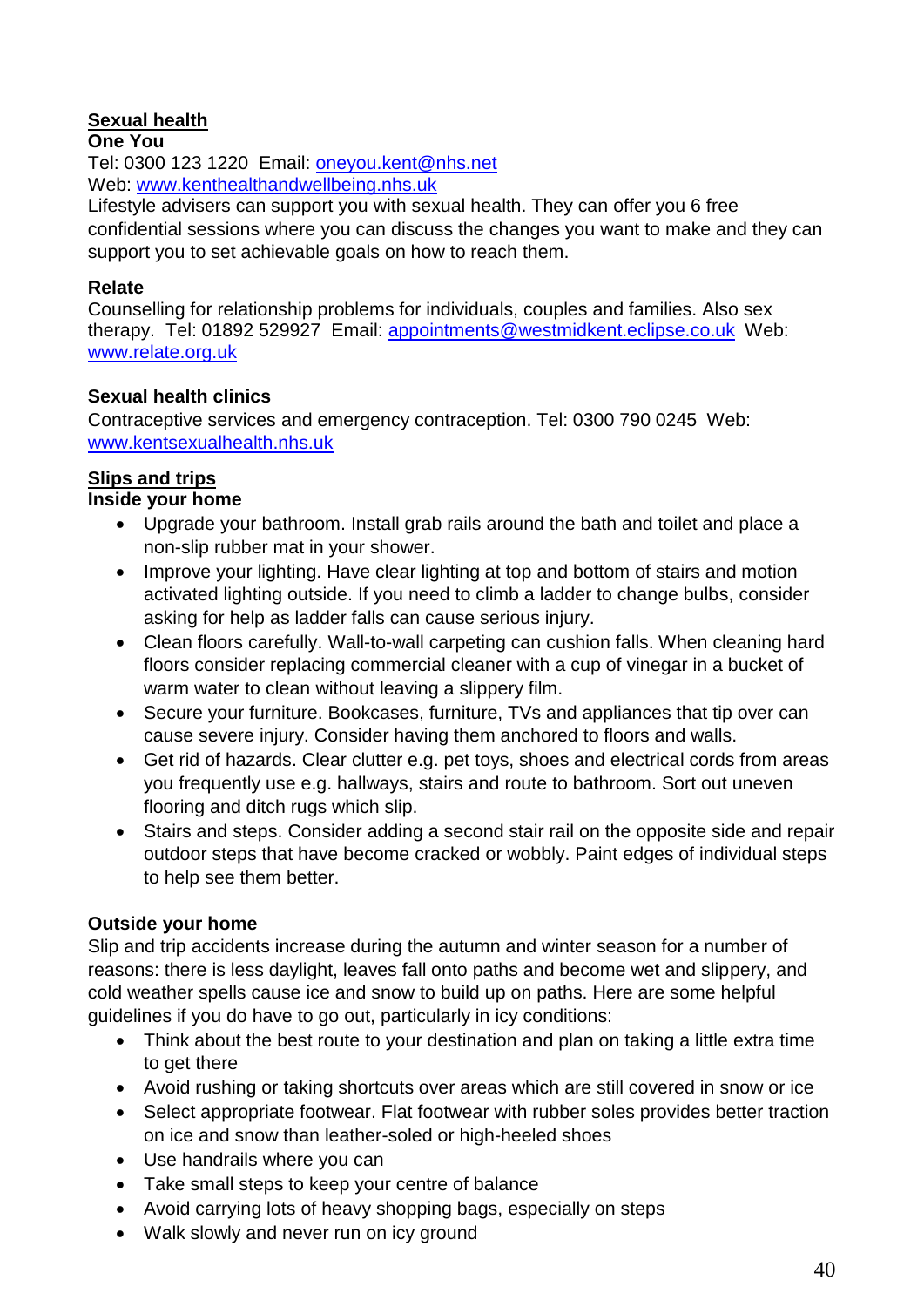- Keep both hands free for balance, rather than in your pockets
- Always be aware of your surroundings some places will remain icy for longer than others, for example places that do not get the sun
- Be particularly careful getting into and out of vehicles and hold onto the vehicle for support
- Keep paths clear of debris, water, ice and snow
- Be sure to use floor mats when entering a building to remove moisture from the soles of your shoes – this will help protect you, as well as others who follow, from having to walk on wet or slippery surfaces

Being Winter Wise explains how to look after yourself during the coldest months. You can get it from Independent Age Tel: 0800 319 6789 Web: [www.independentage.org](http://www.independentage.org/)

## **Assistance Cards**

Assistance Cards can be shown to bus drivers if you need help. The cards are discreet, easy for you to use and easy for others to understand especially if your disability is hidden. Just show the card to the driver as well as your travel ticket when boarding the bus. You can get them from Arriva Tel: 0344 800 4411 Email:

[customerservice@arriva.co.uk](mailto:customerservice@arriva.co.uk) or download them from their website at [www.arrivabus.co.uk](http://www.arrivabus.co.uk/)

The cards are:

- Please give me time to sit in case I fall down
- Please be patient; I have a hidden disability
- Please let me know when we get to... (space to fill in with an address)
- Please tell me when we reach my stop (space to fill in with an address)

## <span id="page-40-0"></span>**Smoking**

**One You**

Tel: 0300 123 1220 Email: [oneyou.kent@nhs.net](mailto:oneyou.kent@nhs.net) Web: [www.kenthealthandwellbeing.nhs.uk](http://www.kenthealthandwellbeing.nhs.uk/)

NHS support to help you give up smoking including Quit Clubs, drop-ins and counselling. Lifestyle advisers can also support you give up smoking. They can offer you 6 free confidential sessions where you can discuss the changes you want to make and they can support you to set achievable goals on how to reach them.

# <span id="page-40-1"></span>**Looking after your mind**

See also our Social Activities information pack for befriending schemes and our Help at Home information pack for companions

# <span id="page-40-2"></span>**Improving your wellbeing**

#### **INVOLVE**

If you could benefit from a conversation about your wellbeing, INVOLVE's Social Prescribers can support you to access community activities and advice. This includes if you feel lonely, have low self-esteem or are struggling with bereavement, retirement, unemployment etc. Tel: 03000 810005 Email: [connectwell@involvekent.org.uk](mailto:connectwell@involvekent.org.uk) Web: [www.involvekent.org.uk](http://www.involvekent.org.uk/) 

## **Live Well Kent**

Free service to help you improve your mental wellbeing. Can help you to improve your lifestyle by meeting people through social activities, supporting you to improve relationships and manage money. Tel: 0800 567 7699. Email: info@livewellkent.org.uk Web: www.livewellkent.org.uk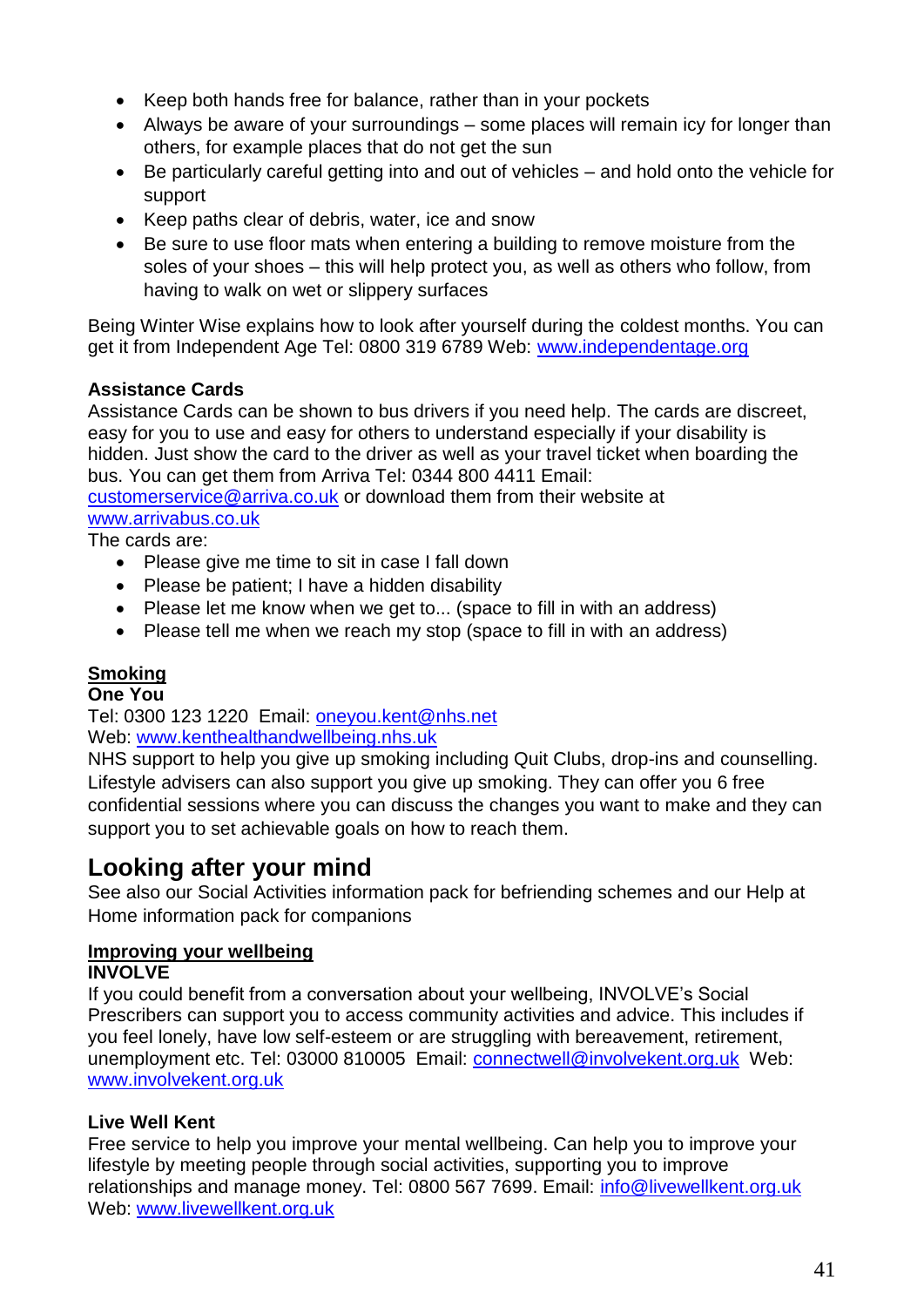## **One You**

Tel: 0300 123 1220 Email: [oneyou.kent@nhs.net](mailto:oneyou.kent@nhs.net) Web: [www.kenthealthandwellbeing.nhs.uk](http://www.kenthealthandwellbeing.nhs.uk/)

Lifestyle advisers can support your emotional wellbeing. They can offer you 6 free confidential sessions where you can discuss the changes you want to make and they can support you to set achievable goals on how to reach them.

## **Samaritans**

National helpline (24 hours) Tel: 116 123 (free even from mobiles out of credit) Email: [jo@samaritans.org](mailto:jo@samaritans.org) Web: www.samaritans.org

- Anyone can call, no problem is too small. You do not have to be suicidal; it is fine if you just want a shoulder to cry on or to get something off your chest
- The Samaritans are there to listen, not to give advice, though they will suggest other organisations who might help if necessary
- There is no limit to the number of times they will speak to you
- You can contact Samaritans by text, email or visiting their office as well as by phone

Local office: 7 Lime Hill Rd, Tunbridge Wells TN1 1LJ Tel: 01892 532323 Text messages: 07725 909090

## <span id="page-41-0"></span>**Wellbeing groups**

#### **D'Vine Singers**

Singing sessions in Sevenoaks for people with mental health problems or who enjoy singing in a supportive environment. Meet weekly in term-time for community singing. Open to all without the need to read music. Tel: 07967 442935 Email: nicolawhydenbach@yahoo.co.uk

#### **Eden Songsters**

Community group in Edenbridge who sing for fun and wellbeing. Open to all and cater for people with physical and mental health needs and/or carers. Tel: 01732 503606. Email: jacky.hintze@outlook.com

**Health walks** can help to improve your mental health and wellbeing. There is a list of them in the Health Walks section of the Health & Wellbeing information pack.

## **Up & Running**

A jogging group for women who have mild to moderate depression, low self-esteem or anxiety. The group is ideal for non-runners and starts with walking and gentler jogging, building up over 10 weeks. Small charge. Outdoor exercise can really help with low moods improving your physical and mental wellbeing. The group meets at Sevenoaks Leisure Centre (Wednesdays 1pm) and runs in Knole Park. If you are interested phone Shona on 07710 279497 or Harriet on 07855 893863.

#### <span id="page-41-1"></span>**Counselling and therapy**

#### **Age UK**

We offer a free face-to-face counselling service at our Tonbridge office. Tel: 01732 366100. It may also be possible to visit you if you live in Hadlow, Hildenborough or Tonbridge areas.

## **Anxiety UK**

Tel: 03444 775774. Email: [support@anxietyuk.org.uk](mailto:support@anxietyuk.org.uk) Web: [www.anxietyuk.org.uk](http://www.anxietyuk.org.uk/) Information, support and understanding including counselling and other therapies for those living with anxiety.

#### **Hospices**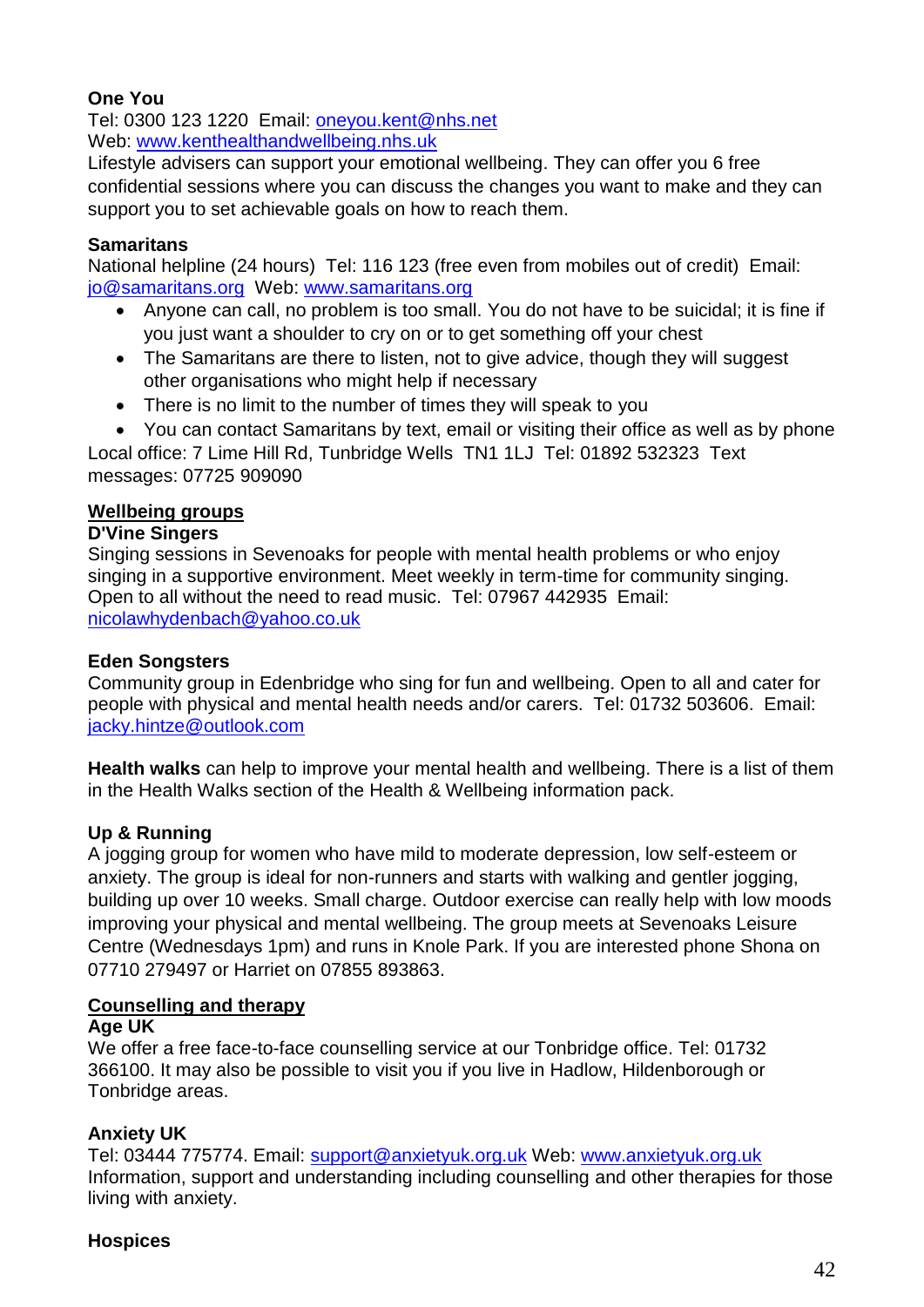Counselling to support you and your family if you have a terminal illness or are in your last year of life:

- Heart of Kent Hospice.Aylesford near MaidstoneTel: 01622 792200 Email: [enquiries@hokh.co.uk](mailto:enquiries@hokh.co.uk) Web: www.hokh.org
- Hospice in the Weald. Pembury near Tunbridge Wells Tel: 01892 820500 Email: [enquiries@hospiceintheweald.org.uk](mailto:enquiries@hospiceintheweald.org.uk) Web: [www.hospiceintheweald.org.uk](http://www.hospiceintheweald.org.uk/)

## **IESO online talking therapy**

Free one-to-one NHS Cognitive Behavioural Therapy may be able to help if you are anxious, stressed or depressed and would prefer talking about things in writing. It is more structured than talking things through face-to-face. Can also help with fears, phobias, panic attacks, shyness and Obsessive Compulsive Disorder. You have a typed conversation with a qualified psychotherapist in a secure online therapy room at a scheduled time that is convenient to you including evenings or weekends. Appointments are 30-60 minutes and you can do this anywhere you can connect to the internet. Quick access and you can refer yourself. Tel: 01954 230066 Web: [www.iesohealth.com/westkent](http://www.iesohealth.com/westkent)

## **Kent and Medway NHS & Social Care Partnership Trust (KMPT)**

Tel: 0300 222 0123 Web: www.kmpt.nhs.uk

- IAPT Psychological Therapies provide free help for people with low to moderate mental and emotional problems such as stress, anxiety and depression. Support is offered in a variety of different ways such as guided self-help, books, online, webchat, phone, groups, and face-to-face by qualified therapists. You can refer yourself or ask your GP to refer you. Tel: 01322 776340, 0800 279 9500 Web: [www.wearewithyou.org.uk](http://www.wearewithyou.org.uk/) [www.nhs.uk/service-search/find-a-psychological](http://www.nhs.uk/service-search/find-a-psychological-therapies-service)[therapies-service](http://www.nhs.uk/service-search/find-a-psychological-therapies-service)
- KMPT Primary Care Psychological Therapy Tel: 01892 524996

## **Mental Health Matters**

24-hour free telephone counselling for people feeling low, anxious, stressed, in emotional distress or finding it hard to cope. Tel: 0800 107 0160 Web: www.mentalhealthmatters.com

## **Relate**

Counselling for relationship problems. Tel: 01892 529927.

## **Sevenoaks Counselling**

The Bridge, Littlecourt Rd, Sevenoaks TN13 2JG Tel: 01732 450118 Email: [info@sevenoakscounselling.org.uk](mailto:info@sevenoakscounselling.org.uk) Web: [www.sevenoakscounselling.org.uk](http://www.sevenoakscounselling.org.uk/)

- There are no area restrictions but the counselling will be held in Sevenoaks, so you must be able to travel to their offices. They are behind the United Reformed Church on the corner of London Rd and Kippington Rd near the train station
- There is no limit on the number of sessions
- A donation is required for each session (though it is only what the client can afford)
- You do not have to be Christian to receive assistance. It is financially supported by local churches but the counselling isn't spiritual or evangelical. Different types of counselling are available from different counsellors

## **ThinkAction West Kent**

Free confidential psychological therapies can help you deal with life's challenges and improve your overall wellbeing. You can refer yourself. Based in Maidstone. Tel: 0300 012 0012 Web: [www.thinkaction.org.uk](http://www.thinkaction.org.uk/)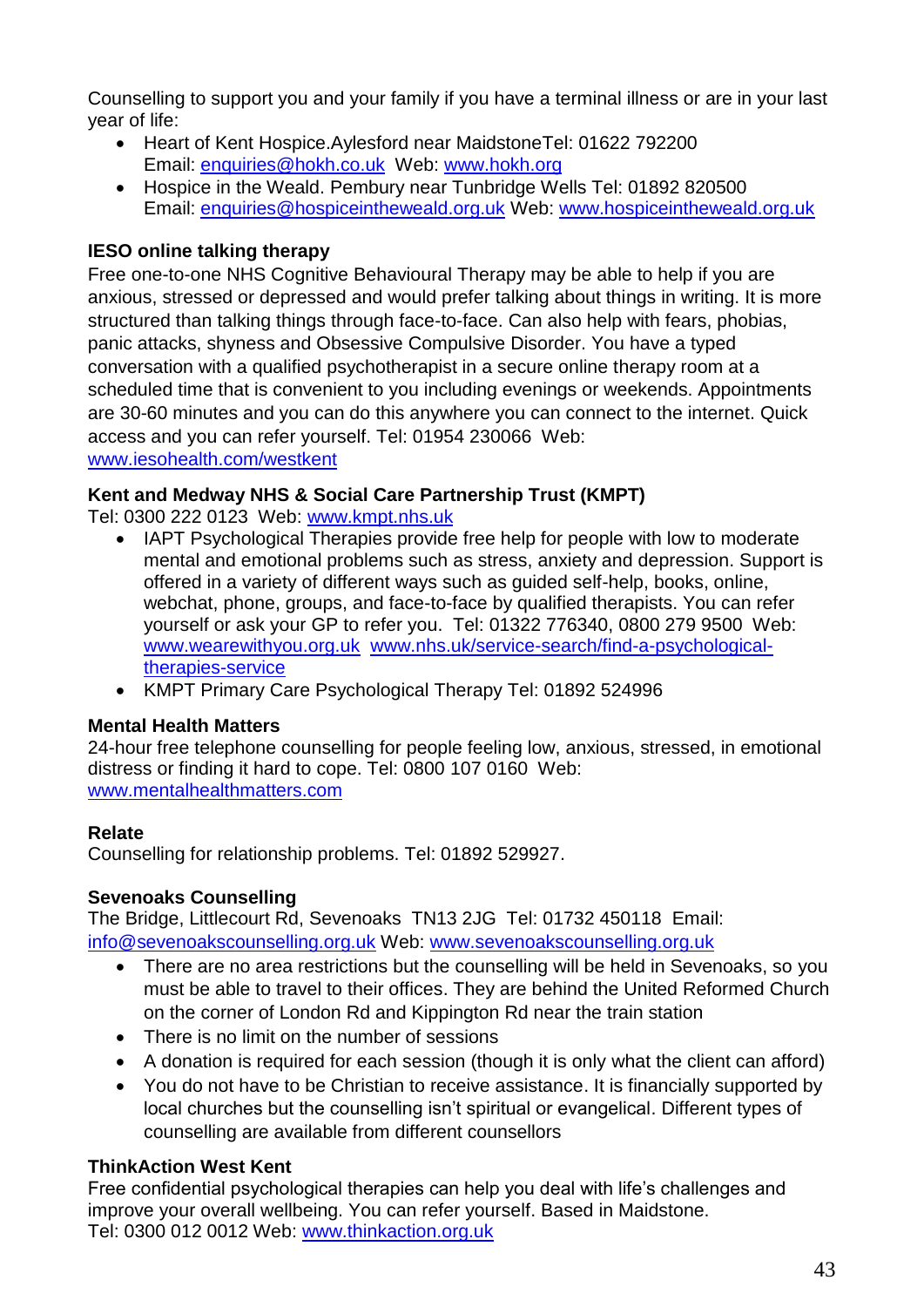#### **Tonbridge Counselling Service**

Face-to-face counselling. Sliding scale of charges. Tel: 01732 605046

**West Kent MIND**. Affordable counselling but may have long waiting list. Tel: 01732 357751. Email: [hello@westkentmind.org.uk](mailto:hello@westkentmind.org.uk) Web: www.westkentmind.org.uk

#### **Counselling Directory**

You can find other private counsellors at www.counselling-directory.org.uk

#### <span id="page-43-0"></span>**Mental health ongoing support**

#### **Aspirations**

Free mental health service for people who are worried about the future or experiencing anxiety about finding a job or unemployed. Tel: 0333 880 2730 Web: [www.porchlight.org.uk/aspirations](http://www.porchlight.org.uk/aspirations)

#### **Hub of Hope**

You can search for local mental health services on this website [www.hubofhope.co.uk](http://www.hubofhope.co.uk/)

#### **Kent and Medway NHS & Social Care Partnership Trust (KMPT)**

Tel: 0300 222 0123 Web: www.kmpt.nhs.uk

Provides information and advice about mental health, learning disability and substance misuse services

#### **Lookahead**

Offer support for people with multiple and complex needs (mental health, learning disability and/or autism). Services include supported housing and lifelong learning. Tel: 020 7368 4600 Email: getintouch@lookahead.org.uk Web: www.lookahead.org.uk

## **Mental Health Foundation**

General support. Web: www.mentalhealth.org.uk

#### **NHS Choices**

If you need help now phone 999. For general support including psychological therapies. Tel: 111 Web: [www.nhs.uk/conditions/stress-anxiety-depression](http://www.nhs.uk/conditions/stress-anxiety-depression)

#### **Reachout**

Mental Health Resource provides a free outreach community service called Reachout. The nearest groups are in Southborough and Paddock Wood. They offer confidential self-help support in a caring, non-judgmental environment with an experienced and trained group facilitator. They are completely free to access and hot drinks and refreshments provided. These self-help groups help anyone with mental health issues and offer on-going support. For more information, contact Jill Tel: 07989 219185 Email: [jillg@mentalhealthresource.org.uk](mailto:illg@mentalhealthresource.org.uk) Web: [www.mentalhealthresource.org.uk](http://www.mentalhealthresource.org.uk/) www.twmhr.org.uk

#### **Rethink (National Schizophrenia Fellowship)**

Help for people with bi-polar disorder, schizophrenia and other mental health issues. Vine Court Housing Project in Sevenoaks for people enduring mental health problems. Tel: 0300 500 0927, 01732 742351, 01215 227007 Email: info@rethink.org Web: www.rethink.org. Sevenoaks group contact Carole Wright Tel: 01732 452143

## **Royal College of Psychiatry**

General support. Web: www.rcpsych.ac.uk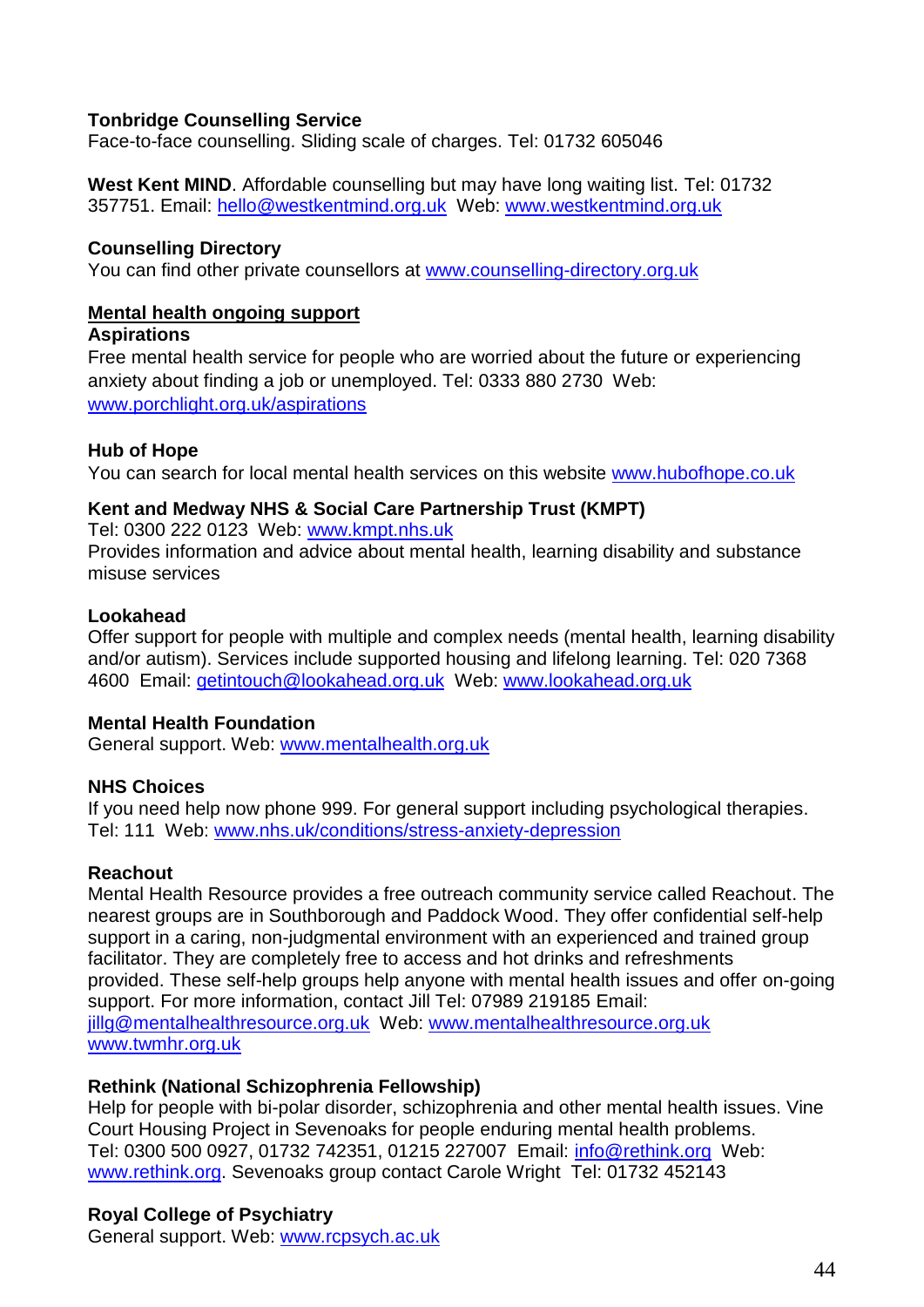## **ThinkAction West Kent**

Provides help and support for people who are suffering with mild to moderate/severe mental health problems. Based in Maidstone. Tel: 0300 012 0012 Web: [www.thinkaction.org.uk](http://www.thinkaction.org.uk/)

#### **West Kent MIND**

- National helpline Tel: 0300 123 3393, 0300 790 0532
- West Kent MIND, Wellbeing Centre, 3 St Mary's Rd, Tonbridge. Tel: 01732 357751. Email: [hello@westkentmind.org.uk](mailto:hello@westkentmind.org.uk) Web: www.westkentmind.org.uk Practical support with mental health and wellbeing includes:
	- o Community activities and groups, drop-in centres, supported housing and information for anyone with mental health issues
	- o Free 6-week courses on managing depression, stress and anxiety in Edenbridge and Sevenoaks
	- o Free 90-minute workshops on dealing with feelings of grief after losing someone or something of value eg losing a loved one, your pet, your job, your home, your mobility etc.

#### <span id="page-44-0"></span>**Support for veterans (people who have been in the armed forces and their families) Big White Wall**

Free online support for all military personnel, veterans and their families. Email: theteam@bigwhitewall.com Web: www.bigwhitewall.com

#### **Combat Stress**

UK Veterans mental health charity that helps ex-service personnel suffering from psychological injuries and mental health problems. Helpline Tel: 0800 138 1619 Web: www.combatstress.org.uk

#### **Ripple Pond**

Self-help support network for adult family members of physically or emotionally injured Service Personnel and Veterans. Tel: 0333 900 1028 Email: help@theripplepond.org Web: www.theripplepond.org

#### **Royal British Legion**

Someone to talk to for veterans, reservists and their families. Tel: 0808 802 8080 Web: www.rbl.org.uk

## **SSAFA Forces Helpline**

Free and confidential helpline for veterans, reservists and their families. Tel: 0800 731 4880 Web: www.ssafa.org.uk/forcesline

#### **Veterans' Mental Health Transition, Intervention & Liaison Service**

NHS service offering mental health assessments and treatment to anyone who has served in the armed forces and their families or carers. Tel: 020 3317 6818 Web: www.veteransservicelse.nhs.uk

#### <span id="page-44-1"></span>**Mental health crisis**

#### **Crisis Resolution Home Treatment Team**

Tel: 0300 222 0123 (24 hours). Web: [www.kmpt.nhs.uk](http://www.kmpt.nhs.uk/) NHS mental health crisis help.

#### **Saneline**

If you are in emotional distress and need urgent support Tel: 0300 304 7000, 020 3805 1790 Email: [info@sane.org.uk](mailto:info@sane.org.uk) Web: [www.sane.org.uk](http://www.sane.org.uk/)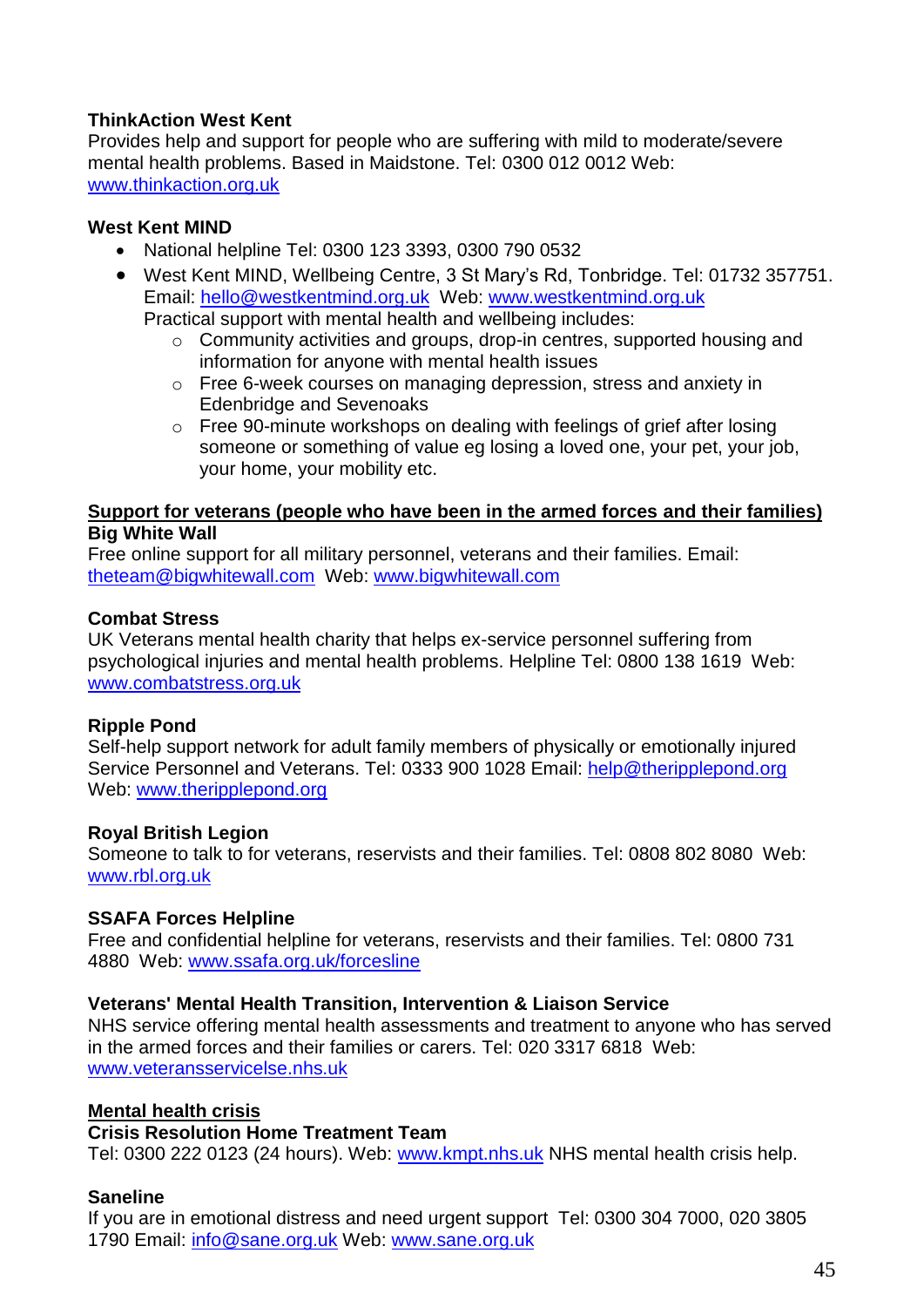**Solace Café** (for people who feel they are at risk of a crisis and need support or social contact). You can just walk in. Open Thursdays & Saturdays 5-9pm. 3 St Mary's Rd, Tonbridge. Tel: 01732 356630, 07436 102171 Email: solacecafe@westkentmind.org.uk

## <span id="page-45-0"></span>**Feeling suicidal**

## **CALM (Campaign Against Living Miserably)**

Charity dedicated to preventing male suicide. Tel: 0800 585858 (5pm-midnight). Web: [www.thecalmzone.net](http://www.thecalmzone.net/)

## **Release the Pressure**

Tel: 0800 107 0160 (24 hours). Confidential support, particularly for suicidal men.

## **Samaritans**

National helpline (24 hours) Tel: 116 123 (free even from mobiles out of credit) Email: [jo@samaritans.org](mailto:jo@samaritans.org) Web: www.samaritans.org

- Anyone can call, no problem is too small. You do not have to be suicidal; it is fine if you just want a shoulder to cry on or to get something off your chest
- The Samaritans are there to listen, not to give advice, though they will suggest other organisations who might help if necessary
- There is no limit to the number of times they will speak to you
- You can contact Samaritans by text, email or visiting their office as well as by phone Local office: 7 Lime Hill Rd, Tunbridge Wells TN1 1LJ Tel: 01892 532323 Text

messages: 07725 909090

## **Stamp Out Suicide**

Free ongoing over-the-phone counselling service for people living with suicidal thoughts. Tel: 07766 808222 (free 10am-2am daily). Web: [www.stampoutsuicide.co.uk](http://www.stampoutsuicide.co.uk/)

## <span id="page-45-1"></span>**Bereavement by suicide**

**Help is at Hand** If you have been bereaved by someone committing suicide. Web: [www.nspa.org.uk/resources/help-hand-4/](http://www.nspa.org.uk/resources/help-hand-4/)

## **SOBS (Survivors of Bereavement by Suicide)**

Helpline: 0844 561 6855 (9am-6pm)

## <span id="page-45-2"></span>**How to make a complaint about an NHS mental health service**

If you are not happy with the service you have received, speak to your mental health service first. It is always best to try and resolve things at an early stage. You can complain formally to the mental health service if raising concerns doesn't work. If making a formal complaint still doesn't work contact the West Kent Clinical Commissioning Group Tel: 03000 424244 Email: kmcs.complaints@nhs.net

If you are still unhappy with the treatment you have received, you can contact the Ombudsman Tel: 03000 610614

# <span id="page-45-3"></span>**Families, relationships and peace-of-mind**

See our Help at Home information pack for aids and equipment, assessing and paying for care, carbon monoxide detectors, cooker switches, family carers, fire prevention, gas detectors, help with housework and laundry, Intermediate Care housing, letterbox sealing, looking after pets, Message in a Bottle and other medical condition alerts, mobility aids, next-of-kin, personal care, shopping, smoke alarms, socket covers, support for family carers, telecare monitoring and personal alarms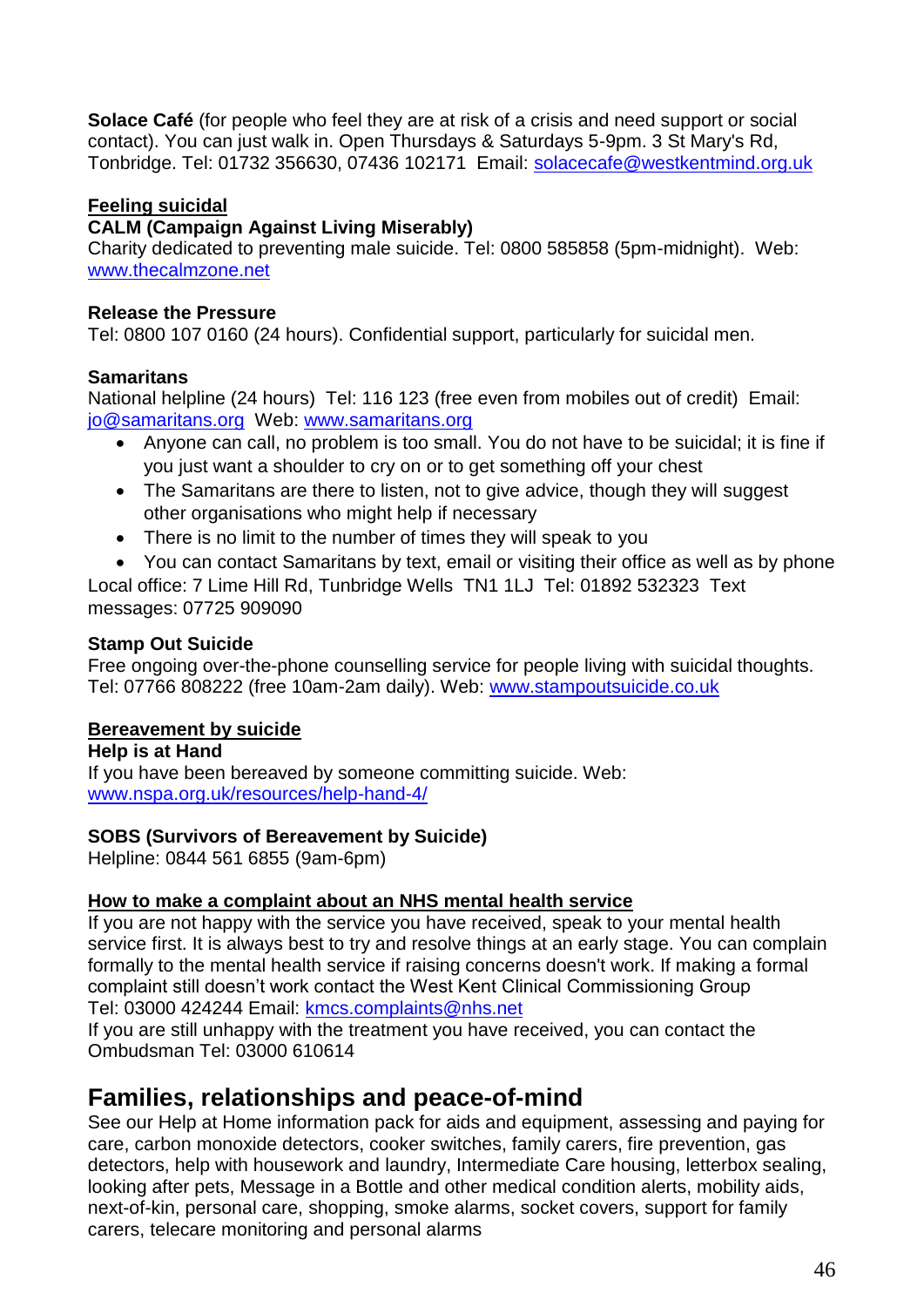See our Care Agencies information pack for private care agencies

See our Care Homes information pack for residential and nursing homes

#### <span id="page-46-0"></span>**Bereavement and practical help after a death**

See also our Social Activities information pack for befriending schemes

## **Age UK**

- We produce publications on preparing your will, what to do when someone dies, planning a funeral and bereavement Tel: 0800 169 6565
- Our Information & Advice service also offers free counselling Tel: 01732 366100

#### **Bereavement Advice Centre**

Free helpline with practical information and advice on issues and procedures facing us after death. Tel: 0800 634 9494 Web: www.bereavementadvice.org

#### **Bereavement Cuppa**

Swanley Link, London Rd BR8 7AE. Monthly Saturdays 11am-1pm. Run by Ellenor **Hospices** 

## **Charity furniture shops**

Charity furniture shops may be able to collect items of furniture or organise a house clearance if it is within their area. There may be a charge

- **Tonbridge - Hospice in the Weald Sevenoaks Furniture Shop**. 111 High St, Tonbridge TN9 1DL Tel: 01732 360566 Email: enquiries@hospiceintheweald.org.uk Web: www.hospiceintheweald.org.uk
- **Tonbridge - YMCA Furniture Warehouse**. Run by YMCA charity. Tower House, Vale Rise, Tonbridge TN9 1TB Tel: 01732 361108 Email: [warehouses@westkentymca.org.uk](mailto:warehouses@westkentymca.org.uk) Web: [www.westkentymca.org.uk](http://www.westkentymca.org.uk/)
- **High Brooms - Hospice in the Weald Tunbridge Wells Furniture Shop**. 6 Tunbridge Wells Trade Park, Longfield Rd, Tunbridge Wells TN2 3QF Tel: 01892 536442 Web: [www.hospiceintheweald.org.uk](http://www.hospiceintheweald.org.uk/)

**Compassionate Friends Bereaved Parents' Support Group (Sevenoaks Area)** Local group Tel: 01959 523819 National helpline, 53 North St, Bristol Tel: 0117 953 9639

**Creative Minds crafts & art therapy**. Bridges Centre, High St, Edenbridge. 2nd Wednesday of the month 2-4pm. £5 for materials & refreshments

## **Cruse Bereavement Care West Kent**

Emotional and practical support after the death of someone in the family, or a friend. Helpline: 01732 353575 (open Mon-Fri 9.30am-12pm). At other times ring 0844 477 9400 and please leave a message on the answerphone

Email: [wkcruse@gmail.com](mailto:wkcruse@gmail.com) (local support), [helpline@cruse.org.uk](mailto:helpline@cruse.org.uk) (general support) Web: www.cruse.org.uk www.crusebereavementcare.org.uk

There is also a website for bereaved children and young people www.hopeagain.org.uk

## **De-cluttering**

De-cluttering specialists can help you – for a fee - to sort out homes and paperwork. They can organise space, rearrange furniture, help you to decide what to keep and what to dispose of, and much more. Initial consultations and advice are usually free. Some local de-cluttering consultants are: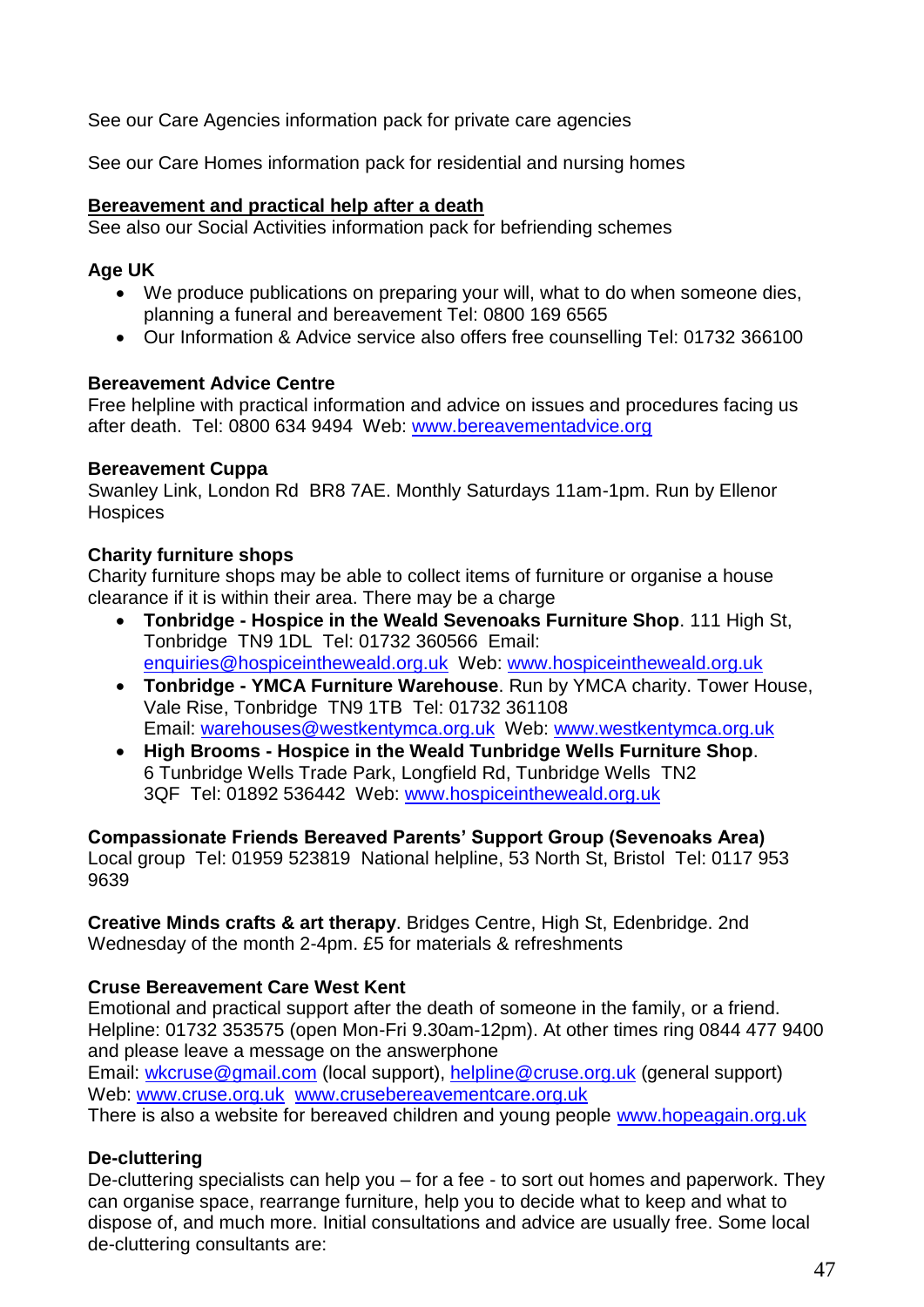- Declutter Divas. Specialise in working with people who are older or have had a family bereavement as well as clients who have medical disabilities, hoarding disorders, obsessive compulsive disorders or other special needs. Ability to work with people in a non-judgemental way. Prices start from £50 + travelling expenses. Contact Allyson Pritchard or Zoe Steel. Tel: 07763 876049 Mob: 07525 439692 Web: [www.declutterdivas.co.uk](http://www.declutterdivas.co.uk/) Email: [info@declutterdivas.co.uk](mailto:info@declutterdivas.co.uk)
- LRB Organise. Specialise in de-cluttering for moving home. Prices vary. Contact Leanne Bradshaw. Mob: 07854 693711 Web: [www.lrb-organise.co.uk](http://www.lrb-organise.co.uk/)  Email: [leanne@lrborganise.co.uk](mailto:leanne@lrborganise.co.uk)
- All Organised. Specialise in de-cluttering for downsizing. Prices start from £135. Contact Nicki Munns or Heidi Vorster Tel: 01732 779611 Web: [www.all](http://www.all-organised.co.uk/)[organised.co.uk](http://www.all-organised.co.uk/) Email: [info@all-organised.co.uk](mailto:info@all-organised.co.uk)

Alternatively you can contact an agency that does "deep cleans". You could try Sally Tel: 07809 702704 but you should shop around. Ask any cleaning agency if they will do a "deep clean".

## **Friends Together bereavement support network**

Support network for people who are bereaved, lonely or have loved ones in long-term care. Coffee mornings and lunch clubs across the Tonbridge area. Free; do not provide counselling. Contact Lindsay Kennedy Tel: 01732 360328 Email: [info@friendstogetherbs.org](mailto:info@friendstogetherbs.org) Web: www.friendstogetherbs.org

- Tuesdays 11am-12pm at Rose & Crown Hotel, High St, Tonbridge
- $\bullet$ 3<sup>rd</sup> Tuesday of each month 7-9pm at Rose & Crown Hotel, High St, Tonbridge
- 3<sup>rd</sup> Friday of each month 12.30-2pm at Methodist Church, Higham Lane, Tonbridge. Contact Ann Tel: 01732 353013
- 2nd Monday of each month 11am-1pm at Old School Hall, School Lane, Hadlow.

## **Funerals**

Thanks to Citizens' Advice for this information Who arranges a funeral?

- Most funerals are arranged by the nearest relatives and, if not, by a close friend. If there is no-one to do this, the local authority will arrange a simple funeral (see section at end).
- The person may have left instructions about the type of funeral and burial they wanted. There is no legal obligation for these instructions to be followed, but they usually are.

How funerals are arranged

- Most funerals are arranged through a funeral director. Find one who belongs to one of the professional associations, such as the National Association of Funeral Directors (NAFD) or the Society of Allied & Independent Funeral Directors (SAIF). These associations have codes of practice and complaints procedures.
- Some local authorities also run their own funeral services by arrangement with a local firm of funeral directors.

Arranging a funeral without a funeral director

- You can arrange a funeral without a funeral director.
- If you want to do this, the Natural Death Centre or Cemeteries & Crematorium Department of your local authority can offer help and guidance.

Dealing with funeral costs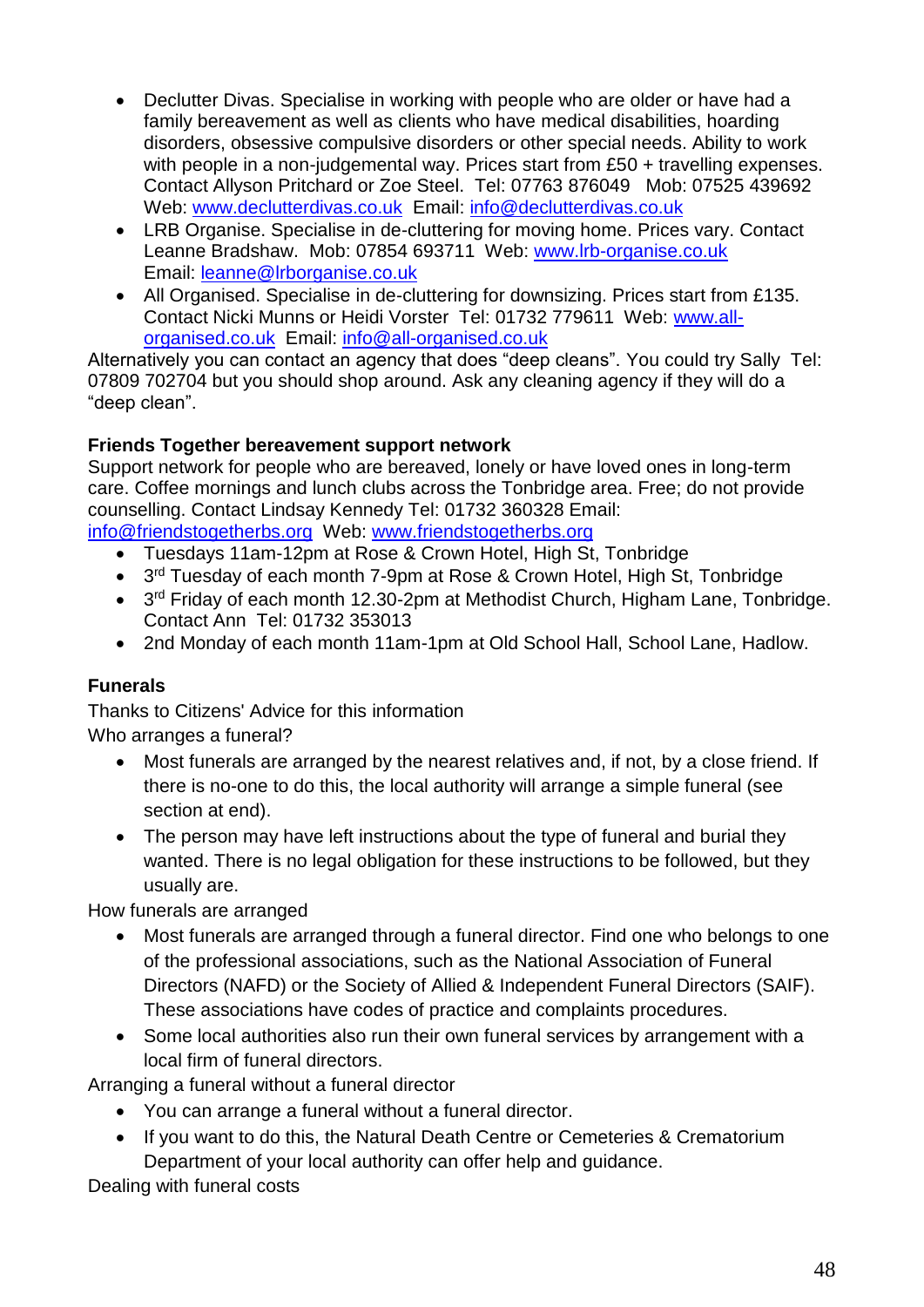- If you arrange the funeral with a funeral director, you're responsible for the costs. You should ask to see a price list before choosing a funeral, or explain how much you have to spend and see what services are possible.
- In occasional circumstances you might be able to get help paying for the funeral if you're on benefits.
- Once you've chosen the funeral, you should be given a written estimate giving a breakdown of all of the costs involved. Ask for one if it's not provided.
- If you want to compare costs, you can contact other funeral directors, or ask someone else to help you with this.
- You may need to sign a contract with the funeral director. Make sure you read it carefully and ask the funeral director about anything you don't understand.

Services provided by funeral directors. A basic funeral is likely to include:

- a plain, lined coffin
- transport of the body of the person who has died to the funeral director's premises, usually up to ten miles from wherever the death occurred
- the care of the person who has died until the funeral. This will include washing and dressing the person who has died and laying the body out, but will not include embalming
- providing a hearse to take the body to the nearest crematorium or burial ground
- providing the necessary people to carry the coffin
- making all other necessary arrangements, for example, getting the required forms Additional services funeral directors could provide, or which you may want to sort out elsewhere
	- flowers
	- a more expensive coffin and fittings
	- press notices
	- a medical certificate required for cremation, and any doctor's fees for signing this
	- an organist
	- fees for religious services
	- a burial or crematorium fee. The burial fee will usually include the costs of preparing the grave
	- extra cars
	- embalming
	- use of the Chapel of Rest
	- transport from the mortuary
	- special viewing arrangements
	- the cost of journeys more than ten miles to the funeral director's premises
	- a memorial
	- catering arrangements
	- special stationery

Paying for the funeral

- Some funeral directors might ask for a deposit before making the funeral arrangements
- You may be offered a discount to pay for the funeral before or soon after it takes place. If you know the money will be released at a later date to cover the cost, you might want to consider a bank loan or overdraft to pay early.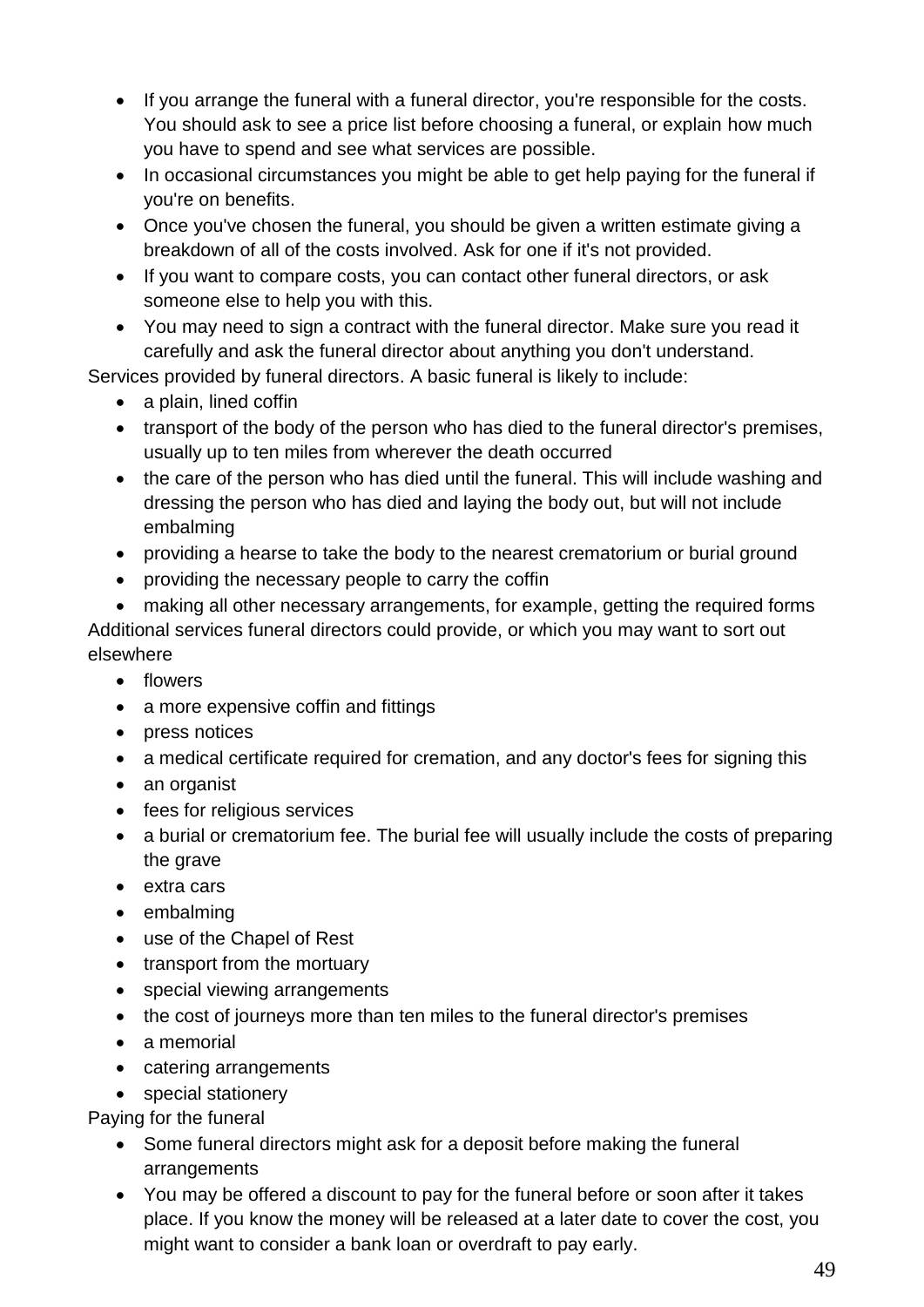- Money may be released later, if the person who died made arrangements to pay for their funeral through an insurance or other policy, or if money is released after their estate has been dealt with.
- If there is a legal claim for negligence against someone for the death, the cost of the funeral can be claimed as compensation.
- Otherwise, you may agree payment by instalment, or pay after the legal process of dealing with the person's estate has been settled.

If you have no savings (or there is no family)

- If the deceased person or their family have no savings (or there is no family) then councils will provide a basic funeral.
- You must tell the hospital (or wherever the deceased died) that you have no money to pay for it and must not sign anything accepting responsibility for paying for it.
- You must ring the council covering the area where the deceased died.
- You need to ask for the Environmental Health department and then request a "public health funeral". Sometimes it may be known as a "welfare funeral" or a "contract funeral".
- You should be given a choice of burial or cremation and receive a dignified but basic funeral including a funeral service in a cemetery or crematorium chapel (church services would cost extra).
- The council may also take on responsibility for registering the death.
- It is worth checking what the deceased did if he or she worked in case a benevolent fund may be able to pay for funeral expenses; also whether they had any insurance policies or pensions that may cover the cost.

## **Holding On, Letting Go**

Help children after the death of a grandparent. Tel: 0344 561 1511 Email: [info@holg.org.uk](mailto:info@holg.org.uk)

## **Kent Re-Users**

Unit B6, Staplehurst Lodge Industrial Estate, Staplehurst Rd, Sittingbourne ME10 1XP Tel: 01795 424008, 07816 364444 Email: info@kentreusers.co.uk Web: [www.kentreusers.co.uk](http://www.kentreusers.co.uk/)

- Collects and finds new homes for all usable furniture
- Will help with home clearance after bereavement

## **Saint Stephen's Church, Tonbridge**

37 Waterloo Rd, Tonbridge TN9 2SWTel: 01732 771977 Email: [office@ststephenstonbridge.org](mailto:office@ststephenstonbridge.org) Web: [www.ststephenstonbridge.org](http://www.ststephenstonbridge.org/) Bereavement support regardless of faith

## **Samaritans**

If you feel extreme depression or suicidal seek help from your GP or call the Samaritans helpline free on 116123

## **Sevenoaks Christian Counselling Service**

The Bridge, Littlecourt Rd, Sevenoaks TN13 2JG Tel: 01732 450118 Web: [www.sevenoakscounselling.org.uk](http://www.sevenoakscounselling.org.uk/)

• You do not have to be Christian to receive assistance. It is financially supported by local churches but the counselling isn't spiritual or evangelical. Different types of counselling are available from different counsellors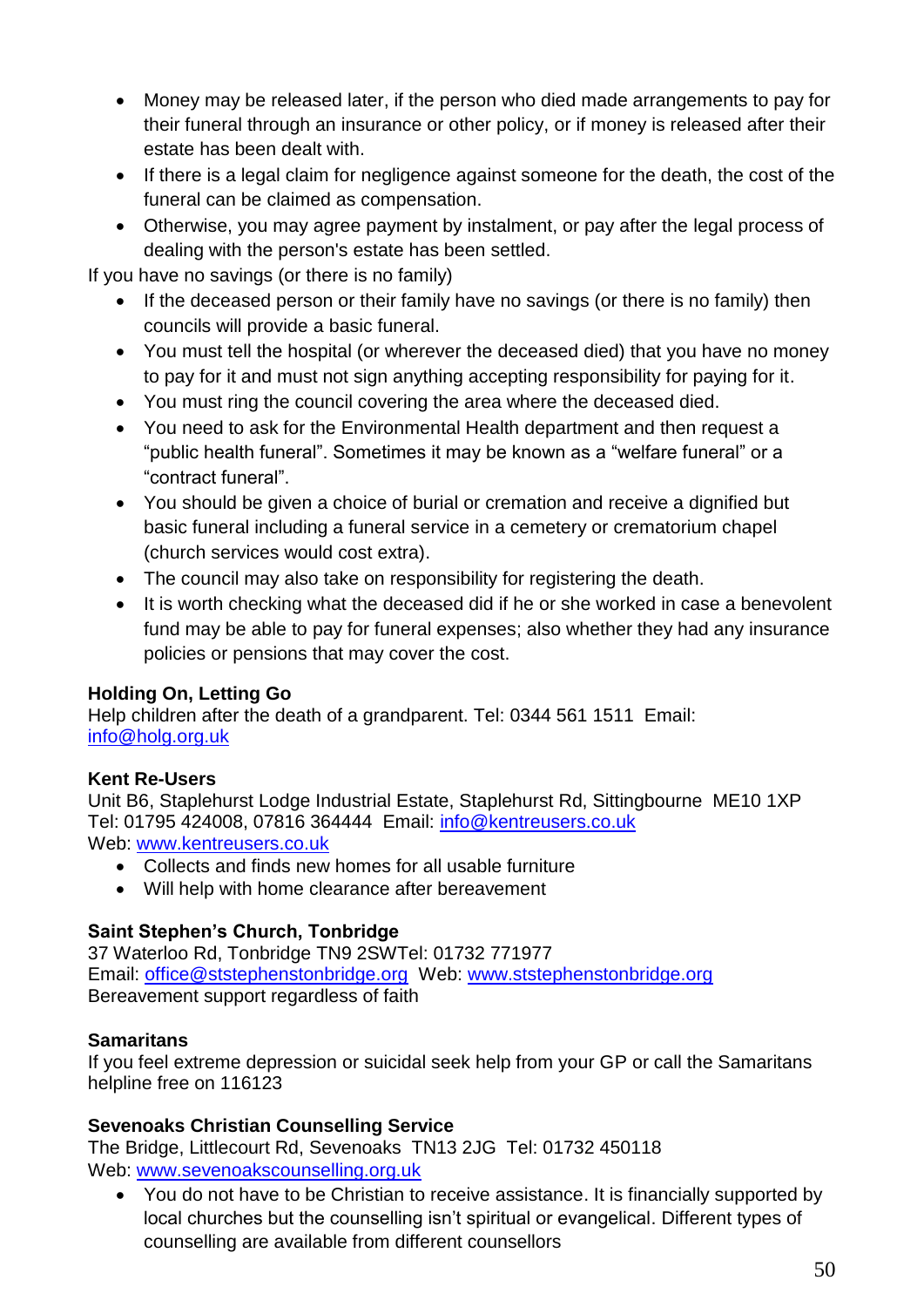- There are no area restrictions but the counselling will be held in Sevenoaks, so you must be able to travel to their offices. They are behind the United Reformed Church on the corner of London Rd and Kippington Rd near the train station
- There is no limit on the number of sessions
- A donation is required for each session (though it is only what the client can afford)(anything from £1 to £50)

## **Tonbridge U3A (University of the Third Age)**

Educational, creative and leisure activities for anyone not in full-time employment. Monthly talks. Theatre trips, outings and holidays. 1000 members in over 100 interest groups ranging from ambling and architecture to writing and world affairs. Also MOTO (Members On Their Own) group. No qualifications required or awarded. Meet 1st Wednesday of each month 2pm. Medway Hall, Angel Centre, Tonbridge. Also coffee morning on 3rd Friday of each month 10.30am at Rose & Crown Hotel, High St, Tonbridge. £15 per year (£25 couples). Tel: 01732 241359 Email: trusler.joan@gmail.com membership.u3aton@gmail.com Web: www.tonbridgeu3a.com

## **Veterans UK Helpline**

Government helpline for veterans (and their families) who have served in the armed forces. Administers compensation payments for those injured or bereaved through service. Tel: 0808 191 4218 Web: www.gov.uk/government/organisations/veterans-uk

See our Help at Home information pack for Befrienders and Companionship

#### <span id="page-50-0"></span>**Care arrangements**

## **Age UK**

- We produce publications on NHS continuing healthcare and NHS-funded nursing care Tel: 0800 169 6565
- Also lists of local care homes including residential care and nursing homes and private care agencies Tel: 01732 366100

**Community Link Support for Carers**. 102 High St, Edenbridge TN8 5AY Tel: 07999 487699

## **Kent Carers' Emergency Card**

This is a card which carers can carry so if you have an accident or become ill, people can contact Kent County Council on a 24-hour emergency contact number to activate a prearranged emergency plan to ensure the person you are caring for continues to be looked after. You can get it from INVOLVE Tel: 0300 081 0005 Email:

communitynavigation@involvekent.org.uk If you live in the Swanley area you can get it from IMAGO Tel: 0300 011 1965 Email: navigation@imago.community

These charities may also be able to provide other support for carers

- **Information, advice and guidance** for carers
- **Support groups** for carers. Include older carers, young carers, mental health, eating disorders, Multiple Sclerosis and learning disabilities. They may be able to accompany carers to support groups
- **Carers' assessments** to see what help might be available.
- If you are looking after someone it may be quicker to get a free carer's assessment from INVOLVE Tel: 0300 081 0005 Email: [communitynavigation@involvekent.org.uk](mailto:communitynavigation@involvekent.org.uk) Web: [www.involvekent.org.uk](http://www.involvekent.org.uk/)

#### **Seniors Helping Seniors**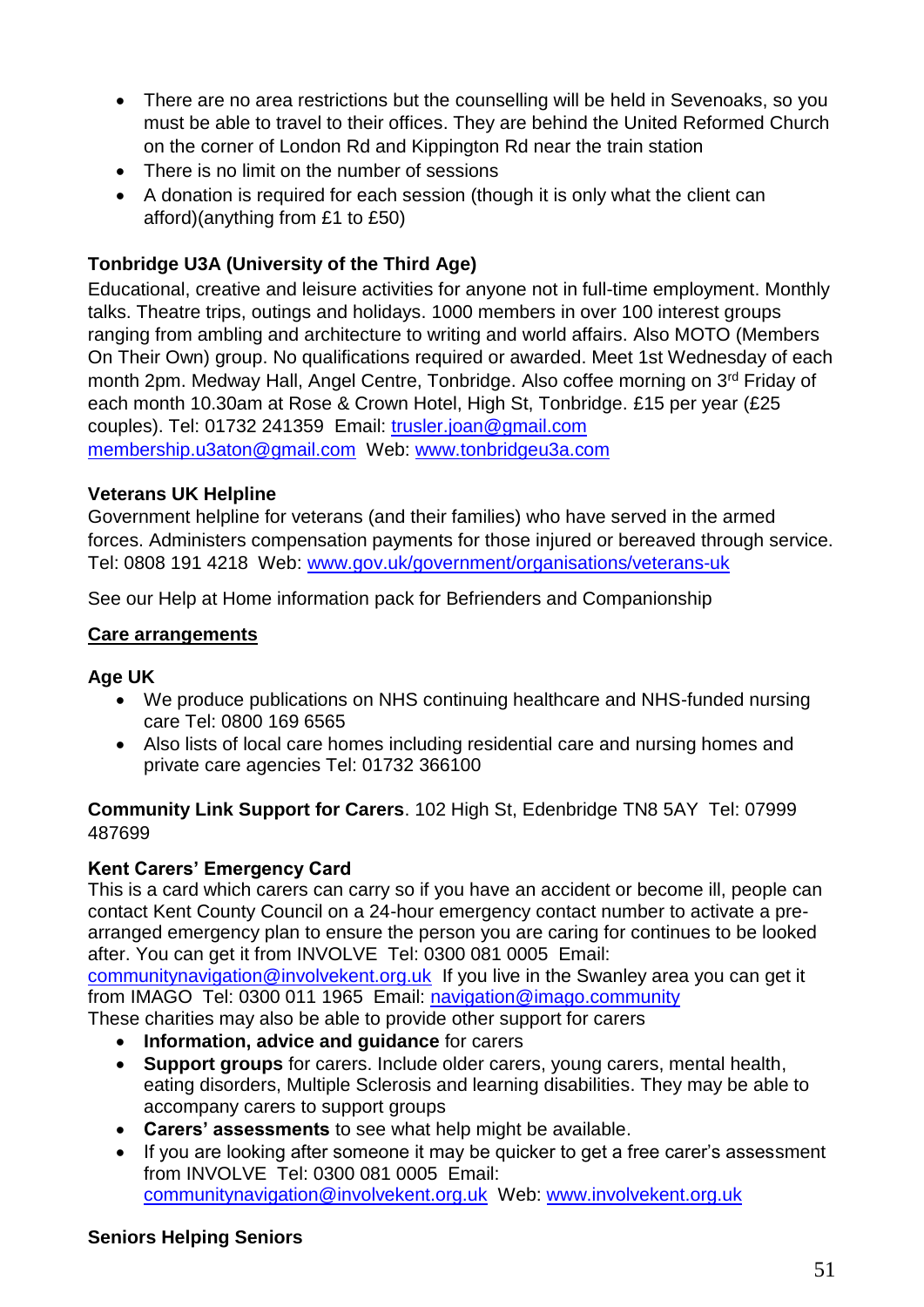Can help with food preparation/cooking, shopping, light housework/laundry, gardening, transport to social activities and medical appointments, pet care, companionship etc. £24.60 per hour. Do not provide personal care (help with washing, dressing, medication etc). Tel: 01732 495665 Email: enquiries@seniorshelpingseniors.co.uk Web: www.seniorshelpingseniors.co.uk

## <span id="page-51-0"></span>**Family issues including childlessness**

## **Age UK**

 We produce publications on Power of Attorney (arranging for someone to make decisions about your finances or welfare), advice for carers, lesbians/gay men/bisexuality/transgender issues, safeguarding older people from abuse and protecting yourself Tel: 0800 169 6565.

## **Ageing without Children (AWOC)**

Ageing without children refers to:

- people who have never had children either by choice or by circumstance
- people whose children have predeceased them
- people who are estranged from their children
- people whose children may live very far away from them

They are involved in:

- Local groups AWOC sets up local groups where people ageing without children can meet together for emotional support
- Research AWOC engages with people ageing without children to find out their thoughts and views on ageing
- Services and solutions AWOC works in partnership with organisations to ensure that the needs of people ageing without children are taken into account
- Campaigning AWOC campaigns to ensure that the needs of those ageing without children are not overlooked

You can find out more on their website at: [www.awoc.org](http://www.awoc.org/)

## **Crossroads Care Kent**

170 Tonbridge Rd, Wateringbury ME18 5NS Tel: 0345 095 6701, 01622 817114 Email: [enquiries@crossroadskent.org](mailto:enquiries@crossroadswest.org) Web: www.carerskm.org

This is a charity providing support for carers including respite care (breaks for family carers).

## **Community Safety**

Tonbridge & Malling Community Safety Team Tel: 01732 844522 Email: [csp@tmbc.gov.uk](mailto:csp@tmbc.gov.uk)

Can advise on domestic abuse:

- Physical, sexual or psychological abuse eg slapping, verbal abuse
- Financial or emotional deprivation eg withholding money
- Use or threat of legal sanctions eg threats about children
- Denial of rights eg denial of medical care or physical freedom

## **Grandparents Plus**

1 Addington Square, London SE5 0HF Web: [www.grandparentsplus.org.uk](http://www.grandparentsplus.org.uk/) Family & Friends Advice Line Tel: 0300 123 7015 Email: info.gpa@grandparentsplus.org.uk

Grandparents Plus can support grandparents and other relatives raising children who aren't able to live with their parents. They can also provide advice, information and support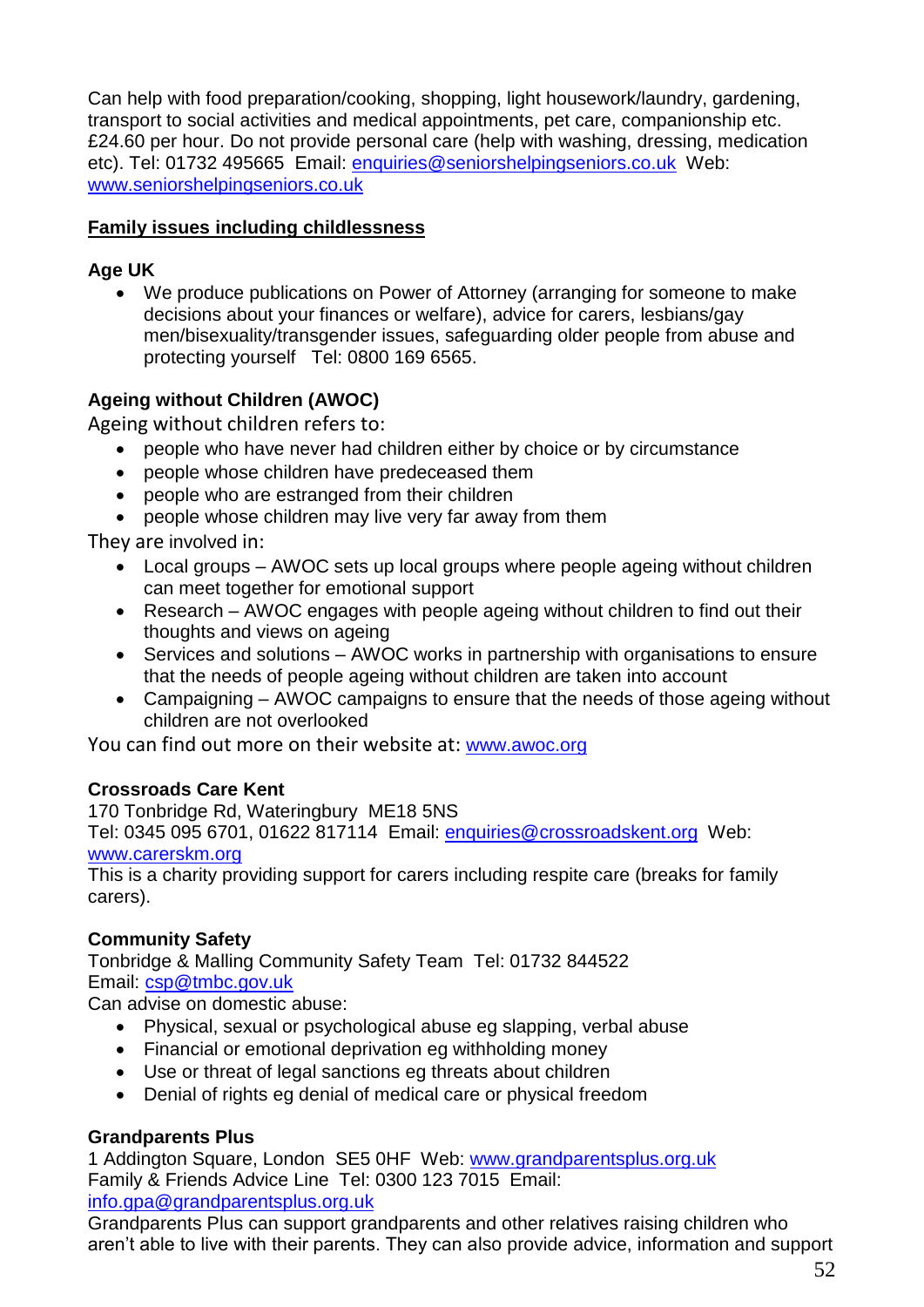for you if you're looking after a relative's or friend's child part of the time or on a full-time basis or are interested in their educational or welfare needs,. They have a range of services including:

- A general helpline
- Welfare benefits advice
- Support groups
- Factsheets

If you have lost or are losing contact with your grandchildren because of divorce, family arguments or other problems, they have a Grandparent Contact Helpline Tel: 0300 033 7015 Email: [info.gpa@grandparentsplus.org.uk](mailto:info.gpa@grandparentsplus.org.uk)

## **Kent Family Mediation**

Family Mediation is an affordable way of resolving issues and reaching agreements over [property, finances and family divorce or separation cases involving children.](http://www.kentfms.co.uk/mediating-over-children-and-finances) This includes blocking contact with grandchildren after a divorce. They have a family mediation centre in Bat & Ball, Sevenoaks and can be contacted at 1 London Rd, Sittingbourne ME10 1NQ Tel: 01795 410457 Email: [contact@kentfms.co.uk](mailto:contact@kentfms.co.uk?subject=Email%20from%20website) Web: www.kentfms.co.uk

## **Relate**

Counselling for relationship problems for individuals, couples and families. Also sex therapy. Tel: 01892 529927 Email: appointments@westmidkent.eclipse.co.uk Web: www.relate.org.uk

## **West Kent Mediation**

Free, confidential and impartial mediation to support individuals in resolving conflict and relationship breakdowns. Tel: 01732 469696 Email: theoffice@wkm.org.uk Web: www.wkm.org.uk

## <span id="page-52-0"></span>**Getting about**

There are several schemes which can take you to shopping centres, social activities, day centres, care homes and medical appointments even at hospitals in London. You can get a complete list by ringing Age UK on 01732 366100 and asking for our Transport information pack.

## **Blue Badges**

Parking permits for disabled drivers or cars carrying people with severe mobility problems. The quickest way is to apply online. Alternatively you can request a paper form. Contact Kent County Council, Invicta House, Maidstone ME14 1XX Tel: 03000 416262 Textphone: 08458 247905 Email: [county.hall@kent.gov.uk](mailto:county.hall@kent.gov.uk) Web:

www.kent.gov.uk/bluebadge

You can get help filling in the Blue Badge form. The quickest way is to contact the Tonbridge Castle Gateway office to make an appointment for them to help you on Wednesdays between 10am and 3pm. Tel: 01732 770929, 844522 Alternatively you can get help from:

- Age UK in Tonbridge. We can help you at our office or we may be able to visit you Tel: 01732 366100
- Citizens' Advice can also help you. Free phone advice Monday-Friday 9am-5pm. Some office appointments may be possible in Tonbridge, Aylesford, Larkfield and Snodland. Tel: 0808 278 7810.

## **Bus Passes**

 Concessionary bus passes are available for older and disabled people. Older people are eligible once they reach the state pension age for women regardless of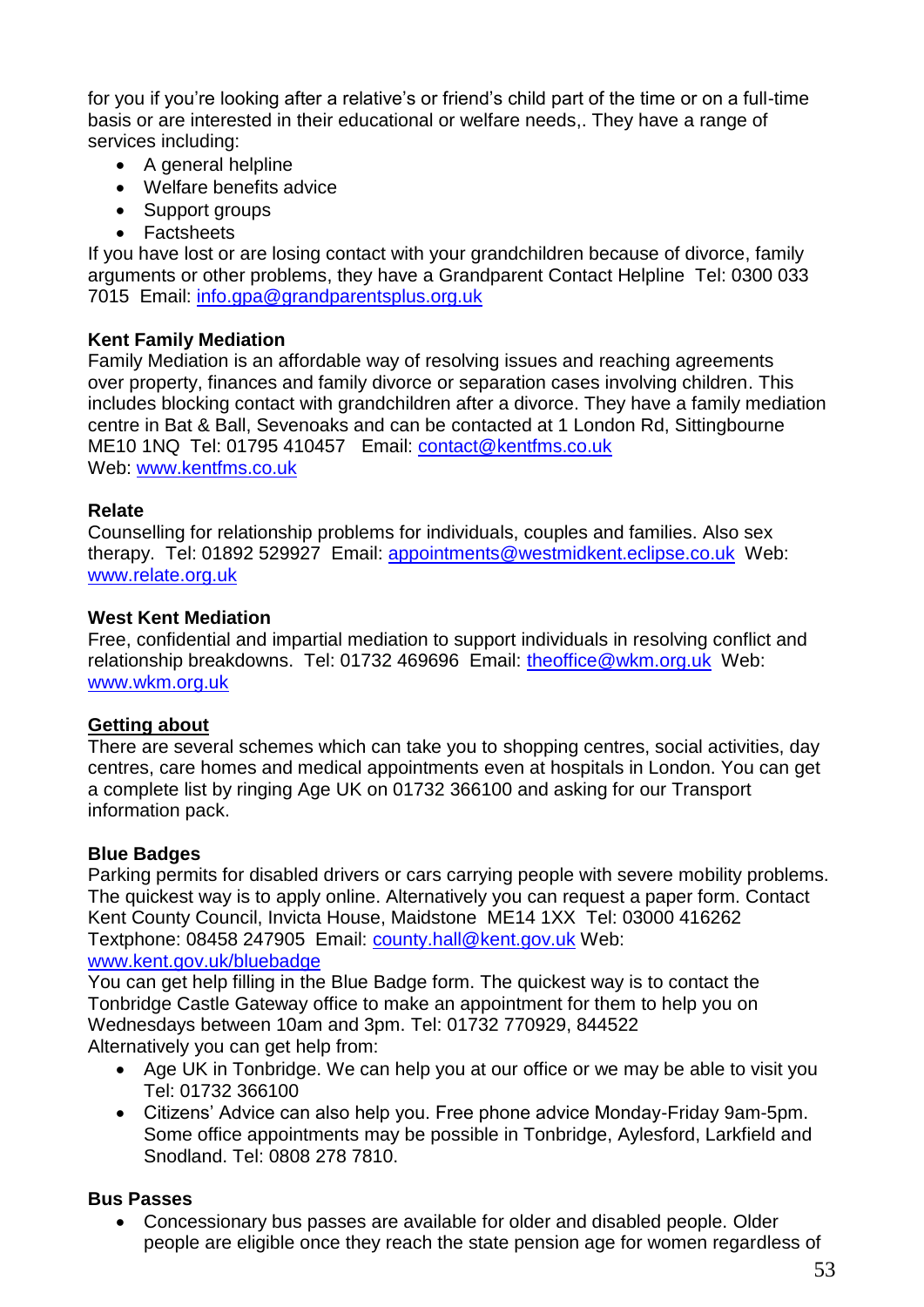whether they are men or women. Carers or companions may sometimes be entitled as well if you need someone to support you to use public transport

 Kent County Council, Invicta House, Maidstone ME14 1XX Tel: 03000 416262 Textphone: 08458 247905 Email: [county.hall@kent.gov.uk](mailto:county.hall@kent.gov.uk) Web: www.kent.gov.uk/buspass

## **Kent Association for Disabled People**

Tel: 01622 756444 (open Tuesdays or leave message), 07849 664643 Web: [www.kadp.org.uk](http://www.kadp.org.uk/)

- Outings for disabled people (from Maidstone)
- Respite holidays for disabled peoplewith care

## **Motability**

## Tel: 0845 456 4566 Web: [www.motability.co.uk](http://www.motability.co.uk/)

Adapting your car. If you get the higher rate of mobility component for Disability Living Allowance or Personal Independence Payment then you may be able to lease a speciallyadapted new car, scooter or powered wheelchair through Motability. If you are over 65 and receiving Attendance Allowance then you are not eligible.

## **National Key Scheme**

The National Key Scheme (NKS) offers disabled people independent access to locked public toilets around the country. Toilets fitted with National Key Scheme (NKS) locks can now be found in shopping centres, pubs, cafés, department stores, bus and train stations and many other locations in most parts of the country. You can order a key from Disability Rights UK (formerly RADAR - the Royal Association for Disability & Rehabilitation) Tel: 020 7250 8191 Web: www.disabilityrightsuk.org

You can also order it through other suppliers such as online through Amazon or you may be able to get it from Peabody Home Improvement Agency Tel: 0800 028 3172. However if you order it from Disability Rights UK, you can also get a list of where the toilets are in your area.

## **Seniors Helping Seniors**

Can help with transport to social activities and medical appointments. £24.60 per hour. Do not provide personal care (help with washing, dressing, medication etc). Tel: 01732 495665 Email: enquiries@seniorshelpingseniors.co.uk Web: www.seniorshelpingseniors.co.uk

## <span id="page-53-0"></span>**Terminal illness**

## **Hospices**

Range of services to support you and your family if you have a terminal illness or are in your last year of life. The services help address physical, psychological, social, cultural and religious/spiritual needs. They include therapies, counselling and welfare advice as well as palliative care and end-of-life care. A referral from your GP is usually required.

- Heart of Kent Hospice.Aylesford near Maidstone Tel: 01622 792200 Email: [enquiries@hokh.co.uk](mailto:enquiries@hokh.co.uk) Web: www.hokh.org
- Ellenor near Dartord. Accepts self-referrals. Tel: 01474 320007 Web: www.ellenor.org
- Hospice in the Weald, Pembury near Tunbridge Wells Tel: 01892 820500 Email: [enquiries@hospiceintheweald.org.uk](mailto:enquiries@hospiceintheweald.org.uk) Web: [www.hospiceintheweald.org.uk](http://www.hospiceintheweald.org.uk/)

## <span id="page-53-1"></span>**Your rights on abuse**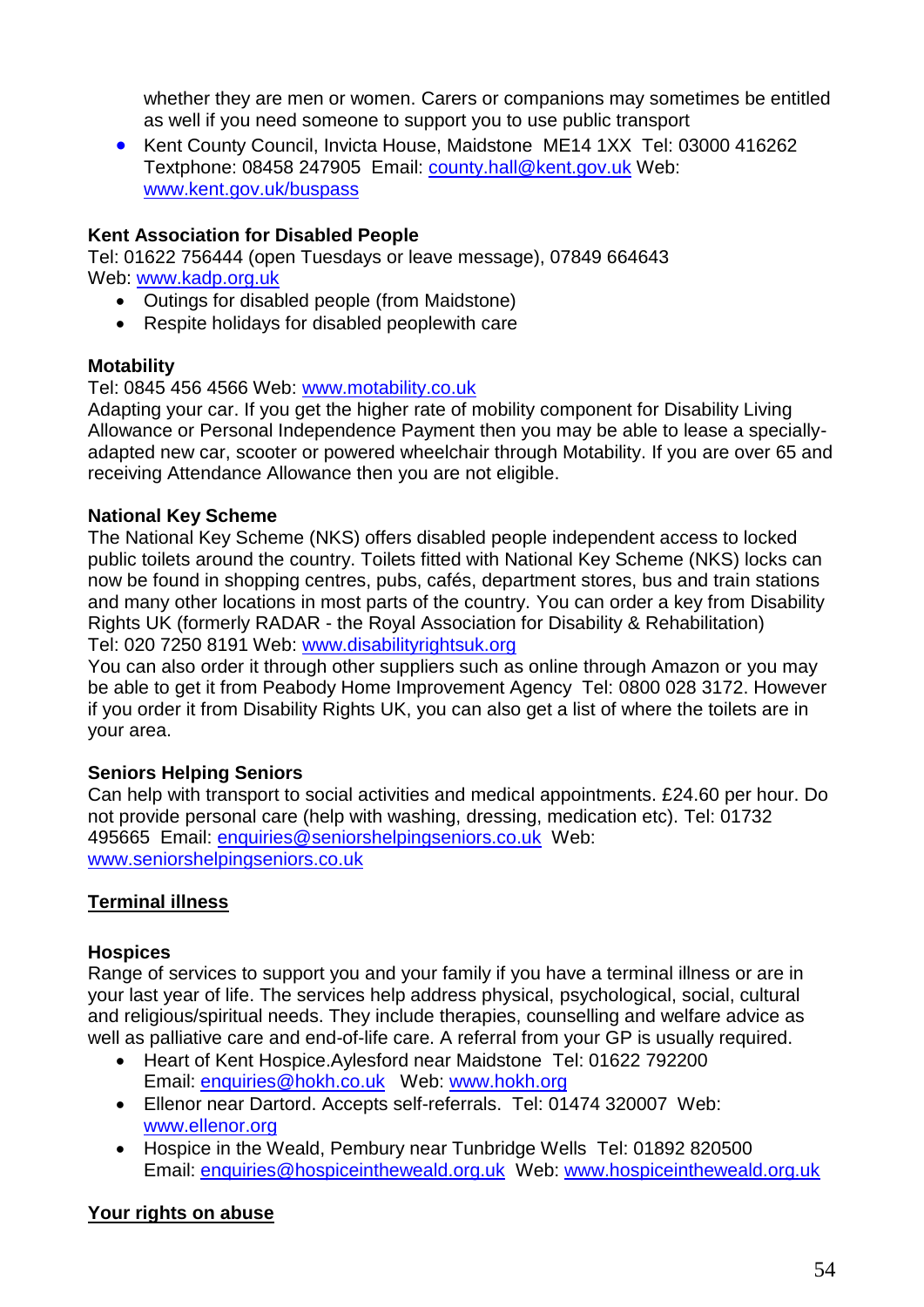## **Types of abuse**

- **Physical abuse** eg hitting, slapping, pushing, restraining without justifiable reasons, deprivation of food, clothing, heating and health care.
- **Domestic abuse** eg violence between partners, former partners or by a family member. It can include rape, "honour" based violence, forced marriages and female genital mutilation.
- **Sexual abuse** eg any sexual activity which a vulnerable adult has not consented to, cannot consent to or has been pressured into as well as sexual comments, sexual innuendo, inappropriate touching or pornography.
- **Psychological abuse** eg verbal abuse, controlling or coercion, humiliation or ridicule, threats about family, pets or anything else, isolation or withdrawal, deliberate denial of religious or cultural needs, carers patronising older people.
- **Modern slavery** eg human trafficking, forced labour or domestic servitude.
- **Financial or material abuse** eg theft, fraud, exploitation, control of money or withholding it, goods or services bought without consent, misuse of loyalty cards by carers.
- **Neglect or acts of omission** eg hot meals delivered very late or at irregular times, unacceptably late or early bedtimes, inadequate help with eating and drinking, neglect of vital tasks such as washing or dressing because of lack of time, misuse of medication, carers talking over older people.
- **Discriminatory abuse** eg discrimination on grounds of sex, race, colour, language, culture, religion, politics, sexual orientation, disability or age.
- **Self-neglect** eg behaviour such as not eating, dirty clothes, lack of personal hygiene, hoarding.
- **Organisational abuse** eg one-off incidents or ongoing ill-treatment or neglect. All of the above can happen in an organisational setting.

## **What can you do to protect yourself and/or others from abuse?**

- With each kind of abuse, neglect, undue pressure or assault, there is often someone who knows it is happening or suspects that something is wrong.
- Please contact one of the following to report abuse or seek advice if you feel you are being abused, or think somebody is at risk of harm or abuse. You can ask someone you trust to help you.
- If possible, let the person who is being abused know help is available and include them in the decision to seek help.

## **Domestic Abuse Volunteer Support Services (DAVSS).**

PO Box 530, Tunbridge Wells TN2 9TB Tel: 01892 570538 (Helpline open Monday to Friday 10am to 1pm; can leave a message at other times) Email: office@davss.org.uk Web: www.davss.org.uk

This is the local helpline for men and women who are experiencing physical, sexual, emotional or financial abuse from current or former partners or other family members.

## **Other local advice**

- **Choices**. Tel: 0800 917 9948. Email: [info@choicesdaservice.org.uk](mailto:info@choicesdaservice.org.uk) Web: [www.choicesdaservice.org.uk](http://www.choicesdaservice.org.uk/) For men, women and children experiencing domestic abuse.
- **Domestic Abuse Support Services in Kent & Medway**. Tel: 0808 168 9276. Web: [www.domesticabuseservices.org.uk](http://www.domesticabuseservices.org.uk/) Safe refuge accommodation, therapy programmes, adaptations to make your home safer, support with court proceedings and emergency welfare assistance
- **Dove Project**. Tel: 01702 300006. Refuge spaces in the South East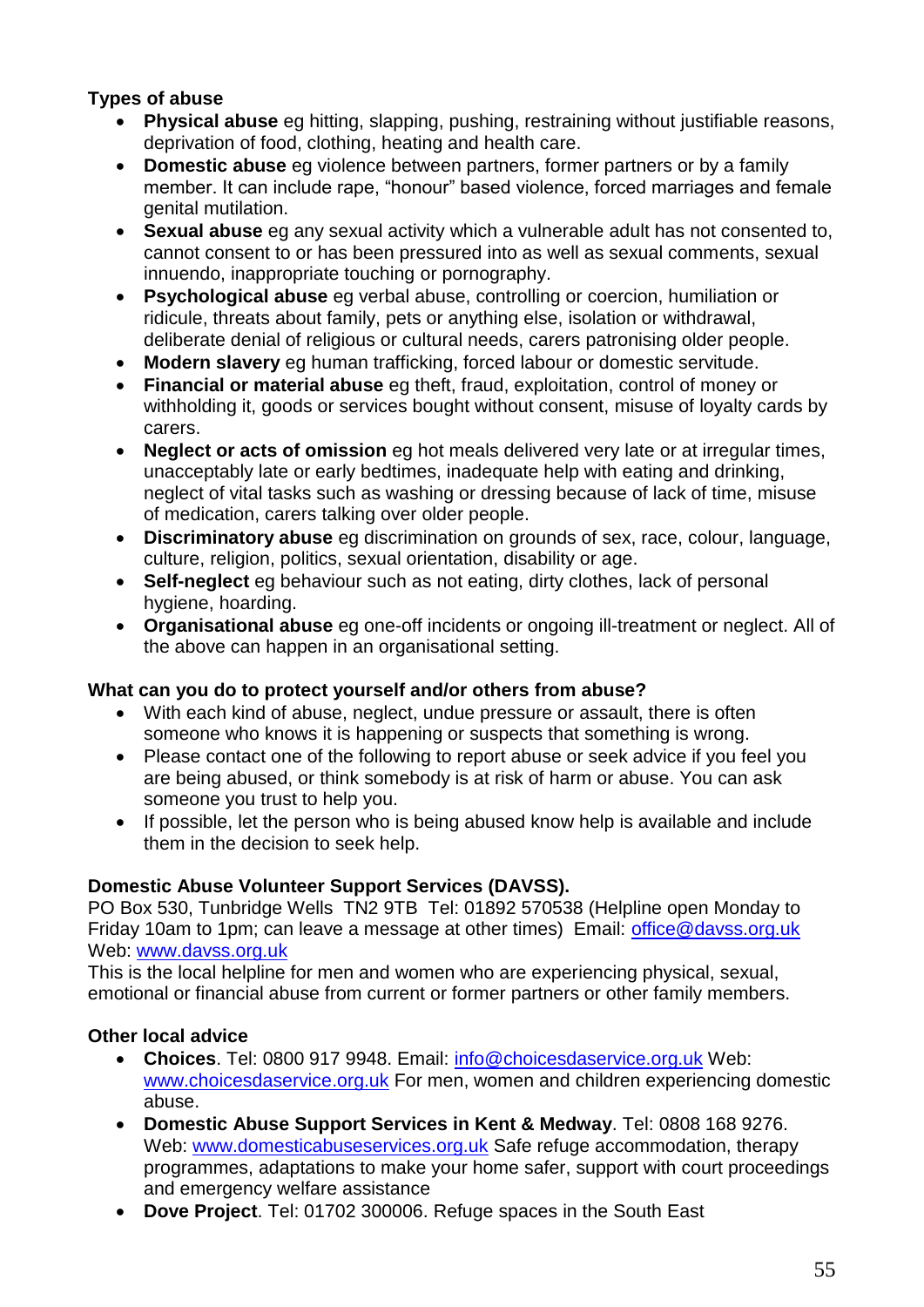- **Family Matters**. Tel: 01474 537392 Email: [admin@familymattersuk.org](mailto:admin@familymattersuk.org) Web: [www.familymattersuk.org](http://www.familymattersuk.org/) For survivors of sexual violence and rape.
- **Samaritans**. Tel: 01892 532323 (24 hours)
- **Social Services**. In an emergency call 03000 416161 and ask for the Safeguarding Unit. Outside office hours call 03000 419191
- **West Kent Police**. Tel: 101 but in an emergency always dial 999

## **National advice**

- **Action on Elder Abuse**. Tel: 0808 808 8141 Web: www.elderabuse.org.uk Confidential advice on reporting abuse
- **Age UK**. Tel: 0800 169 6565. We produce publications on safeguarding older people from abuse, deprivation of liberty safeguards, age discrimination, resolving problems and making complaints about NHS care.
- **Broken Rainbow**. Tel: 0300 999 5428 Web: www.brokenrainbow.org.uk Information and support for lesbian, gay, bisexual and transgender victims of domestic abuse.
- **BT Advice Line**. Tel: 0800 661441. For advice on malicious calls.
- **Childline**. Tel: 0800 1111. For anything to do with children.
- **DeafHope**. Tel: 07970 350366. Email: [info@signhealth.org.uk](mailto:info@signhealth.org.uk) Web: [www.signhealth.org.uk](http://www.signhealth.org.uk/) For deaf women.
- **Domestic Violence Intervention Project**. Tel: 020 7928 4620. Email: [info@dvip.org](mailto:info@dvip.org) Web: [www.dvip.org](http://www.dvip.org/)
- **Elder Abuse Response Helpline**. Tel: 0808 808 8141 Email: [enquiries@elderabuse.org.uk](mailto:enquiries@elderabuse.org.uk) Web: [www.elderabuse.org.uk](http://www.elderabuse.org.uk/) If you are concerned about the abuse of an older person.
- **Independent Age**. Tel: 0800 319 6789 Email: advice@independentage.org "Staying in control when you're older" explains how to avoid being mistreated and what to do if it happens.
- **LGBT Anti-Violence Helpline**. Tel: 020 7704 2040 Web: [www.galop.org.uk](http://www.galop.org.uk/) For LGBT+ people.
- **Men's Advice Line**. Tel: 0808 801 0327 Web: www.mensadviceline.org.uk Advice and support for men experiencing domestic abuse.
- **National Centre for Domestic Violence**. Tel: 0844 804 4999. For help getting an injunction.
- **National Domestic Violence Helpline**. Tel: 0808 200 0247 (24 hours) Web: [www.nationaldomesticviolencehelpline.org.uk](http://www.nationaldomesticviolencehelpline.org.uk/) For women and people calling on their behalf.
- **National LGBT Domestic Abuse Helpline**. Tel: 0800 999 5428, 0300 999 5428 Email: [help@galop.org.uk](mailto:help@galop.org.uk) Web: [www.galop.org.uk](http://www.galop.org.uk/) For LGBT+ people.
- **Protection Against Stalking**. Email: [support@protectionagainststalking.org](mailto:support@protectionagainststalking.org) Web: [www.protectionagainststalking.org](http://www.protectionagainststalking.org/)
- **Rape Crisis**. Tel: 0808 802 9999 Email: [hrcewinfo@rapecrisis.org.uk](mailto:hrcewinfo@rapecrisis.org.uk) Web: [www.rapecrisis.org.uk](http://www.rapecrisis.org.uk/) For women who have experienced any form of sexual violence.
- **RARA (Residents' and Relatives' Association)** Helpline: 020 7359 8136 Email: info@relres.org Web: www.relres.org Advice if you have concerns about care in a care home
- **Refuge**. Tel: 0808 200 0247 Web: [www.refuge.org.uk](http://www.refuge.org.uk/) Safe houses for women.
- **Respect**. Male victims helpline Tel: 0808 801 0327. Male perpetrators helpline Tel: 0808 802 4040 Web: www.respect.uk.net Work with male perpetrators and victims.
- **Shelter**. Tel: 0808 800 4444 Web: [www.shelter.org.uk](http://www.shelter.org.uk/) Can help if you are fleeing from violence or harassment.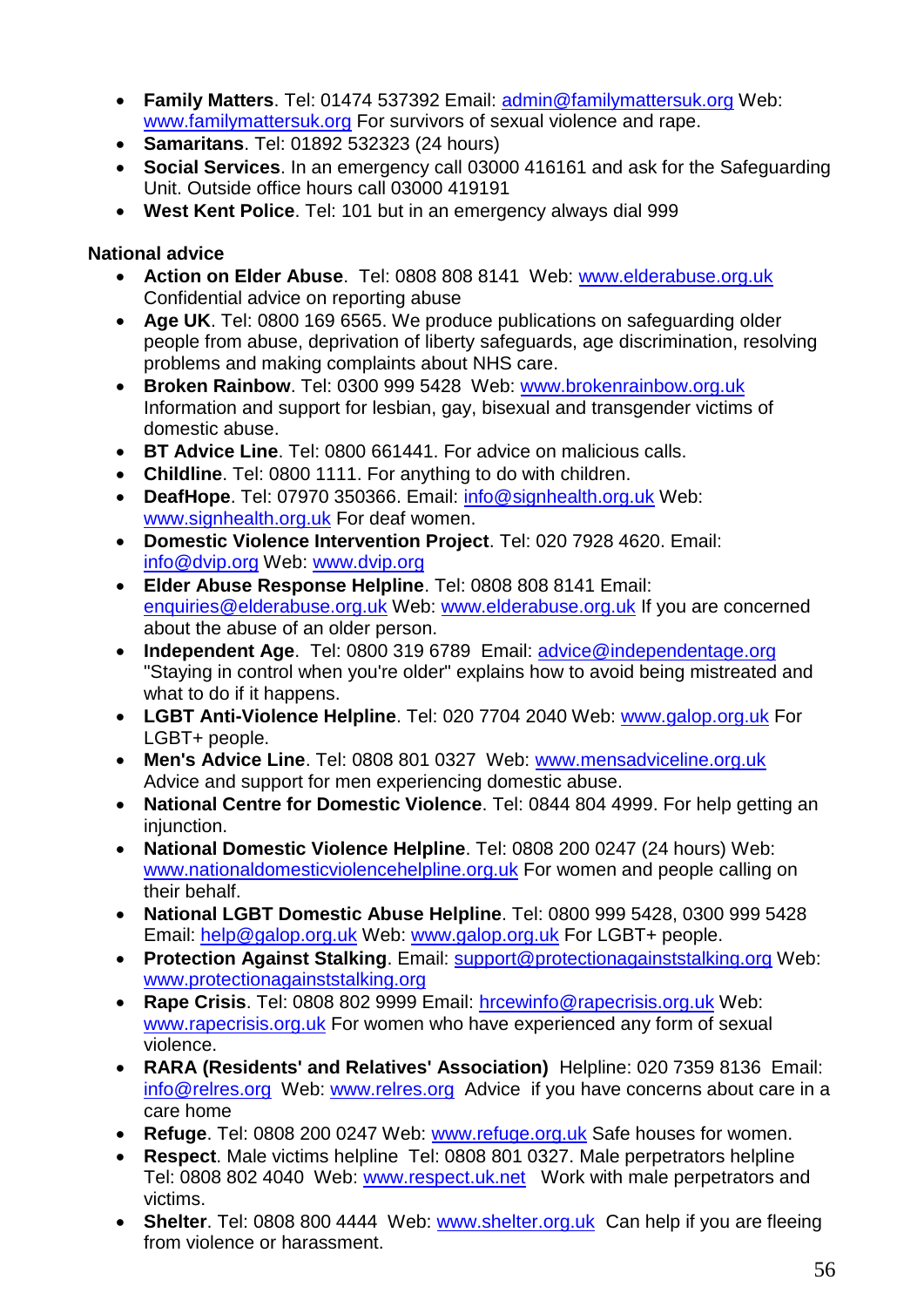- **Victim Support**. Tel: 01273 480130, 0845 303 0900 Web: [www.victimsupport.org.uk](http://www.victimsupport.org.uk/) Help for victims of crime or anyone else affected.
- **Women's Aid**. Tel: 0808 200 0247 Email: [helpline@womensaid.org.uk](mailto:helpline@womensaid.org.uk) Web: [www.womensaid.org.uk](http://www.womensaid.org.uk/) For women experiencing domestic abuse.

## **What happens if you report abuse to Social Services?**

- Every report of abuse is taken seriously.
- You will be listened to and asked to provide information about the situation.
- You will be encouraged to give your name to enable your concerns to be followed up.
- Professionals from the Safeguarding Team will make enquiries about the concerns. The person at risk will be contacted to involve them in the safeguarding process wherever possible, unless to do so may place them at further risk initially.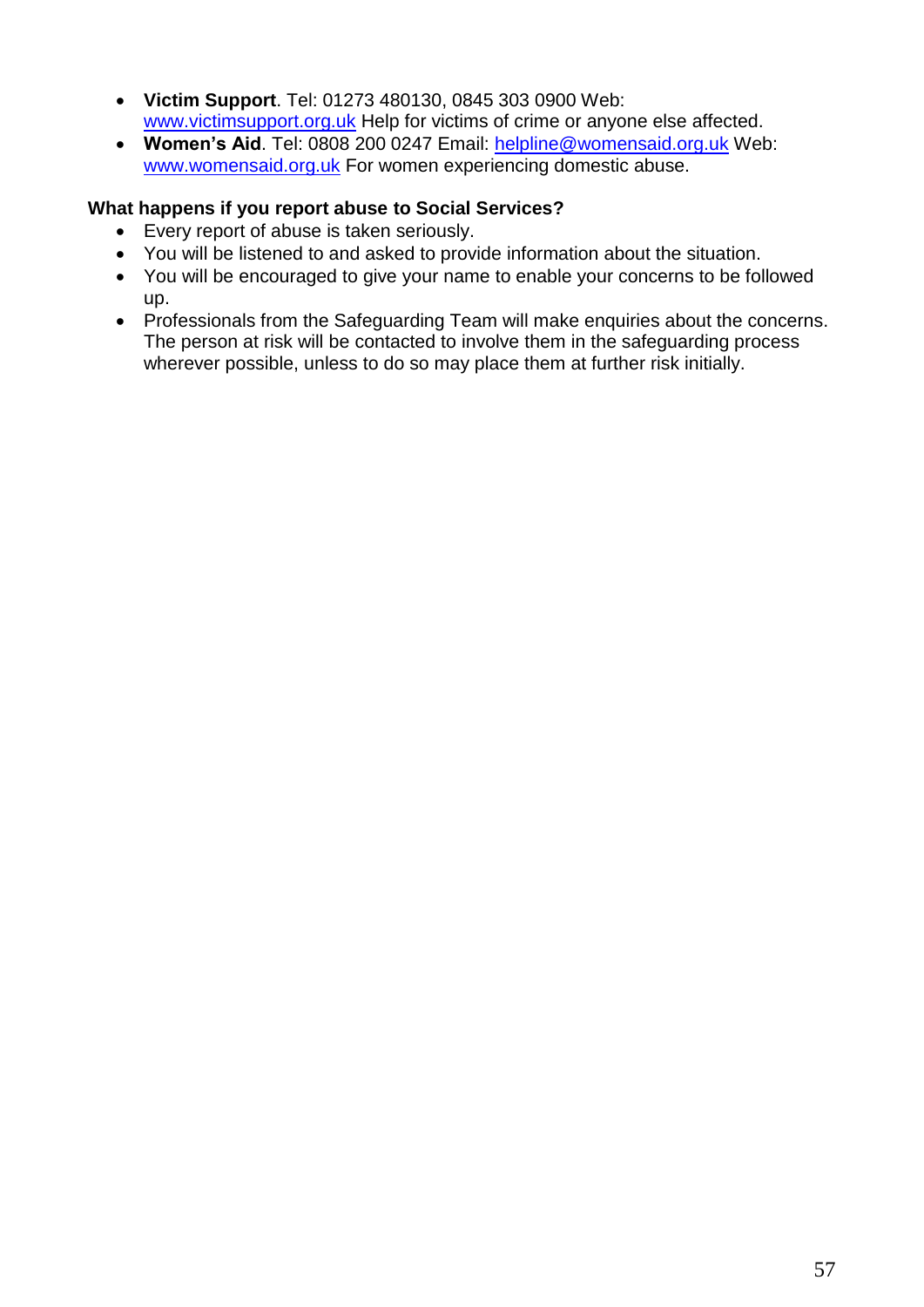# **Index**

Abuse, 54 Accident & Emergency, 31 Adapting your car, 54 Advice, 5 Age discrimination, 29 Alcohol misuse, 8 Allergies, 9 Ambulances, 27 Angling, 36 Aromatherapy, 39 Arthritis, 9 Asbestos, 11 Asthma, 12 Attendance Allowance, 5 Back pain, 22 Badminton, 35 Basketball, 35 Bed moving, 32 Bereaved parents, 47 Bereavement, 47 Bi-polar disorder, 44 Bisexuality, 52 Bladder and bowel problems, 10 Blind people's support groups, 24 Blindness, 23 Boccia, 35 Bowel cancer, 12 Brain injuries, 21 Breast cancer, 12 Breathing problems, 11 Cafes, 36 Cancer, 12 Care arrangements, 51 Carers' Health Service, 12 Carers' support groups, 51 Cerebral palsy, 13, 21 Chemists, 28 Chest infections, 11 Childlessness, 52 Chiropodists, 28 Coffee mornings, 36 Companionship, 51 Complaints, problems and improving health services, 29 Conditions and illnesses, 8 Contact lenses, 33 Continence, 10 Coughing problems, 11 Counselling, 42, 43 Crafts, 24 Crossroads Care, 12 Cycling, 35 Dance, 35

Darts, 35 Deafness, 15 Death, 47 De-cluttering, 47 Dental treatment, 30 Dentists, 29 Deprivation of liberty, 56 Diabetes, 14 Disability, 27 Disability Living Allowance, 6 Disabled toilets, 54 Divorce, 53 Doctors, 30 Drug misuse, 14 Dyslexia, 15 End-of-life care, 54 Entertainment, 27 Epilepsy, 15 Every Step Counts health walks, 37 Exercise, 23 Exercise at home, 35 Exercise groups, 36 Falls prevention classes, 36 Family issues, 52 Fibrosis, 12 Finding and using health services, 27 Fishing, 36 Fitness, 36 Fitness groups, 36 Fitness walks, 37 Flu, 15 Foot healthcare, 28 Football, 36 Funerals, 48 Games, 27 Gay men, 52 Getting about, 53 Glasses, 33 Golden Girls dance class, 35 Golf buddies, 37 Golf putting, 37 GPs, 30 Grandparents, 52 Hand weights, 37 Handy Heroes, 33 Handyperson services, 32 Head injuries, 21 Health checks, 39 Health costs, 6 Health walks, 37 Healthy eating, 34 Hearing loss, 15 Heart problems, 18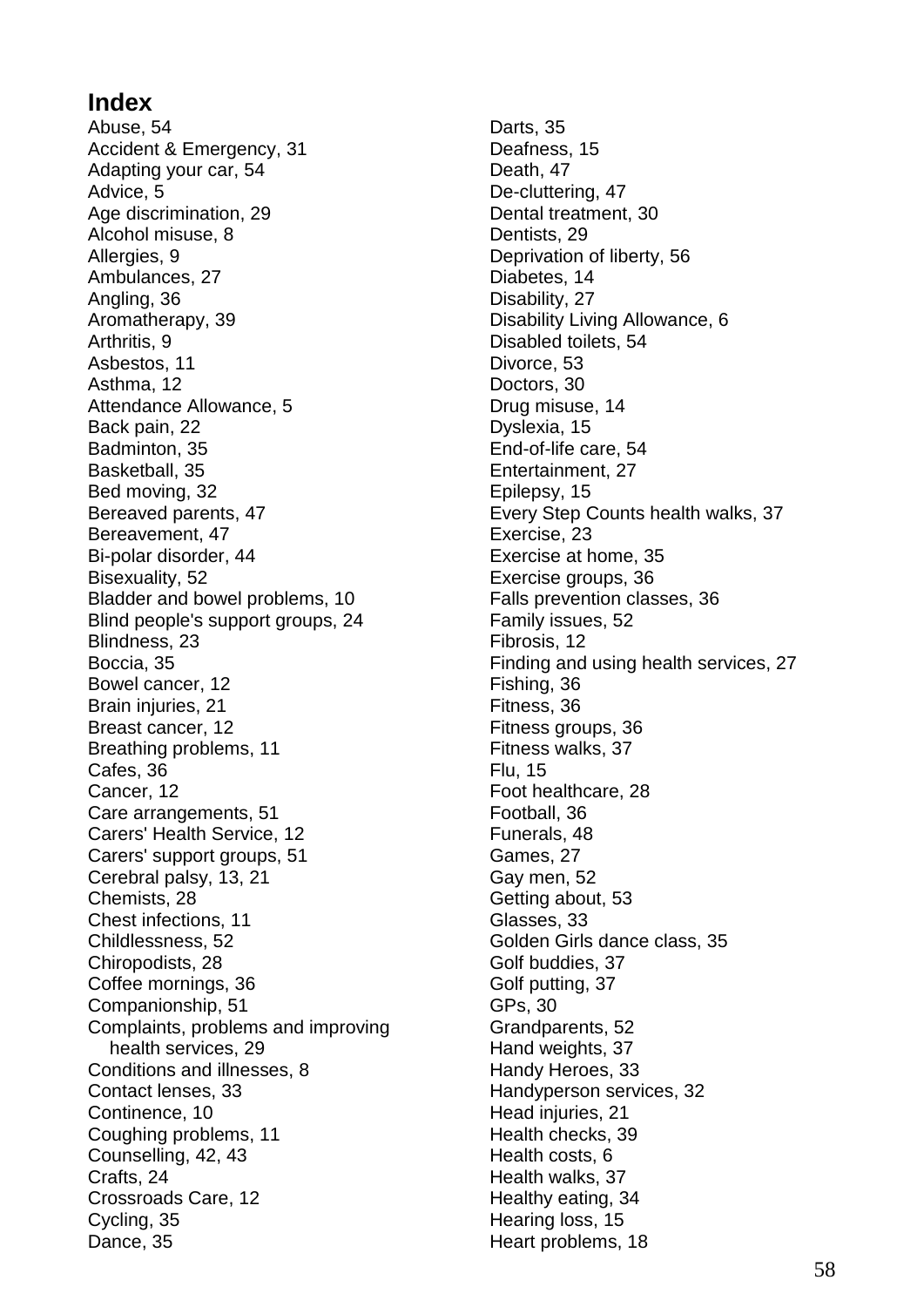Holidays for disabled people, 54 Homeopathy, 39 Hospices, 54 Hospital Discharge Scheme, 33 Hospital League of Friends, 32 Hospital transport, 32 Hospitals, 31 Huntington's Disease, 19 Icy weather, 40 Incontinence, 10 Information, 5 Insomnia, 19 Isolation, 41 Jogging, 37 Keeping fit, 35 Kent Carers' Emergency Card, 51 Kidney disease, 19 Learning difficulties, 19 Lesbians, 52 Leukaemia, 12 Lifebook, 28, 30, 31, 32, 34 Loneliness, 41 Looking after your mind and body, 39, 41 Losing weight, 34 Lung condition, 12 Massage, 39 Mental handicap, 19 Mental health, 41 Merchant Navy reservists, 16 Meter readings, 18, 25 Minor illnesses and minor injuries, 33 Mood swings, 41 Motability, 54 Motor Neurone Disease, 21 Moving furniture, 33 Multiple Sclerosis, 20 Multiple System Atrophy, 21 Musculo-skeletal injuries, 22 National Key Scheme, 54 Nerve damage, 21 Netball, 38 Neurological conditions, 21 Neuropathy, 21 Nursing care, 51 Opticians, 33 Osteoarthritis, 9 Osteoporosis, 22 Outings, 27 Outings for disabled people, 54 Pain, 22 Palliative care, 54 Paracise exercise group, 36 Parkinson's, 22 Parkinson's support groups, 23

Patient Advice and Liaison service, 32 Peace-of-mind, 46 Personal Independence Payment, 5, 6 Personal trainers, 38 Physical disability, 27 Physiotherapy, 35 Pilates, 38 Polymyalgia, 23 Postural stability, 36 Power of Attorney, 52 Prescriptions, 28 Pulmonary fibrosis, 12 Qi Gong, 38 RADAR keys, 54 Reflexology, 39 Reiki healing, 39 Relationship problems, 40, 53 Relationships, 46 Repairs, 33 Residential care, 51 Rheumatoid arthritis, 9 Safeguarding, 56 Schizophrenia, 44 Self-esteem, 42 Sevenoaks Ladies Joggers, 37, 38 Sexual health, 40 Sight loss, 23 Sight tests, 24 Sleep apnoea, 19 Smoking, 41 Social clubs, 27 Stroke, 25, 27 Swimming, 38 Table tennis, 38 Tai Chi, 38 Talking things through, 41 Talks, 27 Teeth problems, 29 Tennis, 38 Terminal illness, 54 Territorial Army reservists, 16 Tinnitus, 18 Toilets for disabled people, 54 Transgender issues, 52 Transverse Myelitis, 21 Up & Running group, 37 VAT, 8 Violence, 56 Visual impairment, 24 Vita Motion exercise machine, 36 Walking football, 36 Weightwatchers, 34 Wellbeing, 42 Yoga, 39